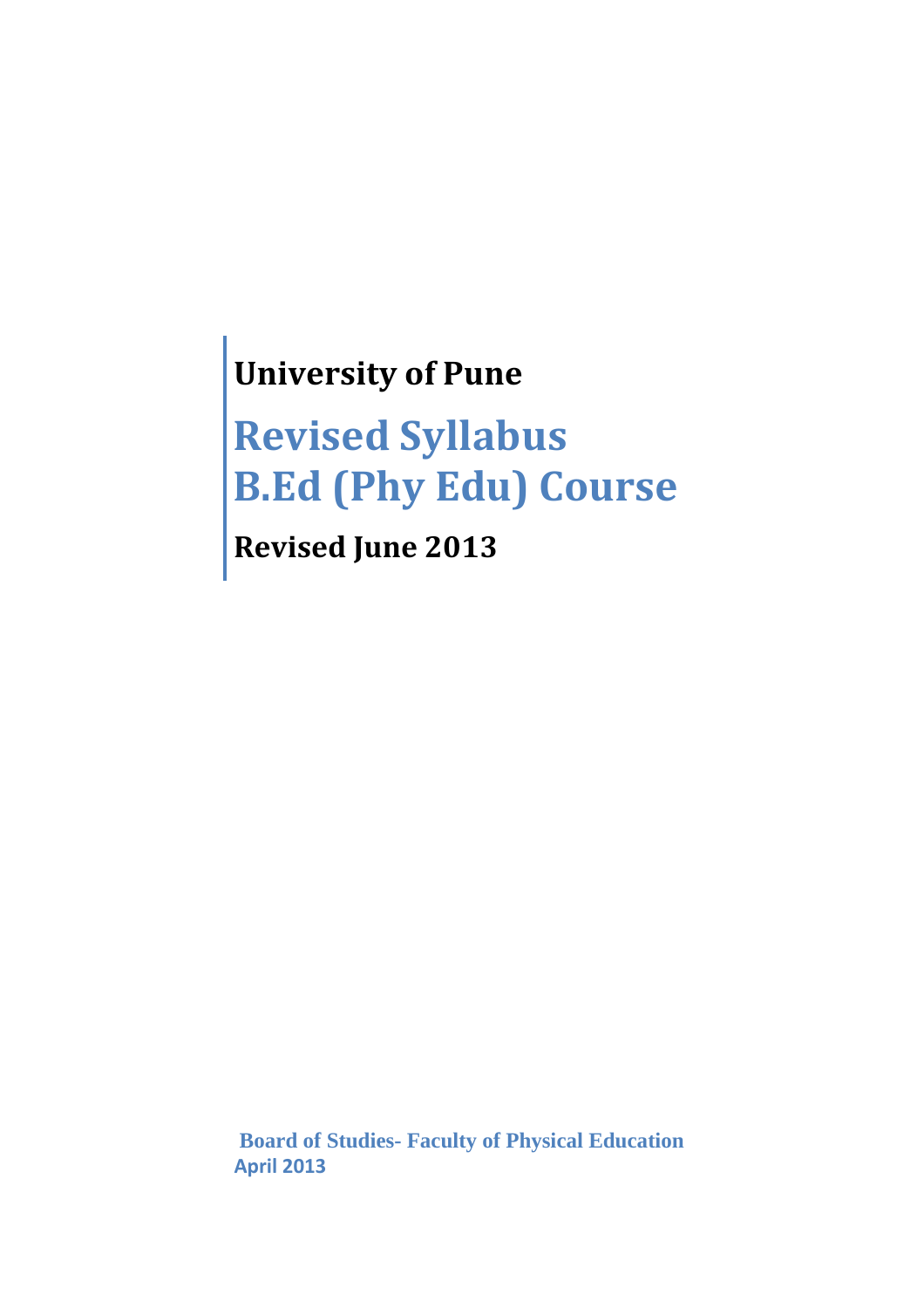# **Bachelor of Physical Education (B.Ed (Phy Edu)) Semester Pattern (Revised- June 2013)**

General objectives of the **B.Ed (Phy Edu)** course:

### **To enable the PE student teacher,**

- **1.** To know and apply discipline specific scientific and theoretical concepts critical to development of PEP.
- **2.** To plan, design and implement learning experiences that facilitate and enhance the growth of learners of diverse needs from varying backgrounds.
- **3.** To use effective communication and pedagogical skills and strategies to enhance student engagement & learning.
- **4.** To utilize assessments and reflection to foster student learning and to inform instructional decisions.
- **5.** To demonstrate dispositions essential to becoming effective professionals.
- **6.** To understand the disciplinary content knowledge, application of content knowledge to teaching physical education.
- **7.** To be reflective practitioner who evaluates self and seek opportunities to grow professionally and humanistically.
- **8.** To be informed about and use appropriate technology to enhance teaching and learning and to enhance personal and professional productivity.
- **9.** To foster relationship with colleagues, parents, community and associated agencies to support student's growth & wellbeing.

### **Regulations:**

**1. Duration of the Course:** The duration of the course of study is for one academic year, consisting of two semesters. The total Teaching days shall not be less than 180 days in an Academic year (Each semester consists of not less than 90 working days excluding examination.)

### **2. Eligibility for Admission:**

- 2.1 Candidate should have passed the Bachelor's Degree/Master Degree of Pune University or of any other university recognized by this university, with at least 45% marks and should have offered at least one school subject at the first and / or second degree level as principal or subsidiary or allied or optional subject. (School subject means the subject included in the syllabus of secondary / Higher secondary level in the Maharashtra state.)
- 2.2 Relaxation of 5% marks will be given to the candidates belonging to S.C. & S.T. and other notified categories as per Government Rules.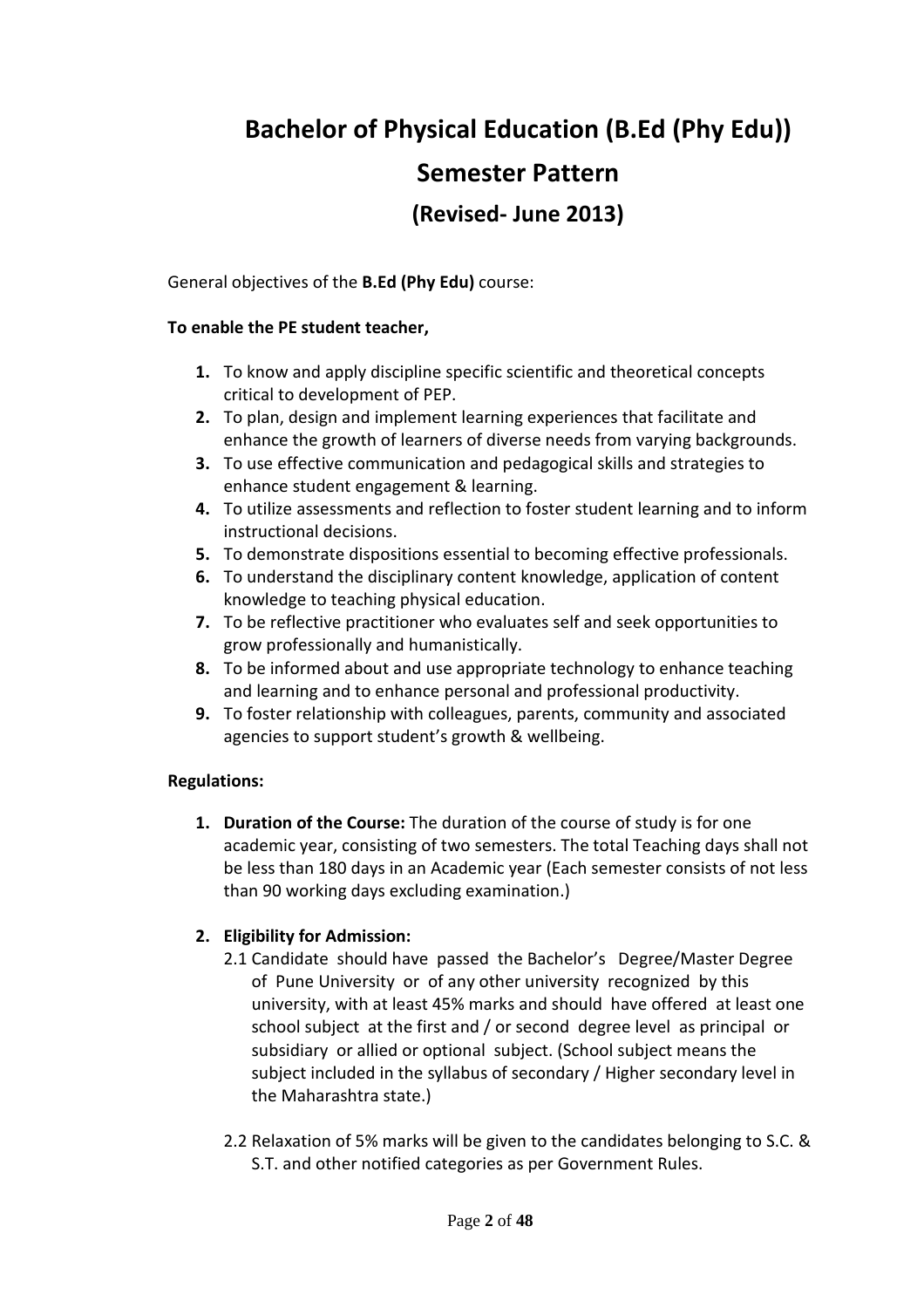### **3. Selection Procedure:**

Admission to the eligible candidates will be given as per the selection procedure laid down by the State Government of Maharashtra from time to time.

- **4. Eligibility Norms for appearing at B.Ed (Phy Edu) examination:** 
	- 4.1 Student teachers must record minimum 80% attendance at both theory and practical periods in college for both the semesters. S/He should have completed all the practical and other work expected in all the three parts of the syllabus up to the satisfaction of the principal. He should have obtained such a certificate from the principal of the college. Unless and until candidate obtains minimum 80% attendance and such a certificate, candidate will not be allowed to appear for university examination conducted in respective semesters.
	- 4.2 The External Examination for **Part I & II** will be taken after recorded minimum 80% attendance for both the terms at the college and after having completed and passed all the internal practical work prescribed in the syllabus.
- **5. Medium of Instruction:-** Medium of Instruction at the **B.Ed (Phy Edu)** course will be Marathi and/or English. However, the medium of Instruction for the optional course no. 5 Teaching Methodology of Marathi Education, English Education, or Hindi Education will be Marathi, English, and Hindi respectively.

The candidate appearing for **B.Ed (Phy Edu)** examination will have the option of answering all courses in part I either in English or in Marathi.

**6.** For part I, examination shall be conducted for each of the theory courses at the end of each/respective semester by the University.

For the part II examination of the final lessons will be conducted by the university in semester II.

- **7.** The college should submit **supporting document** relating to internal work and assessment to the moderation committee, which will verify the documents and then submit the marks of the internal assessment of Head 11, 14 & 15 to the university.
- **8.** Student who fails in any one or more courses in the semester examination will be permitted to attempt for the examination of course or courses in the subsequent semester examination. The candidate will be allowed to appear for the external examination of Heads 1 to 10 maximum up to 3 years after admission.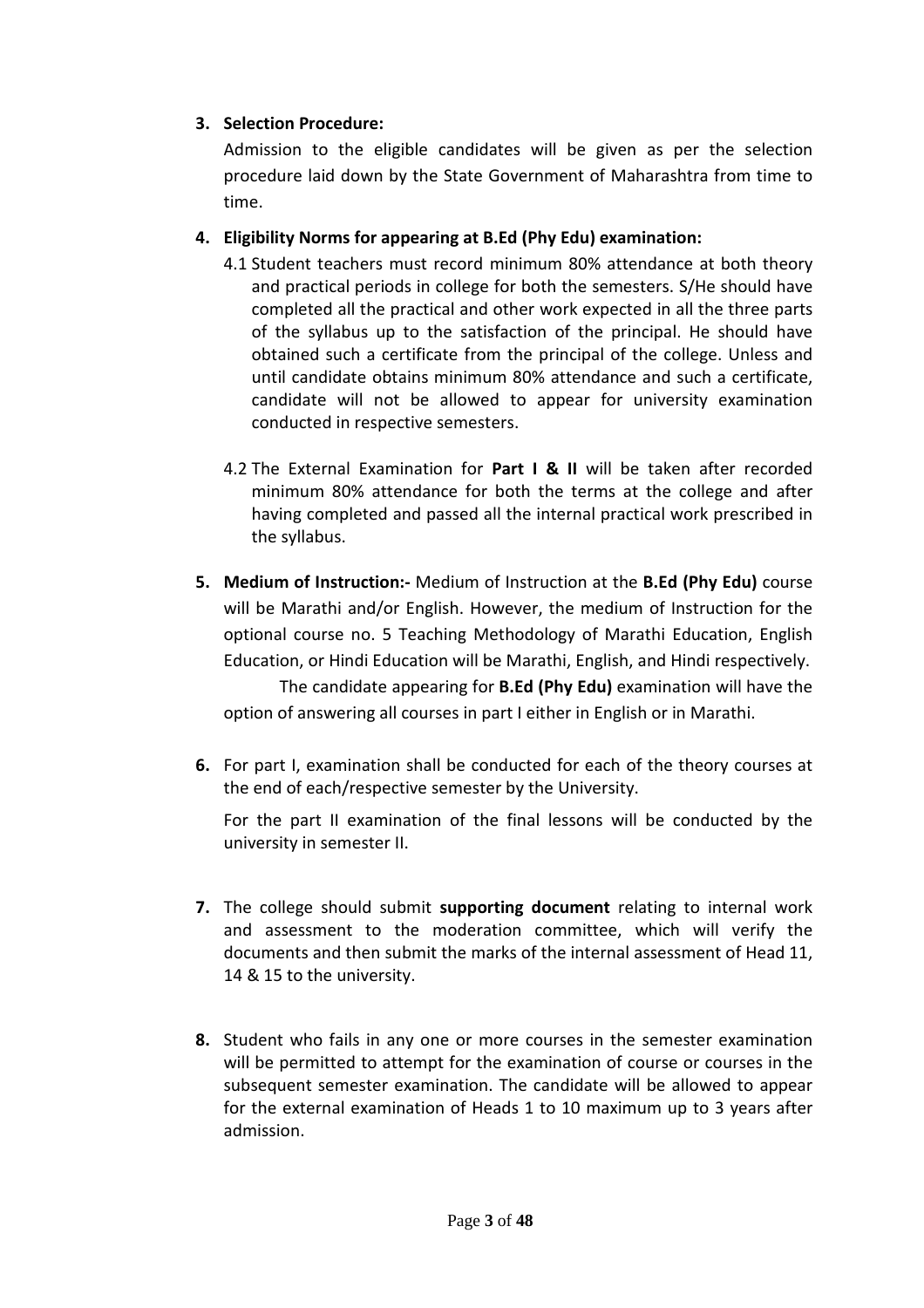- **9.** The college will complete the internal assessment of the heads no. 11, 14 & 15 mentioned in the syllabus. The internal assessment will be in the form of marks.
- **10.** For the rationalization of internal marks **university will appoint a moderation committee**. The college will produce all the relevant documents for verification by the committee. The Committee will visit each college to take the review of the internal marks given by the college and advice the college if necessary. The college should take the appropriate action as per the advice of the committee & submit the internal marks to the University.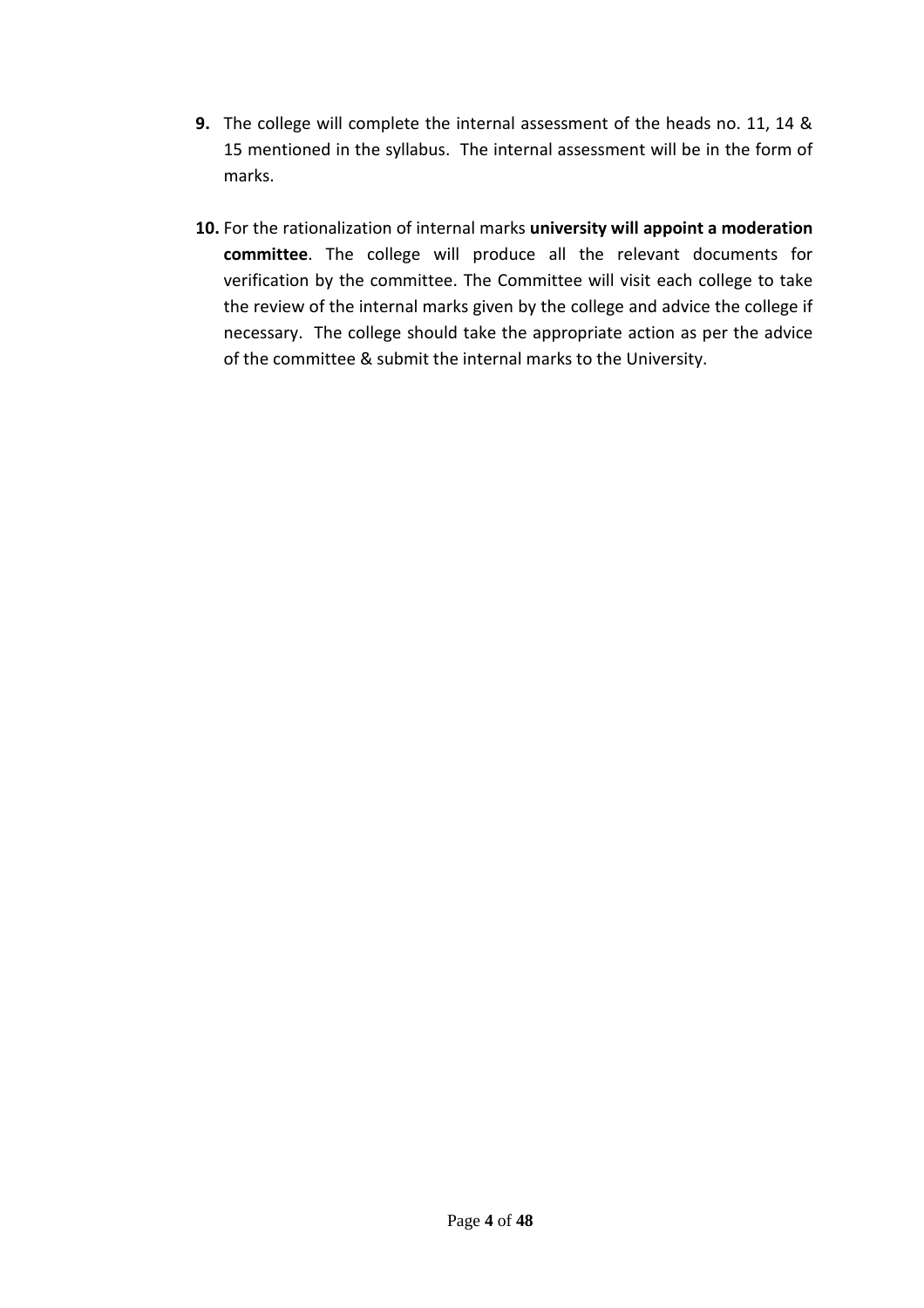| Part           | Head           | Title of the paper                                             | Internal | <b>External</b> |
|----------------|----------------|----------------------------------------------------------------|----------|-----------------|
|                | $\mathbf{1}$   | Foundations of Physical Education                              |          | 50              |
|                | $\overline{2}$ | Psychology of Physical Education                               |          | 50              |
|                | 3              | Anatomy & Physiology                                           |          | 50              |
|                | 4              | Fitness, wellness & Yoga                                       |          | 50              |
|                | 5              | Methodology of Teaching-Optional Subject                       |          | 50              |
| I              |                | <b>Total Semester I</b>                                        |          | 250             |
|                | 6              | Methodology of Teaching Physical Education                     |          | 50              |
|                | $\overline{7}$ | Biomechanics, Athletic Care & Rehabilitation                   |          | 50              |
|                | 8              | Management of Physical Education & Sports                      |          | 50              |
|                | 9              | <b>Essentials of Physical Education &amp; Health Education</b> |          | 50              |
|                | 10             | Evaluation & Statistics in Physical Education & Sports         |          | 50              |
|                |                | <b>Total Semester II</b>                                       |          | 250             |
|                | 11             | <b>Practice Teaching (250 marks)</b>                           |          |                 |
|                |                | Core training programme                                        |          |                 |
|                |                | a) Micro lessons<br>(6 Lessons)                                | Grade    |                 |
|                |                | b) Integration lessons<br>(6 Lessons)                          | 30       |                 |
|                |                | Special training programme                                     |          |                 |
| $\mathbf{I}$   |                | a) Practice lesson<br>(14 Lessons)                             | 140      |                 |
|                |                | b) Block teaching<br>(8 Lessons)                               | 60       |                 |
|                |                | d) Teaching module                                             | 20       |                 |
|                | 12             | <b>Final Lesson- Physical Education</b>                        |          | 50              |
|                | 13             | <b>Final Lesson- Optional subject</b>                          |          | 50              |
|                |                | <b>Total Teaching Practice</b>                                 | 250      | 100             |
|                | 14             | <b>Physical Education &amp; Sports Activities (250 marks)</b>  |          |                 |
|                |                | Track & Field<br>1.                                            | 40       |                 |
|                |                | 2.<br><b>Floor Gymnastics</b>                                  | 10       |                 |
|                |                | 3.<br>Yoga                                                     | 10       |                 |
|                |                | 4. Drill Marching<br>5. Self Defense                           | 10       |                 |
|                |                | 6.<br><b>Demonstrative Activities</b>                          | 10<br>20 |                 |
|                |                | Fitness<br>7.                                                  | 30       |                 |
|                |                | 8.<br>Minor Games & Modified Games                             | 20       |                 |
|                |                | 9. Competencies                                                | 10       |                 |
| $\mathbf{III}$ |                | 10. Measurement & Evaluation practical                         | 10       |                 |
|                |                | 11. Sports & Games Introduction                                | 80       |                 |
|                |                | <b>Total</b>                                                   | 250      |                 |
|                | 15             | Term work (100 marks)                                          |          |                 |
|                |                | Tutorial<br>1.                                                 | 50       |                 |
|                |                | Soft Skill Training Program<br>2.                              | 20       |                 |
|                |                | 3.<br><b>Matter Test-Physical Education</b>                    | 20       |                 |
|                |                | <b>TBT Practical</b><br>4.                                     | 10       |                 |
|                |                | Trip, Visits & Camp<br>5.                                      |          |                 |
|                |                | Teacher social responsibility initiative<br>6.                 |          |                 |
| <b>Total</b>   |                | <b>Grand Total</b>                                             | 600      | 600             |
| Course         |                |                                                                |          |                 |

## **Revised Frame Work of B.Ed (Phy Edu) Syllabus 2013**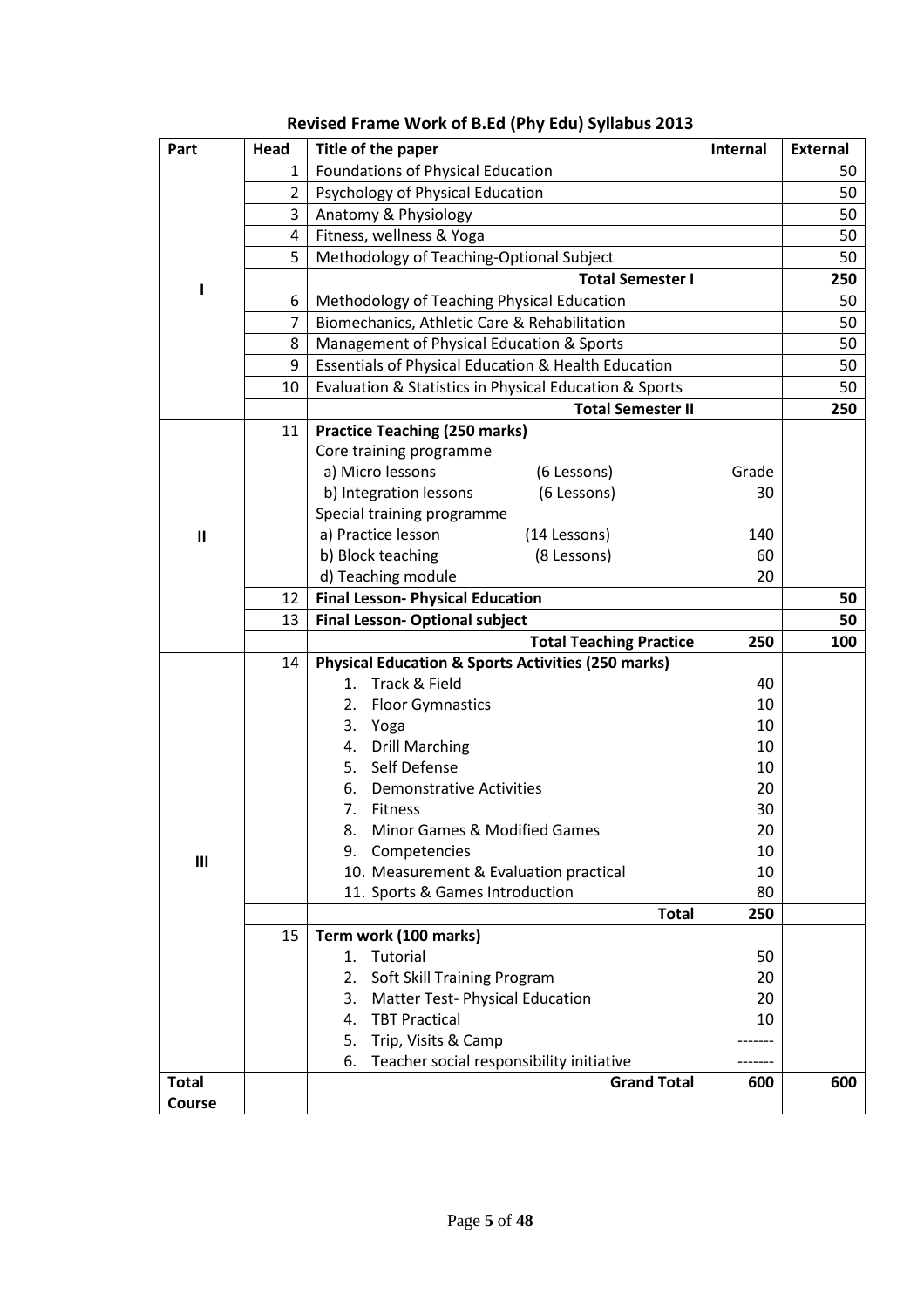### **Norms for passing B.Ed (Phy Edu) Examination**

| i)            | To pass the examination the candidate must obtain at least 45% marks in each<br>head of passing in both Internal and external evaluation and an aggregate of 50%<br>in each part separately (Part I - Part III) Refer Table 1.                                                                         |
|---------------|--------------------------------------------------------------------------------------------------------------------------------------------------------------------------------------------------------------------------------------------------------------------------------------------------------|
| ii)           | To pass the examination in "Second class" candidate must appear at one and the<br>same time in the both Internal and external evaluation and obtain least 50%<br>marks in each head of passing with aggregate 50% marks in each part separately<br>(Part I - Part III). Refer Table 1.                 |
|               |                                                                                                                                                                                                                                                                                                        |
| iii)          | To pass the examination in "Second class with B+" candidate must appear at one<br>and the same time in the both Internal and external evaluation and obtain least<br>50% marks in each head of passing with aggregate 55% marks in each part<br>separately (Part I - Part III). Refer Table 1.         |
|               |                                                                                                                                                                                                                                                                                                        |
| iv)           | To pass the examination in "First class", candidate must appear at one and the<br>same time in the both Internal and external evaluation and obtain least 55%<br>marks in each head of passing with aggregate 60% marks in each part separately<br>(Part I - Part III). Refer Table 1.                 |
|               |                                                                                                                                                                                                                                                                                                        |
| $\mathsf{v})$ | To pass the examination in "First class with Distinction", candidate must appear<br>at one and the same time in the both Internal and external evaluation and obtain<br>least 65% marks in each head of passing with aggregate 70% marks in each part<br>separately (Part I - Part III) Refer Table 1. |

**Note:** The candidate who has obtained minimum 45% or more marks in any head of passing but failed in the examination shall be eligible to claim exemption in such head/heads. Candidates claiming exemption will not be eligible for first class with Distinction, first class, and higher second class and merit list.

**Note:** The candidates who have completed their terms but have not completed internal work are eligible do so in next one academic year only.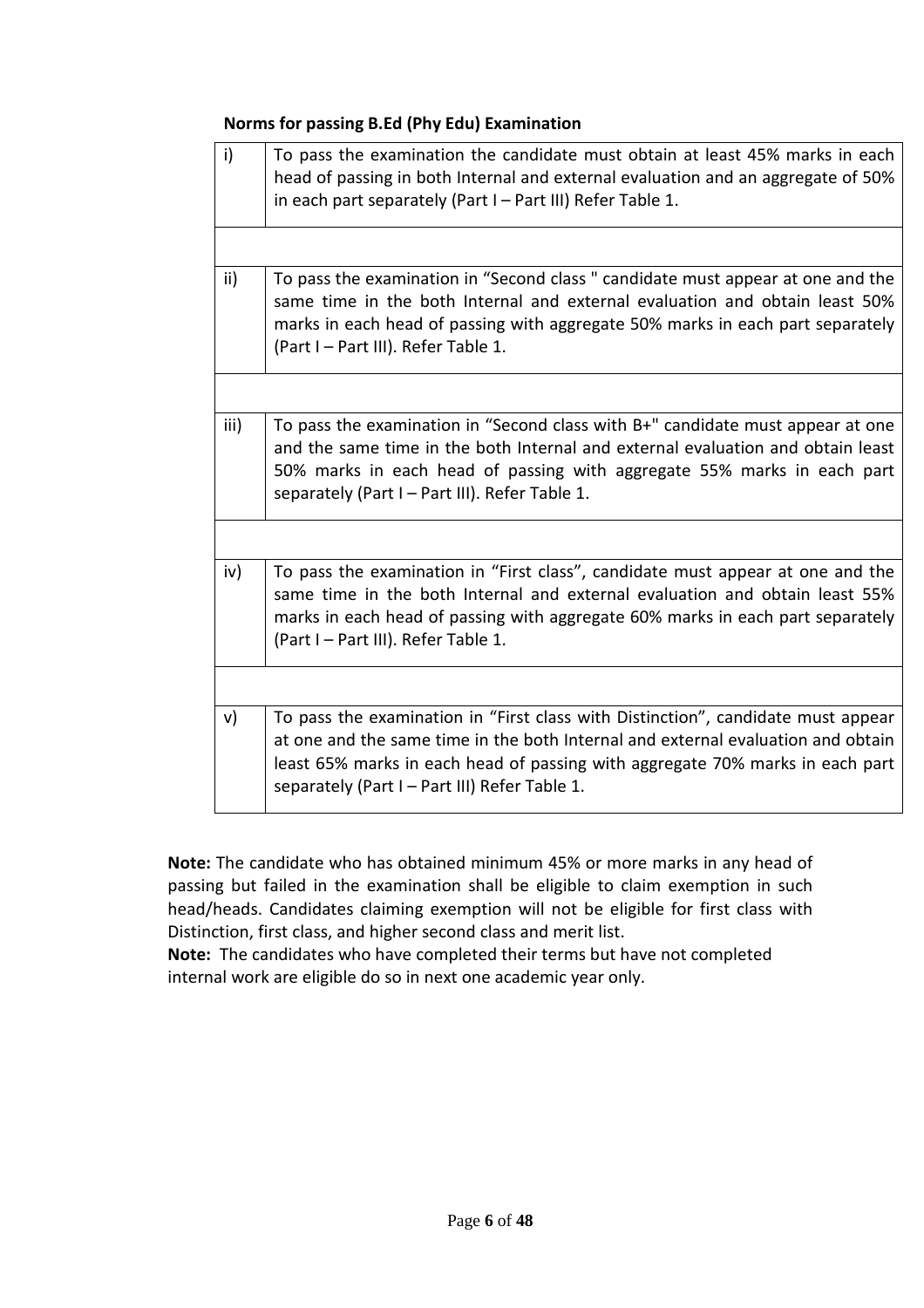### **Table 1**

| Part         | Head               | Pass class     | <b>Second class</b> | <b>Second class</b> | <b>First class</b> | First class with   |
|--------------|--------------------|----------------|---------------------|---------------------|--------------------|--------------------|
|              |                    | 45% each head  | 50% each head       | with B+ 50%         | <b>55% each</b>    | Dist. 65% each     |
|              |                    |                |                     | each head           | head               | head               |
|              | 1 (50 Marks)       | 22.50          | 25                  | 25                  | 27.50              | 32.50              |
|              | 2 (50 Marks)       | 22.50          | 25                  | 25                  | 27.50              | 32.50              |
|              | 3 (50 Marks)       | 22.50          | 25                  | 25                  | 27.50              | 32.50              |
|              | 4 (50 Marks)       | 22.50          | 25                  | 25                  | 27.50              | 32.50              |
|              | 5 (50 Marks)       | 22.50          | 25                  | 25                  | 27.50              | 32.50              |
|              | 6 (50 Marks)       | 22.50          | 25                  | 25                  | 27.50              | 32.50              |
|              | 7 (50 Marks)       | 22.50          | 25                  | 25                  | 27.50              | 32.50              |
|              | 8 (50 Marks)       | 22.50          | 25                  | 25                  | 27.50              | 32.50              |
|              | 9 (50 Marks)       | 22.50          | 25                  | 25                  | 27.50              | 32.50              |
|              | 10 (50 Marks)      | 22.50          | 25                  | 25                  | 27.50              | 32.50              |
|              | 500 Marks          |                |                     |                     |                    |                    |
|              | Aggregate          | Min. 250 Marks | Min. 250Marks       | <b>Min. 275</b>     | <b>Min. 300</b>    | <b>Min. 350</b>    |
|              | Part I             | out of 500     | out of 500          | Marks out of        | Marks out of       | Marks out of       |
|              |                    | Marks          | Marks (50%)         | 500 Marks           | 500 Marks          | 500 Marks          |
|              |                    | (50%)          |                     | (55%)               | (60%)              | (70%)              |
|              | 11 (250            | 112.50         | 125                 | 125                 | 137.50             | 162.50             |
|              | Marks)             |                |                     |                     |                    |                    |
|              | 12 (50 Marks)      | 22.50          | 25                  | 25                  | 27.50              | 32.50              |
|              | 13 (50 Marks)      |                |                     |                     |                    |                    |
| $\mathbf{I}$ | 250 Marks          | 22.50          | 25                  | 25                  | 27.50              | 32.50              |
|              |                    |                |                     |                     |                    |                    |
|              | Aggregate          | Min. 125 Marks | Min. 125 Marks      | Min. 137.50         | <b>Min. 150</b>    | Min. 175           |
|              | Part II            | out of 250     | out of 250          | Marks out of        | Marks out of       | Marks out of       |
|              | Head 11            | Marks          | Marks (50%)         | 250 Marks           | 250 Marks          | 250 Marks          |
|              |                    | (50%)          |                     | (55%)               | (60%)              | (70%)              |
|              | 14 (250            | 112.50         | 125                 | 125                 | 137.50             | 162.50             |
|              | Marks)             |                |                     |                     |                    |                    |
|              | 15 (100            | 45             | 50                  | 50                  | 55                 | 65                 |
|              | Marks)             |                |                     |                     |                    |                    |
| III          | 350 Marks          |                |                     |                     |                    |                    |
|              | Aggregate          | Min.175Marks   | Min. 175 Marks      | Min. 192.50         | <b>Min. 210</b>    | <b>Min. 245</b>    |
|              | Part III           | out of 350     | out of 350          | Marks out of        | Marks out of       | Marks out of       |
|              |                    | Marks          | Marks               | 350 Marks           | 350 Marks          | 350 Marks          |
|              |                    | (50%)          | (50%)               | (55%)               | (60%)              | (70%)              |
|              | <b>Total Marks</b> | Min. 600 Marks | Min. 600 Marks      | Min. 660            | <b>Min. 720</b>    | <b>Min. 840</b>    |
|              | 1200               | (50%)          | (50%)               | <b>Marks (55%)</b>  | <b>Marks (60%)</b> | <b>Marks (70%)</b> |

### **Norms for passing B.Ed (Phy Edu) Examination:**

**Evaluation:**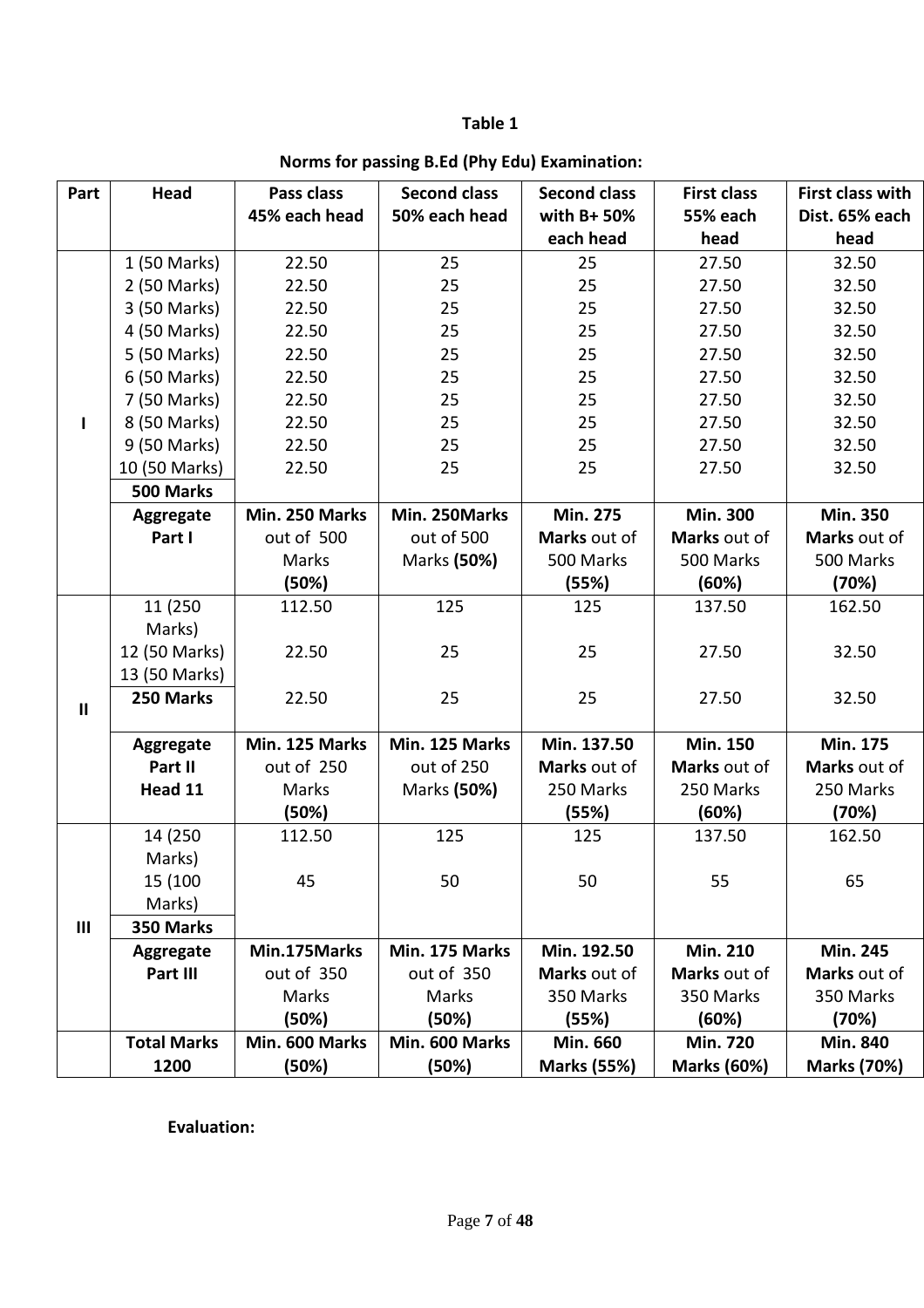|         | <b>External Evaluation</b><br>600 Marks | <b>Internal Evaluation</b><br>600 Marks |     |
|---------|-----------------------------------------|-----------------------------------------|-----|
| Head    | <b>Marks</b>                            | <b>Marks</b><br>Head                    |     |
| 1 to 10 | 500                                     | 11                                      | 250 |
| 12      | 50                                      | 14                                      | 250 |
| 13      | הה                                      | 15                                      | 100 |

A Candidate appearing for **B.Ed (Phy Edu)** course will be evaluated for the Degree of **"B.Ed (Phy Edu)"** in the manner given below.

## **FORMAT OF QUESTION PAPER FOR EXTERNAL EVALUATION (Head 1 to 10)**

| Sr. No | <b>Type of Question</b>                                                       | No. of<br>Que. | <b>Marks</b> |
|--------|-------------------------------------------------------------------------------|----------------|--------------|
|        |                                                                               | $\mathbf{1}$   | 15           |
| 1.     | Descriptive Type Questions<br>Any 1 out of 2 questions based on unit I & II   | <b>OR</b>      | <b>OR</b>    |
|        |                                                                               | 1a/1b          | $8 + 7$      |
|        |                                                                               | $\mathbf{1}$   | 15           |
| 2.     | Descriptive Type Questions<br>Any 1 out of 2 questions based on unit III & IV | <b>OR</b>      | <b>OR</b>    |
|        |                                                                               | 1a/1b          | $8 + 7$      |
| 3.     | Objective type Questions                                                      | 5              | 5            |
|        | 5 questions compulsory minimum 1 on each unit                                 |                |              |
| 4.     | <b>Short Note</b><br>Any 3 out of 4 questions based on each unit              | 3              | 15           |
|        |                                                                               | <b>Total</b>   | 50           |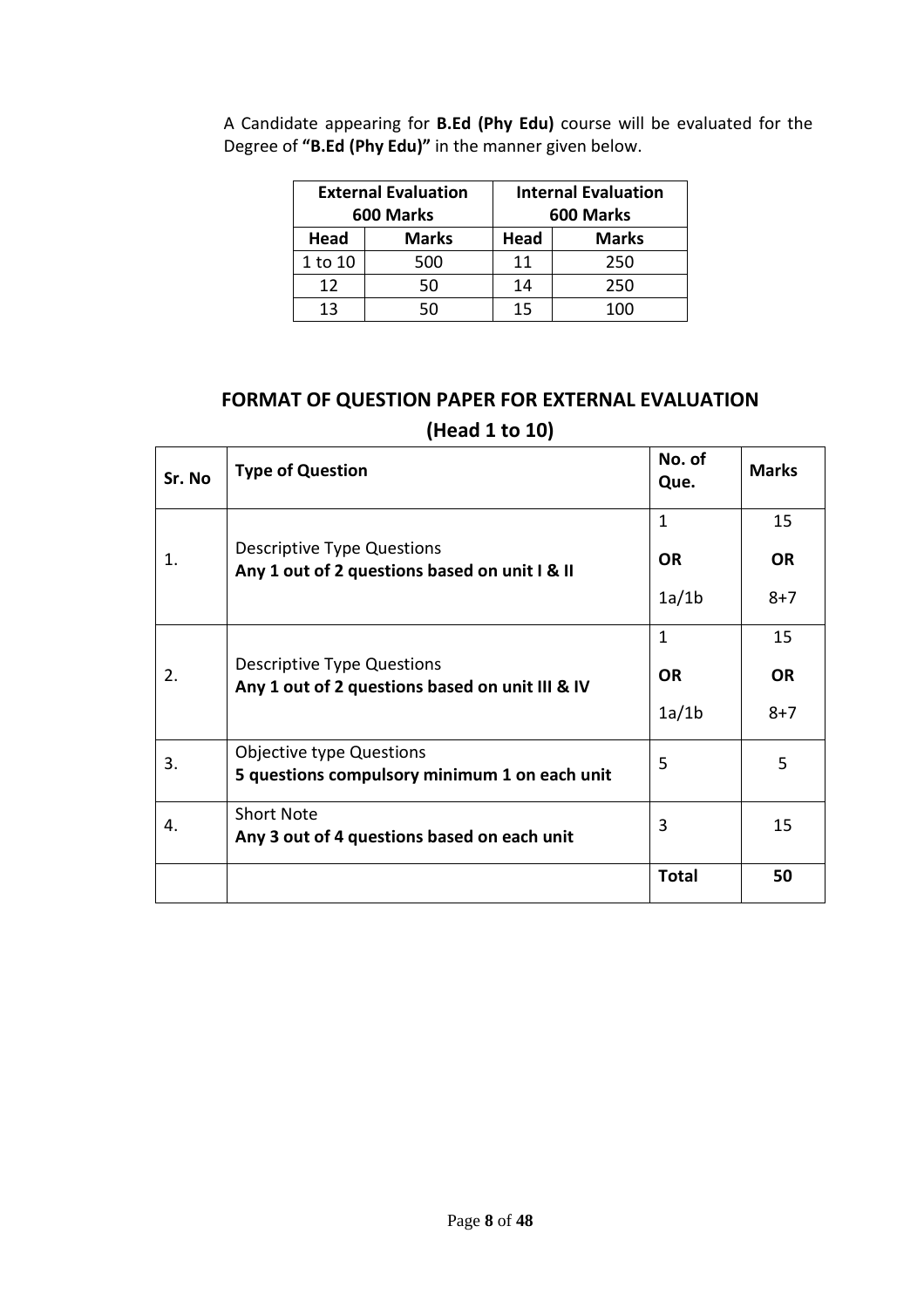# **FIRST SEMESTER**

### **PART- I**

### **Course I Foundations of Physical Education**

#### **Objectives**

1) To enable him to understand meaning and scope of physical education, sports, recreation, health and

their Philosophical, sociological, historical basis

2) To acquaint him with historical perspective as influence on physical education, Abroad and in India,

effect for the present development of Physical Education.

3) To acquaint with modern objectives of physical education, sports & recreation.

4) To acquaint the students with different types of recreation, & importance of recreation.

### **Unit 1 Philosophical bases**

- 1.1 Meaning, Definition and Scope of physical Education
- 1.2 Aims, Objective and purpose of Physical Education
- 1.3 Place of Physical Education in education
- 1.4 Values and Ethics of Sports & Physical Education

### **Unit 2 Sociological bases of physical Education & sports**

- 2.1 Role of Physical & sports in today's society
- 2.2 Physical education for human Value
- 2.2 Physical Education and its relation to education- Fitness movement

### **Unit 3 Historical bases of Physical Education & Sports**

3.1 History of Physical education in India with reference to culture, Curriculum and Institutions

- 3.2 Trends in Physical education in Greece, China, U.S.A.
- 3.3 Olympic movement-Ancient & Modern
- 3.4 Indian legends in sport- Khasaba Jadhav, Dhyanchand

### **Unit 4 Recreational bases of Physical education & sports**

4.1 Philosophy of recreation & sports

- 4.2 Meaning of recreation &leisure, definition & significance of recreation
- 4.3 Relationship between play, leisure & recreation
- 4.4 Types of recreation

### **Suggested readings:**

1) Bucher, C.A., (1979). Foundation of Physical education  $(5<sup>th</sup>$  ed.). Missouri: C.V.Mosby co.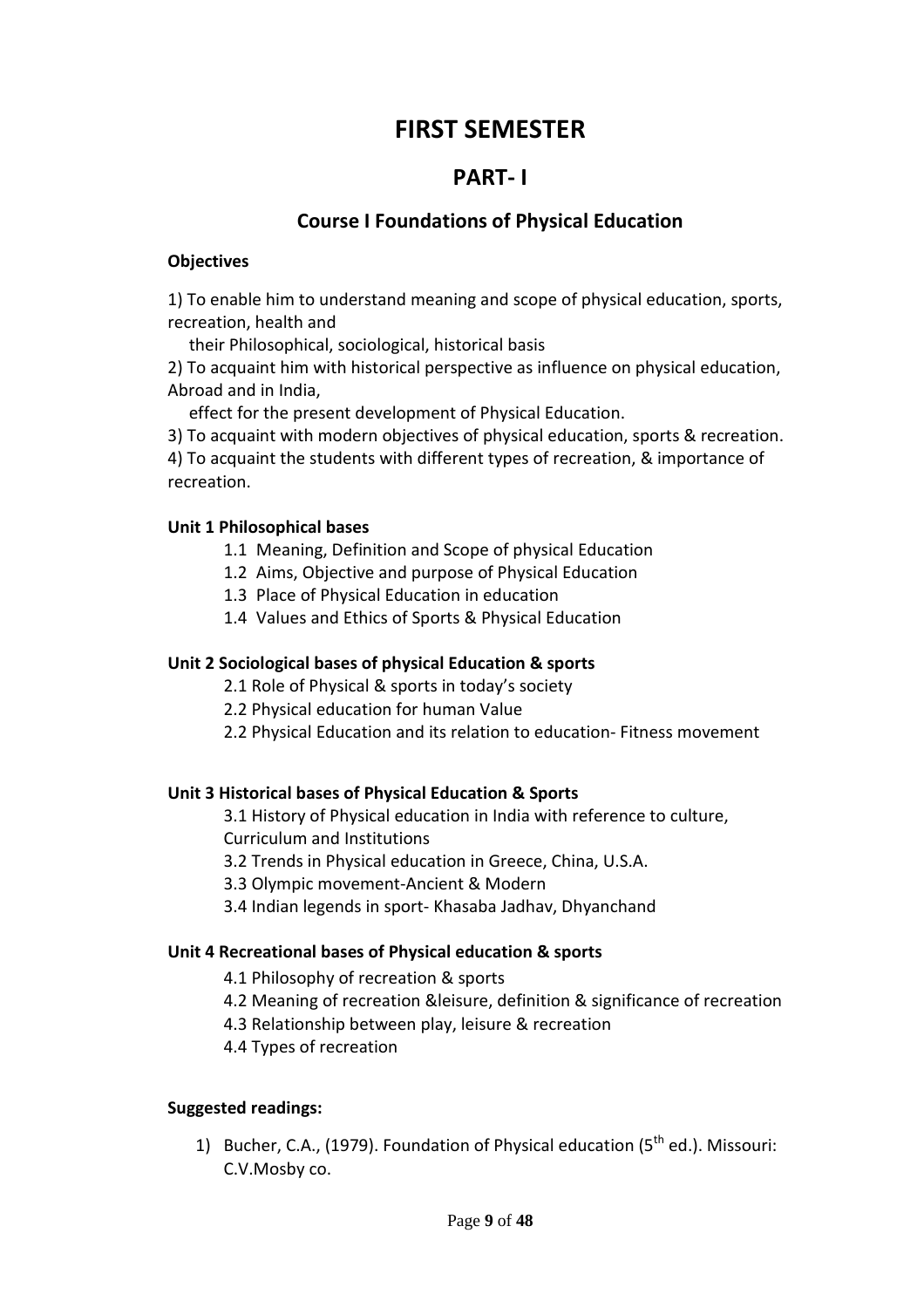- 2) Barrow, H.M. (1983). Man and Movement: Principles and Physical Education. Phi: Lea and Febiger
- 3) Bucher & Wuest. (1987). Foundations of Phy.Edu & Sports. Missouri: C.V.Mosby co.
- 4) Ziegler, E.F. (2007). An introduction to Sports & Phy.Edu. Philosophy. Delhi: Sp. Educational Tehno.
- 5) William, J.E. (1964). Principles of Physical Education:, Com. Philadelphia: W.B. Sounders
- 6) Kretchmar, R.S. (1994). Practical Philosophy of Sport. IL: Human Kinetics.
- 7) Shekhar, K.C. (2004). Principles & History of P.E. Delhi:Khel Sahitya Kendra.
- 8) Young, D.C. (2004). A brief History of Olympic Games. UK: Blackwell Publishing.
- 9) Frank, A.M. (2003). Sports & education. CA: ABC-CLIO

### **Course II Psychology of Physical Education & Sports**

### **Objectives:**

To enable the student teacher -

- 1. To get acquainted with the meaning, nature and scope of sports Psychology.
- 2. To understand Human behavior.
- 3. To understand the growth and development of the learner with special reference to Motor Development for Skill Learning in Sport and PE.
- 4. To understand the differences of personality among various types of sports.
- 5. To understand the Cognitive and higher mental processes involved in learning in sports and Physical Education.
- 6. To understand the importance of motivation and Competition.

### **UNIT I: Introduction of Sports Psychology**

- 1.1 Meaning, Scope of Sports Psychology
- 1.2 Importance of Sports Psychology for Physical Education teacher and Coach
- 1.3 Human behavior: Urge and instincts

### **UNIT II: Cognitions Process and higher mental processes in Physical Activities**

2.1 Learning: Definitions, Meaning and Types (Primary, Associate & Concomitant)

- Theories of Learning: Trial & Error, Conditional Response and Imitation-Insight.
- Laws of Learning: Effect, Recency, Readiness & Frequency.
- Transfer of Learning: Positive, Negative, Zero
- 2.2 Cognitive Process

### 2.3 Mental processes

- a) Meaning of Sensation & Perception
- b) Thinking and Attention.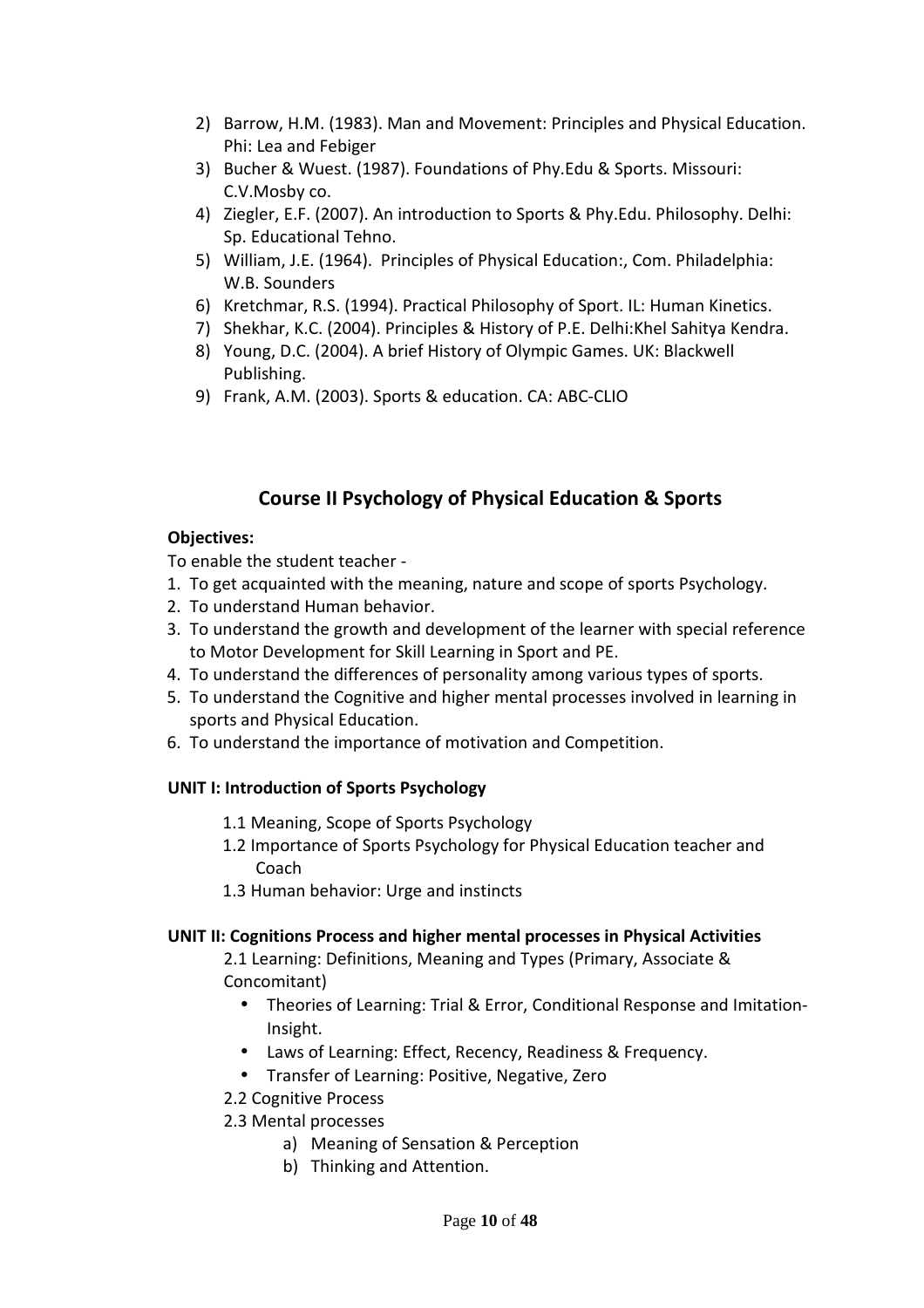### **UNIT III: Growth and Development and Personality**

- 3.1. Motor Development
	- a) Motor Development during various periods: Childhood, Adolescence
	- b) Importance of Motor Development (Psychological and Training Implications) for Skill Learning in Sports.
	- c) Factors affecting Motor Development
- 3.2. Personality
	- a) Concept of personality
	- b) Personality traits of sportsmen
	- c) Development of Personality through physical education and sports.
	- d) Role of family and school in all round development of personality.
	- e) Adjustment and maladjustment and causes of maladjustment.

### **UNIT IV: Competition and Motivation in Sports**

- 4.1 Competition
	- a) Characteristics sportsmen Pre-During-Post-competition.
	- b) Emotions: Definition, Importance to coach/ P. E. Teacher.
	- c) Causes of emotional disturbances
	- d) Anxiety: Definition, Types
	- e) Techniques for Relaxation and Activation.

### 4.2 Motivation

Definition & Meaning of Motive, Need & Drive

- a) Types and techniques of motivation (Rewards, Punishment, Prize, etc.)
- b) Importance of Motivation in learning Physical Education & Sports

### **Suggested Readings:**

- 1. Kamlesh, M.L. (2006). Educational Sport Psychology. New Delhi: Friend's publication
- 2. Cox Richard. (1998) Sports Psychology (W.C.B.)
- 3. Gill, Diance L. Psychological Dynamics of Sports (Illinois : Human Kinetics Publishers, 1986)
- 4. Silva, J.M. and Weinberg. (1984). Physiological Foundation of Sports. IL : Kinetics Publishers
- 5. Suinn, Richard M. (1982) Psychology in Sports: Methods and Applications. New Delhi: Sujeet Publication.
- 6. Martens, Rainer. (1987). Coaches Guide to Sports Psychology. IL: Human Kinetics.
- 7. Roberts Glyn C. and et al. (1986). Learning Experiences in Sports Psychology. IL: Human Kinetics
- 8. Alegaonkar, P.M. (1997). Sports Psychology. Pune: Pune Vidyarthi Griha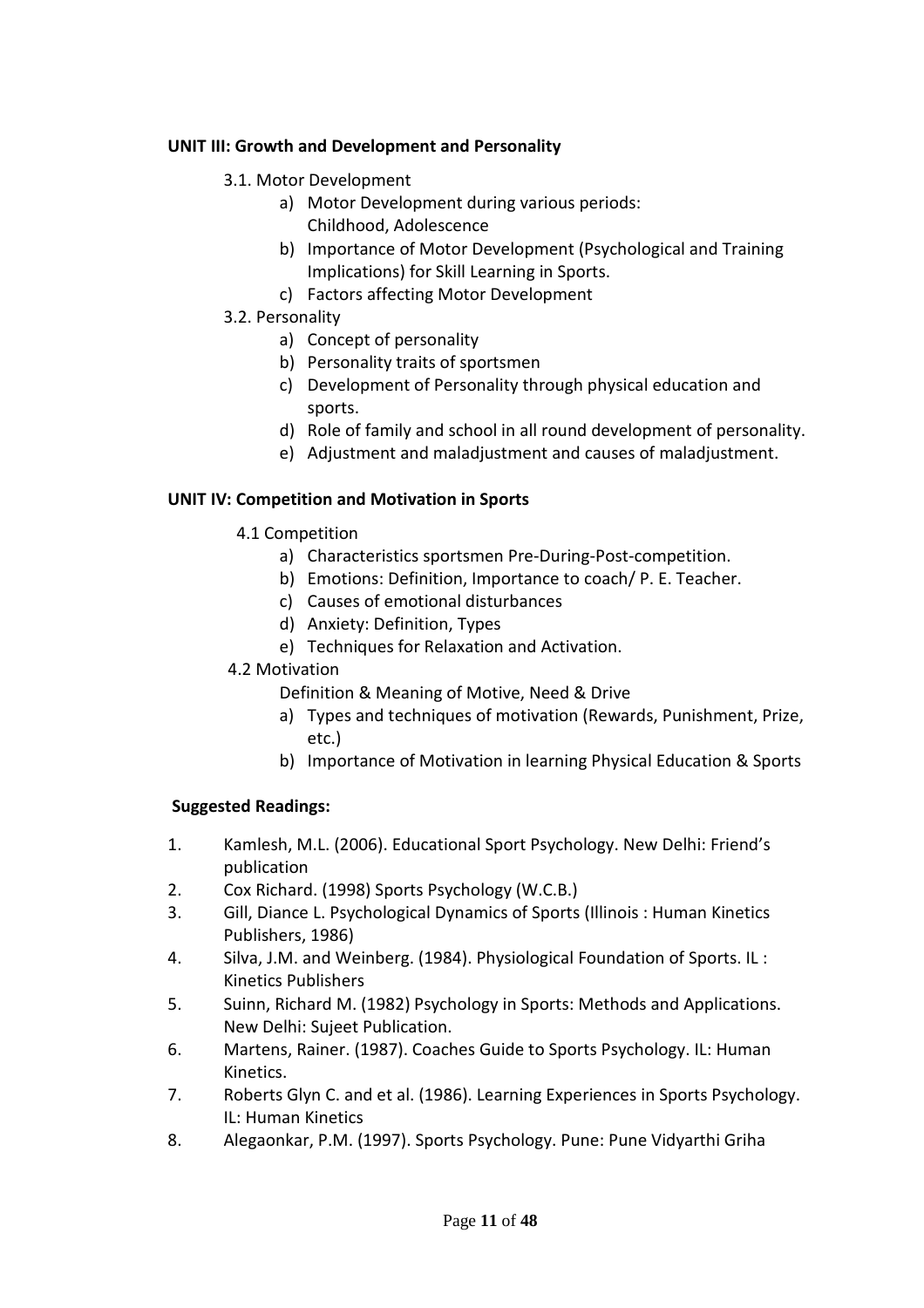- 9. Magill, R.A. (2001). Motor learning concepts & application. (6th Ed.). NY: McGraw Hill co.inc
- 10. Utley, A. & Astill, S. (2008). Motor control, learning- behavioral emphasis. UK: Taylor & Francis.

### **Course III Anatomy & Physiology**

### **Objectives**

To enable the students to

- 1. Understand the basic structure and function of the human body
- 2. Understand the effect of exercise on the different systems
- 3. Understand the normal movements of the body

### **Unit I Organization of the Human Body and its Regulation**

- a) The Human Organism Anatomy, Physiology ,Structural and Functional **Organization**
- b) The Chemical Basis of Life Energy, Inorganic Molecules
- c) Structure and Function of the Cell and Histology of Tissues Epithelial, Connective, muscular, nervous
- d) Metabolism, Metabolic Rate and Temperature Regulation-Body Temperature Regulation

### **Unit II Support and Movement**

- a) Integumentary System Skin
- b) Skeletal System-Gross Anatomy, Axial Skeleton, Appendicular Skeleton Naming of bones Articulations, Naming of Joints, Classification of Joints, Types of Movements and Effect of Exercise
- c) Muscular System Histology, Functional Characteristics of Muscles, Gross Anatomy of Skeletal Muscles, Naming of Muscles, Types of Muscle Contraction and Effect of Exercise

### **Unit III Integration and Control System**

- a) Central Nervous System Brain, Spinal Cord Development Structure Reflexes
- b) Peripheral and Autonomic Nervous System Structure and Functions
- c) Functional Organization of the Endocrine System- General Characteristics, Pituitary Hypothalamus, Thyroid ,Adrenal, Pancreas

### **Unit IV Maintenance**

- a) Cardio-vascular System- Blood, Functions, Plasma, Formed elements and Blood grouping
- b) Cardio-Vascular System- Size ,Form and Location of Heart , Anatomy of the Heart, Cardiac Cycle, Blood Pressure, Circulation, Pulmonary Systemic and Systematic Circulation, Effect of Exercise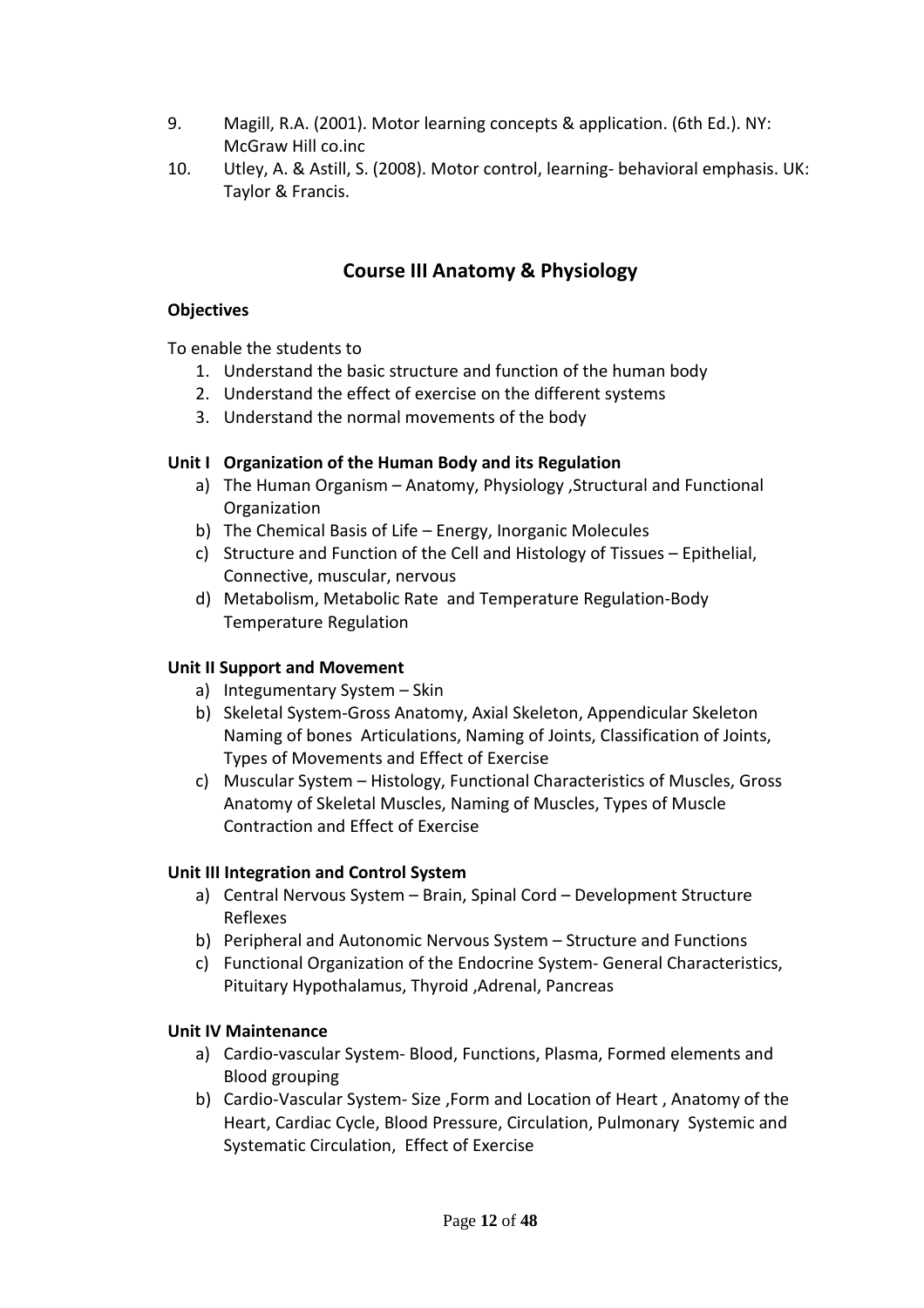- c) Respiratory System Anatomy , Ventilation and Lung Volumes, Pulmonary Volumes and Capacity, Effect of Exercise
- d) Digestive System and Excretory System General Overview and Functions

### **Suggested Readings:**

1. Pearce Evelyn. (1992). Anatomy & Physiology for nurses, Calcutta: Oxford University press.

2. Seeley, & Tate (1992). Anatomy & Physiology. St.louis: Mosby

3. Tortora G.J.(1996). Introduction to Human Body.  $(4^{th}$  Ed.) California: Addison Weslay.

- 4. Marief Eclaine N. (1984). Human Anatomy and Physiology (3rd Ed.). Cal: The Benjamin Cumming
- 5. Fox Edward Sports Physiology, W B Saunders Co. 1984

### **Course IV Fitness, Wellness and Yoga**

### **Objectives**

- 1. To understand the basic concept of HRPF & SRPF.
- 2. To create awareness about fitness & its importance in life.
- 3. To choose appropriate activities for development of specific fitness components.
- 4. To enable student teacher to develop basic Fitness Program.
- 5. To enable the students to understand the fitness development of individual with unique need
- 6. To enable the students to understand the role of fitness & yoga in individuals' lives
- 7. To understand the historical and philosophical basis of Yoga.
- 8. To understand the therapeutic aspects of Yoga.

### **Unit1: Physical Fitness & Wellness**

- 1.1 Concept of physical fitness, physical activity & exercise
- 1.2 Components of HRPF & SRPF
- 1.3 Different Physical activities & Exercises
- 1.4 Concept of Wellness

### **Unit2: Fitness for General student & Individual with unique need**

- 2.1 Benefits of Physical Activity & fitness
- 2.2 Factors influencing Physical Fitness
- 2.3 Age appropriate activity for fitness
- 2.4 Fitness development for an Individual with unique need (Child with specific learning disability, health impaired, visual impaired, deafness, obesity)
- 2.5 Obesity- Concept, Types & Causes
- 2.6 Guidelines for designing Physical Activity program for Obesity Management

### **Unit 3: Improving Physical Fitness**

3.1 Principles of Physical Fitness improvement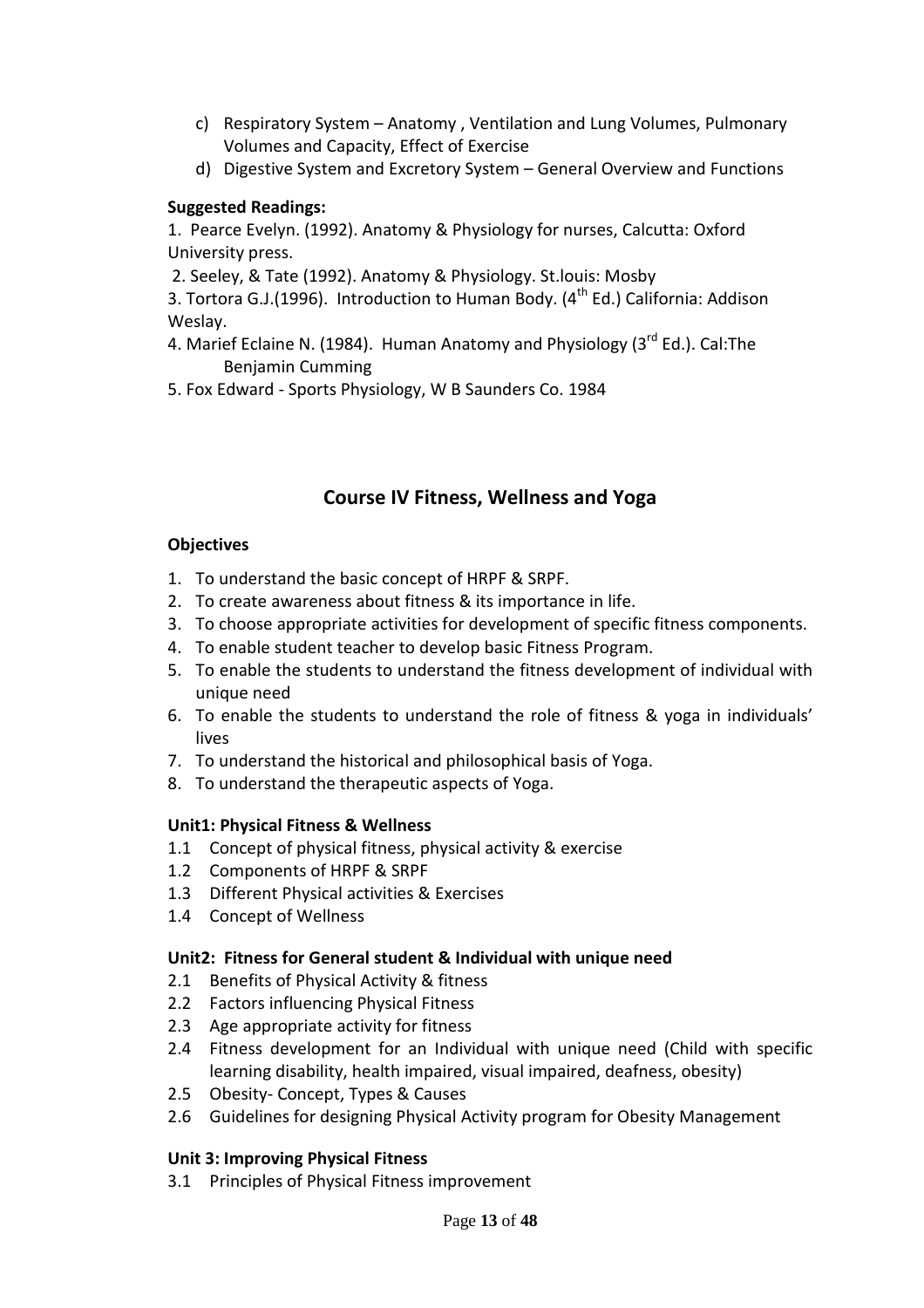- 3.2 Methods of training- Continuous, Interval, Fartlek, Plyometric, Circuit training etc.
- 3.3 Types of muscles contraction
- 3.4 Guidelines for designing Physical Fitness program for normal individual and individual with unique need

### **Unit4: Yoga**

- 4.1 Introduction, meaning & History of Yoga
- 4.2 Ashtang Yoga (8 stages of yoga), Types of Yoga
- 4.3 Need of Yoga for school going child
- 4.4 Types of Suryanamaskar & Technique of Pranayama
- 4.5 Benefits of Yoga

### **Suggested Reading:**

- 1. Greenberg, Dintiman, Oakes. (2004). Physical Fitness & wellness. (3<sup>rd</sup> ed.) IL:Human kinetics.
- 2. NASPE. (2005). Physical Education for lifelong fitness. The physical Best teacher's guide. IL:Human Kinetics
- 3. Davis, Bull, Roscoe. (2000). Physical Education & study of sports. UK:Harcourt Publishing.
- 4. Jackson, A.L., Morrow, J.R. (2004). Physical activity for health & fitness. IL:Human kinetics.
- 5. Dr. Ajmer Singh (2003). Essentials of physical Education. Ludhiana: Kalyani publishers.
- 6. Daryl Siedentop (1994). Introduction to physical education, fitness and sports  $(2^{nd}$  ed.). London: Mayfield publishing company.
- 7. Dr. A.K.Uppal& Dr. G. P. Gautam (2004). Physical education and Health. Delhi: Friends publisher.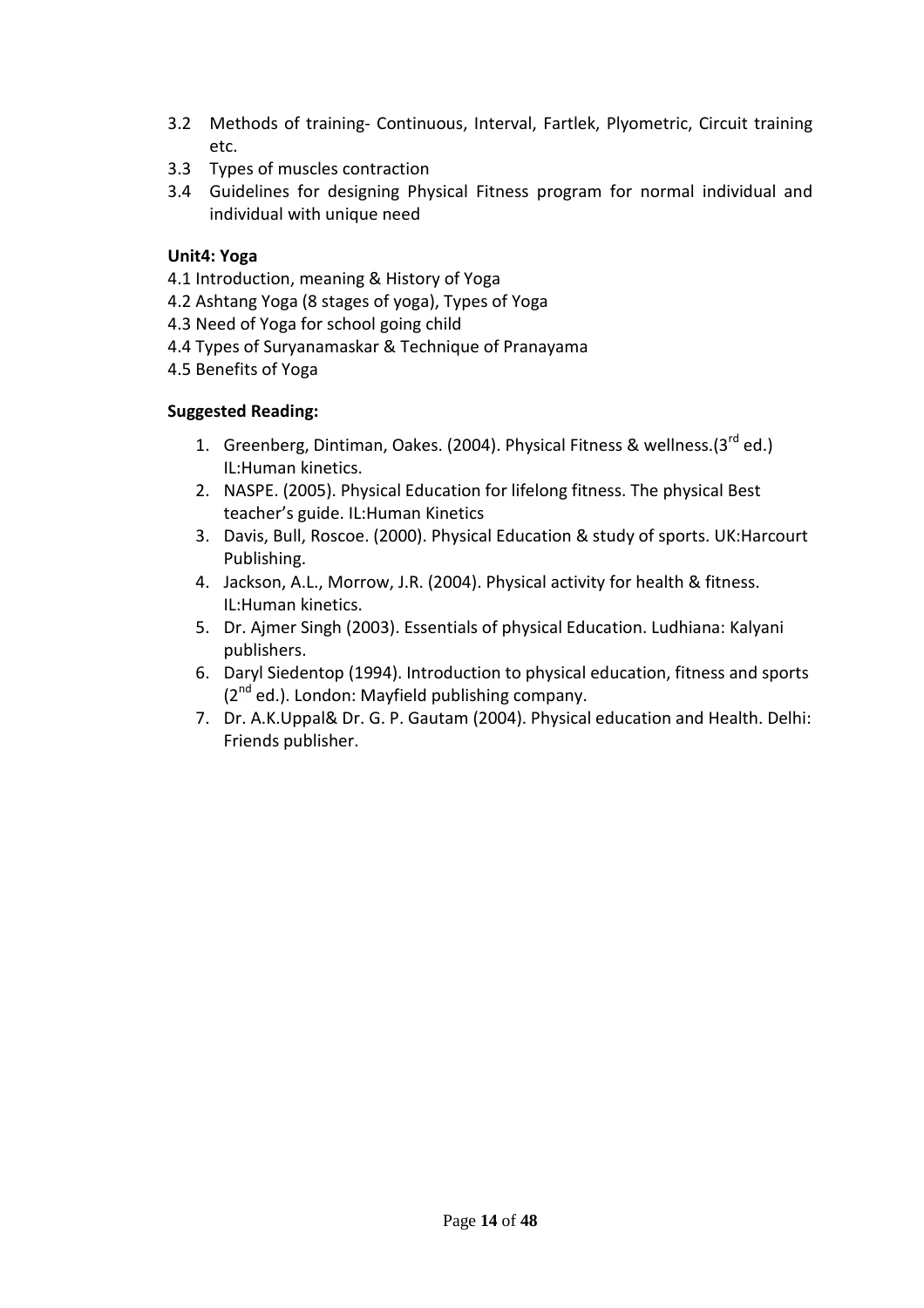### **Course V Methodology of teaching optional subject**

(Any one of the following)

1. Marathi education, 2. Hindi education, 3. English education, 4. History education, 5. Geography education, 6. Mathematics education, 7. General Science education, 8.Information technology education, 9. Environmental science education *ejkBh v/;kiu i/n ~rh v/;kiu i/n ~rh~rh* 

- **उददिष्टे** १. विद्यार्थ्यांना मातृभाषा अध्ययन अध्यापनाची संकल्पना, सद्यस्थिती ची जाणीव करून देणे.
	- २. विद्यार्थ्यांना मातृभाषेची उद्दिष्टे, अध्यापन पध्दती व त्यांची निवड, मातृभाषेची मूलभूत <u>कौशल्य इ. आकलन करून देणे</u>
	- ३. विद्यार्थ्यांना शाळेतील अभ्यासक्रमाचे (अध्ययनाचे) नियोजन व व पाठयपस्तकांविषयी  $H$ हिती देणे.
	- $\times$  विद्यार्थ्यांना आशययक्त अध्यापन पध्दती, स्वरूप, प्रकार व त्याची उपयक्तता समजावन *देणे.*

**घटक १**. मातृभाषा अध्ययन अध्यापनाची संकल्पना

- अ. मातभाषा अध्ययन अध्यापनाची सर्वसामान्ये उददिष्टे व महत्व
- *c- ekr `Hkk"kk v/;;u v/;kiukph rRos*
- क. मातृभाषेची सद्यस्थिती चांगली बाजू वाईट बाजू व समृध्दीसाठीचे उपक्रम
- *<u>घटक २.</u>* 
	- अ. मातभाषेची विशेष उददिष्टे
	- ब. काव्य अध्यापन, व्याकरण अध्यापन पध्दती
	- *क.* मातृभाषेची मूलभुत कौशल्य श्रवण, भाषण, वाचन व लेखन
	- *M- 'kS{kf.kd lk/kus vFk Z] izdkj o egRo*

#### *<sub>aza</sub> 3.*

- अ. नियोजन प्रकार, वार्षिक घटक, पाठ नियोजन, घटक चाचणी
- ब. मातृभाषेचा शिक्षक शैक्षणिक पात्रता, गणवैशिष्टये त्यांच्या अडचणी
- क. मातृभाषेचे आदर्श पाठयपुस्तकाचे अंतरंग बहिरंग व निकष

#### <u>घटक ४</u>

- अ. आशययक्त अध्यापन पध्दती अर्थ, स्वरूप, संकल्पना
- ब. आशययुक्त अध्यापन पध्दुतीचे गरज व महत्व
- क. आशययुक्त अध्यापन पध्दुतीचे प्रकार व फायदे तोटे
- ड. आशययुक्त अध्यापन पध्दुतीची उपयुक्तता.
- १. मराठीचे अध्ययन व अध्यापन– डॉ. दि.हे. पाटील, डॉ. श.रा. राणे
- २. मातभाषेचे अध्यायन– अकलकर, पाटणकर, व्हीनस प्रकाशन, पणे १९७०
- ३. मातृभाषेचे अध्यापन– चंद्रकेमार डांगे, चिंरजीव ग्रंथ प्रकाशन, पुणे १९६२
- ४. मराठी कवितेचे अध्यापन– फाटक म.वि. मॉडर्न बुक डेपो, पुणे १९६२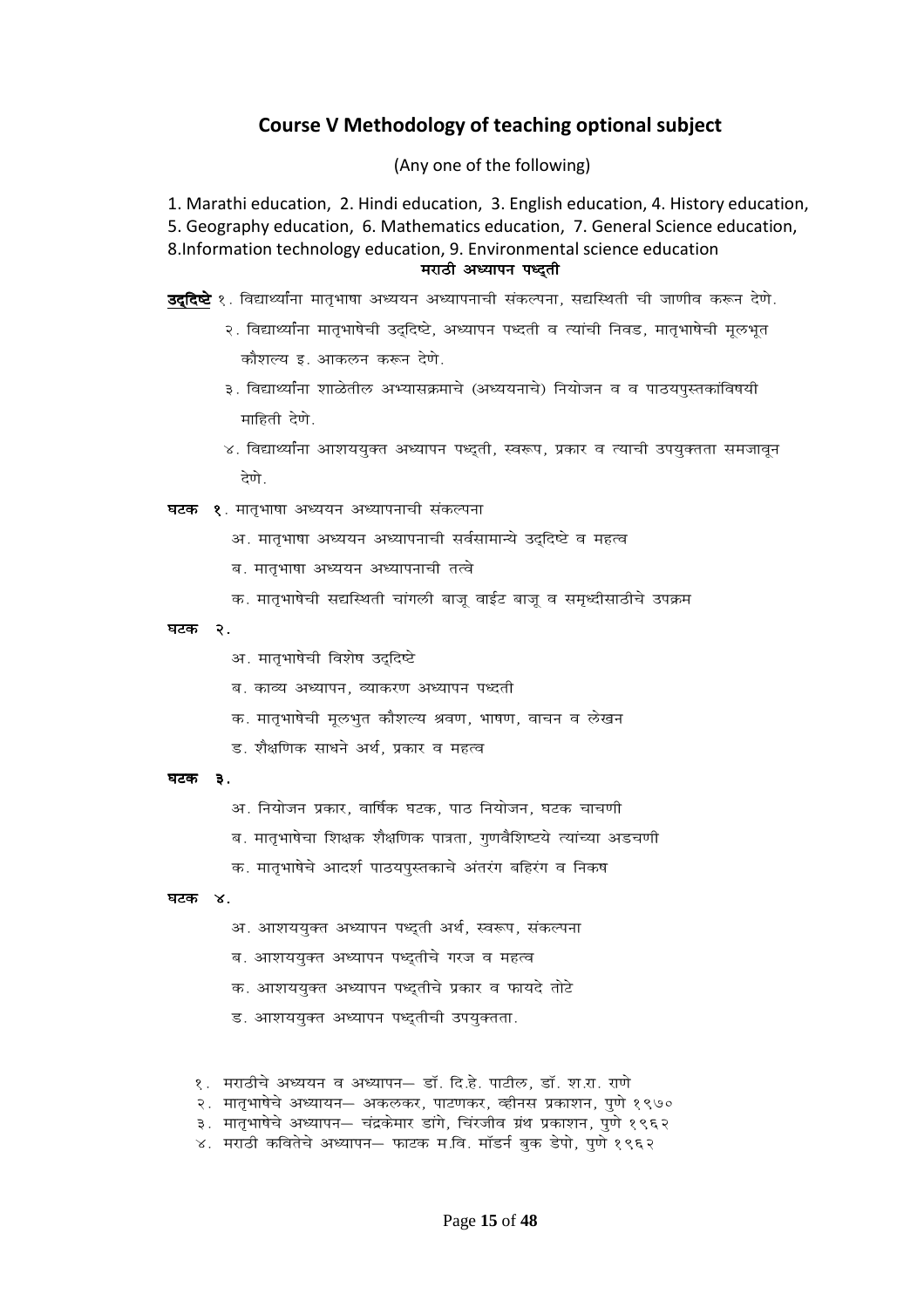#### *हिंदी अध्यापन पध्दती*

#### *a*çदेश्य: —

- १). भारतीय जीवन में. एवं संस्कृति में भाषा का स्थान जानने में शिक्षक को समर्थ बनाना।
- *2½ izkFkfed fo|ky;ksau sa fg anh Hkk"kk fl[kkus ds mn~n s';k s dks le>kukA*
- *3½ fg anh Hkk"kk fl[kkus dh fofHkUu in ~/kfr;k sa dk s tkuuk mlds mn ~fn"Vksa dk s le>uk vk Sj i<kus ds fy, dkS'kY; fodkl djukA*
- ४) एक सुशिक्षित हिंदी शिक्षक बनने के लिए ज्ञान, कौशल्य व रूची का विकास करना।
- *5½ d{kk 5 oh ls ck[kh rd ds ikB;Øe dk ifjp;A*

#### **घटक** १

- *1½ fganh Hkk"kk dk izkFkfed fo+|ky;ksa esa LFkku& f=Hkk"kk lq=&izkFkfed fo|ky;ksa esa fg anh Hkk"kk सिखाने का उद्देश।*
- २) व्याकरण :– भाषा सिखाने में व्याकरण का स्थान, सामान्य व्याकरण, औपचारिक या *l Sa/nkafrd O;kdj.k fganh vkSj ejkBh O;kdj.k ikjLifjd l acaf/k O;kdj.k dh fofo/k*  अध्यापन पदधतियाँ।
- *3½ jpuk dh v/;kiu iz.kkyh& ek S[kfd vkSj fyf[kr jpuk dk egRo&fyf[kr vkSj ek S[kfd का परस्पर संबंध—रचना कार्य में होने वाली गलतीया , मुश्कीले और समाधान रचना कार्य सिखाने की विभिन्न पद्धतियाँ। (चित्र, निबंध, कहानियाँ)*

**घटक** . २

- १) शिक्षण एवं अध्ययन पध्दती व व्याकरण का अध्ययन प्रत्यक्षप्रणाली, वेस्ट प्रणाली, संरचना *iz.kkyh] leUo;kRed iz.kkyh] lkg;d lk/kuksadk Hk sn vkSj mudk oxhZdj.k& n `dJkO; lk/kuk sadh tkudkjh A*
- २) गद्य शिक्षण : महत्त्व उद्देश्य गद्य पाठ का स्वरूप और उसकी अध्यापन.
- *3½ Hkk"kk f'k{kk esa dkO; dk LFkku & dkO; fd f'k{kk dk mn ~ns'; ,oa egRRo& dkO; ds f'k{kk ds ykHk & dforkvksa dk p quko & dfork dh v/;kiu i/nrh& dfork dh ikB टिपणी*ओं के ढॉचे ।

**घटक** . ३

- *1½ ikB fu;kstu & x| fu;kstu] i| fu;kstu A*
- २) हिंदी के अध्यापन, नए प्रवाह और तंत्र रेडिओ, टि.व्ही. आदि ।
- ३) वाचन वाचन के रूप व महत्त्व सस्वर वाचन, मौनवाचन, वाचन शिक्षा की पध्दती ।
- ४) हिंदी अध्यापक के लिए आवश्यक गुण ।

#### **घटक** . ४

- १) हिंदी भाषा सिखने के लिए सुक्ष्म अध्यापन पध्दती ।
- २) सुक्ष्म अध्यापन पध्दती स्वरूप एवं संकलन**।**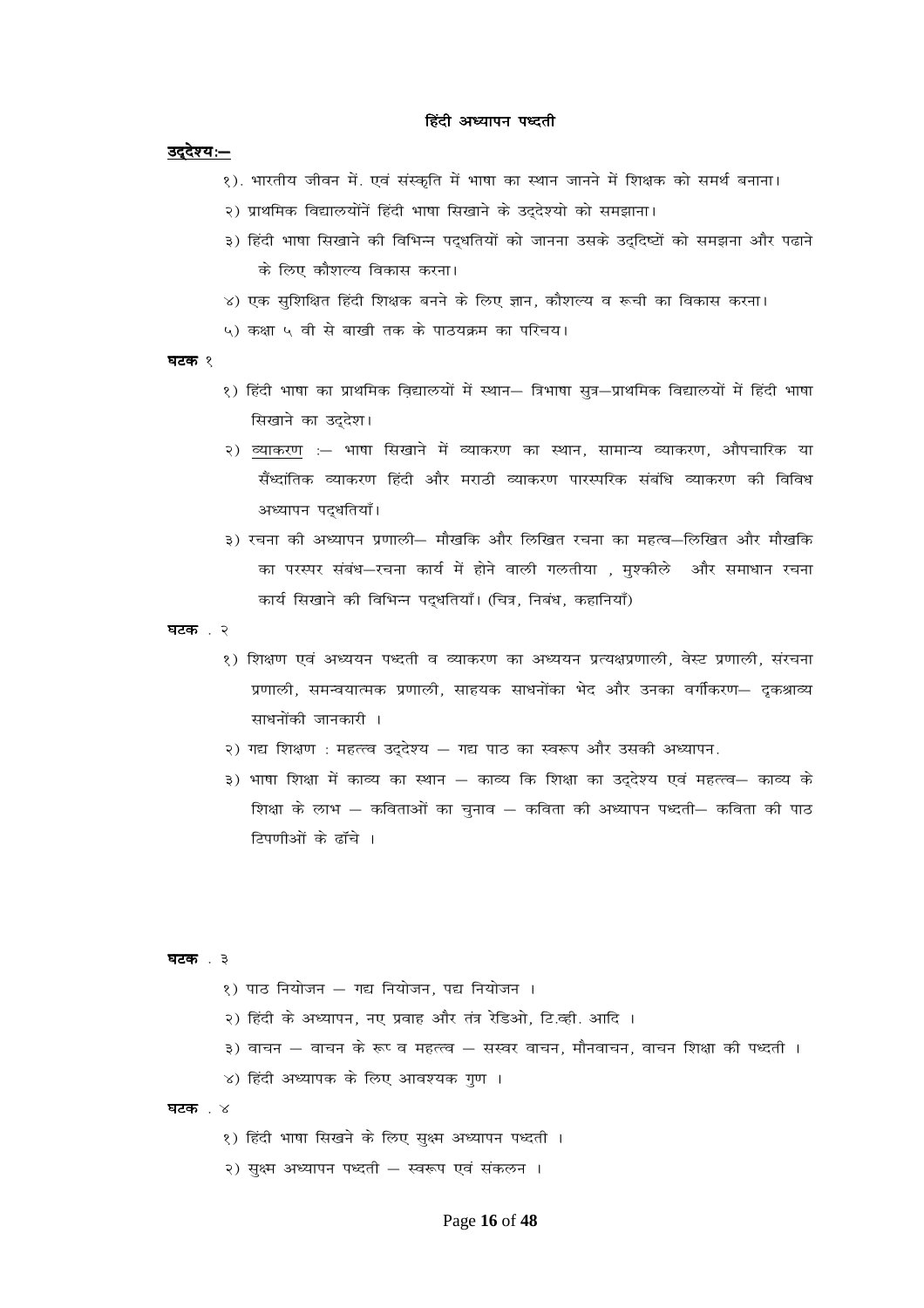- ३) हिंदी विषय सिखने और पढाने के लिए सुक्ष्म अध्यापन पध्दतीका महत्त्व एवं आवश्यकता
- ४) हिंदी विषय पढाते समय सक्ष्म अध्यापन का ज्ञान देना ।
- १. राष्ट्रभाषा शिक्षा— डॉ. श्री. ना. मुखर्जी, आचार्य बुक डेपो, बडोदा, १९६५
- २. हिंदी अध्यापन पध्दती— केणी, कुलकर्णी, व्हीनस प्रकाशन, पुणे १९९२
- ३. राष्ट्रभाषा का अध्यापन– ग.न. साठे महाराष्ट्र राष्ट्रभाषा सभा, पुणे १९७१
- ४. राष्ट्रभाषा कैसे पढाओं— रा.ऌ. भगत

### **Methodology of teaching English education**

#### **Objectives**

- 1. To enable the students teacher to acquire knowledge of:
	- a) The present position of English in the Indian School Curriculum.
	- b) The objectives of teaching English in Secondary Schools.
	- c) The effective means and methods worked out to reach the goals.
- 2. To develop in the student-teacher the skills required for effective teaching of English in Secondary Schools.
- 3. To develop among the student teacher a favorable attitude towards the subject.
- **Unit 1** a) Place of the subject (English) in the School curriculum.
	- b) Objectives of teaching English
		- Content cum methodology in teaching learning of English method.
	- a) Content cum methodology concept and nature
	- b) Importance and need of content cum methodology in teaching learning of English method.

c) Implementation of content cum methodology in teaching of English method.

- **Unit 2** Methods of Teaching a) The Grammar - Translation Method. b) Dr.West's New Method c) The Direct Method d) Structural Approach Techniques of Teaching - Dramatization, Debates, Lectures, Story telling, Language - Games
- **Unit 3** Teaching of Prose: Text-Books, the difference between Reader & Text Books, Oral and Silent Reading, Teaching of Poetry-place of Poetry, Objectives of teaching Poetry, selection of Poetry, Teaching of Compositions - Oral, Written Forms of Composition, Correction of Compositions.
- **Unit 4** Teaching of grammar Importance of teaching Grammar. Formal and functional grammar, Methods of teaching Grammar, Instructional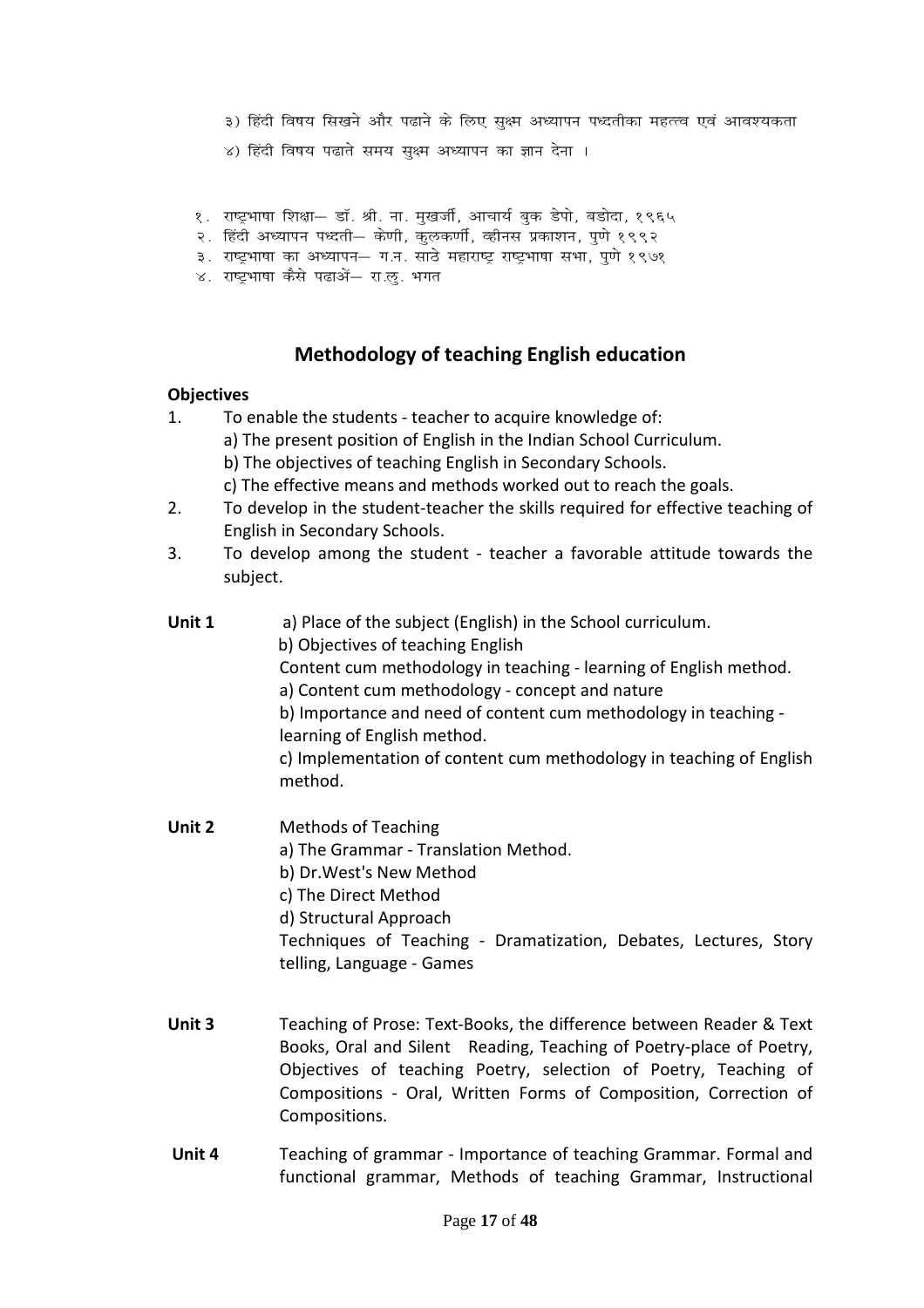Material - The need of language - Laboratory teaching of English, teaching material- visual, audio, audio-visual aids

Evaluation - Oral and written Tests, Diagnostic test & Remedial Teaching

### **Suggested readings:**

- 1. The teaching of English in India \_ Thomson & Wyatt
- 2 The Teaching of English as Foreign language- Menon & Patel, Acharya Book Depot, 1974
- 3 The teaching of English Abroad I, II, III, F.G. French, Oxford University Press, London, 1969
- 4. Teaching English Frishy
- 5. Teaching of Language teaching Billows F.L. Longmans, London 1969
- 6. English as a foreign language Gatenby
- 7. Structural approach to the teaching to English B.D.Sriwastava, Ramprasad & Sons, Agra, 1968
- 8. The Principles of language study Palmer
- 9. The essentials of English Teaching R.K.Jain
- 10. Teaching of English G.L.Gadre, Unmesh prakashan, Pune 1989

### **Methodology of teaching History education**

### **Objectives**

- 1. To help the student teachers to acquire the basic understanding of the scope of History.
- 2. To develop in the student-teacher the ability to present the subject matter in the proper perspective.
- 3. To develop in the student-teacher the ability to have a realistic approach to the teaching History.
- 4. To inculcate in the student teachers the spirit of National integration and international understanding.
- 5. To help the student teachers to develop in their students a broader and progressive outlook.

### **Unit 1 History - its nature, aims & Objectives**

a) Its meaning and scope with special reference to modern Concept of History.

- b) Kinds of History
- c) Importance of 'History' in School curriculum and in human life.
- d) Aims, Objectives & values of teaching History.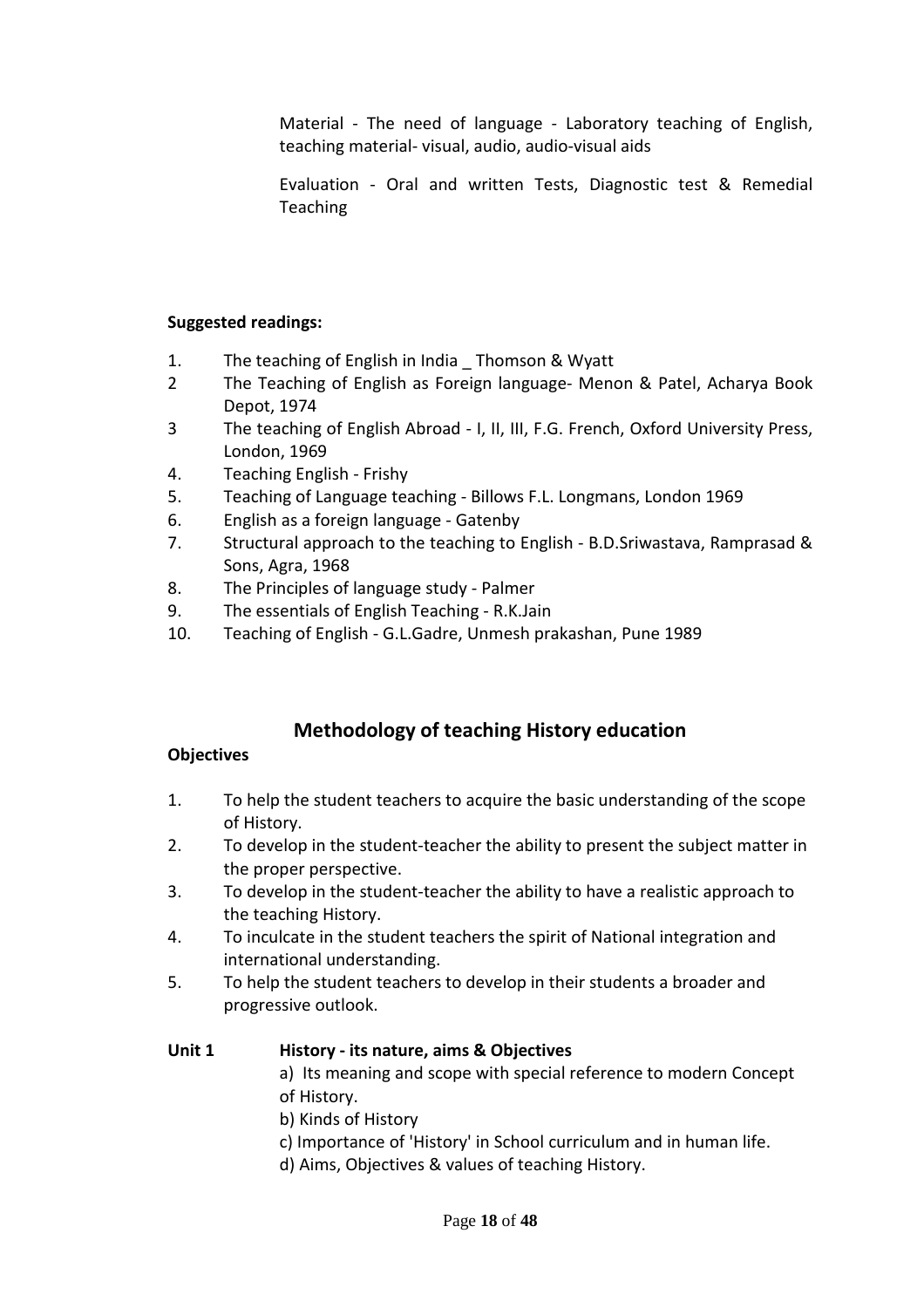**Unit 2 History - curriculum, Textbook, Teacher, Planning, Organization, & correlation.** 

a) Principles of curriculum construction and their application to History.

b) Criteria of an ideal Text Book in 'History'

c) Special qualities for History teacher

d) History-teacher organization, its contribution to professional competencies.

 e) Planning: a) Year's plan b) Unit plan c) Lesson plan f) Correlation: a) History & Geography b) History & Civics c) History & Language

### **Unit 3 Methods, Instructional material & teaching aids in the teaching of History**

**Methods:** a) Story telling, b) Dramatization, c) Lecture, d) Discussion, e) Source Method

f) Project, g) Problem, h) Text book method

### **Instructional materials:**

a) Text Books b) Supplementary (Reading material) c) Work books

 d) General reference material e) Advanced Books on History f) Instructional materials for teachers-such as teachers hand bookmanuals

### **Teaching aids:**

i) Printed aids - a) Periodicals b) Books c) News papers

ii) Visuals aids: a) Slides b) Filmstrips c) Models d) Graphs and Charts e) Pictorial Material f) Globes, Maps & outline maps

iii) Audio aids - a) Tape Recorder, cassettes b) Phonograph discs, c) Radio

iv) Audio visual aids: a) Motion Picture b) Television Needs & importance of well equipped - enriched - 'Historical -room' be stressed in this connection.

### **Unit 4 Content cum methodology in teaching - learning of History.**

a) Content cum methodology - concept and nature

 b) Importance and need of content cum methodology in teaching learning of History.

 c) Implementation of content cum methodology in teaching of History.

### **Suggested readings:**

1) The Teaching of History - V.D.Ghate ,Oxford

2) Teaching of History - S.V.Kochekar (Revised edition)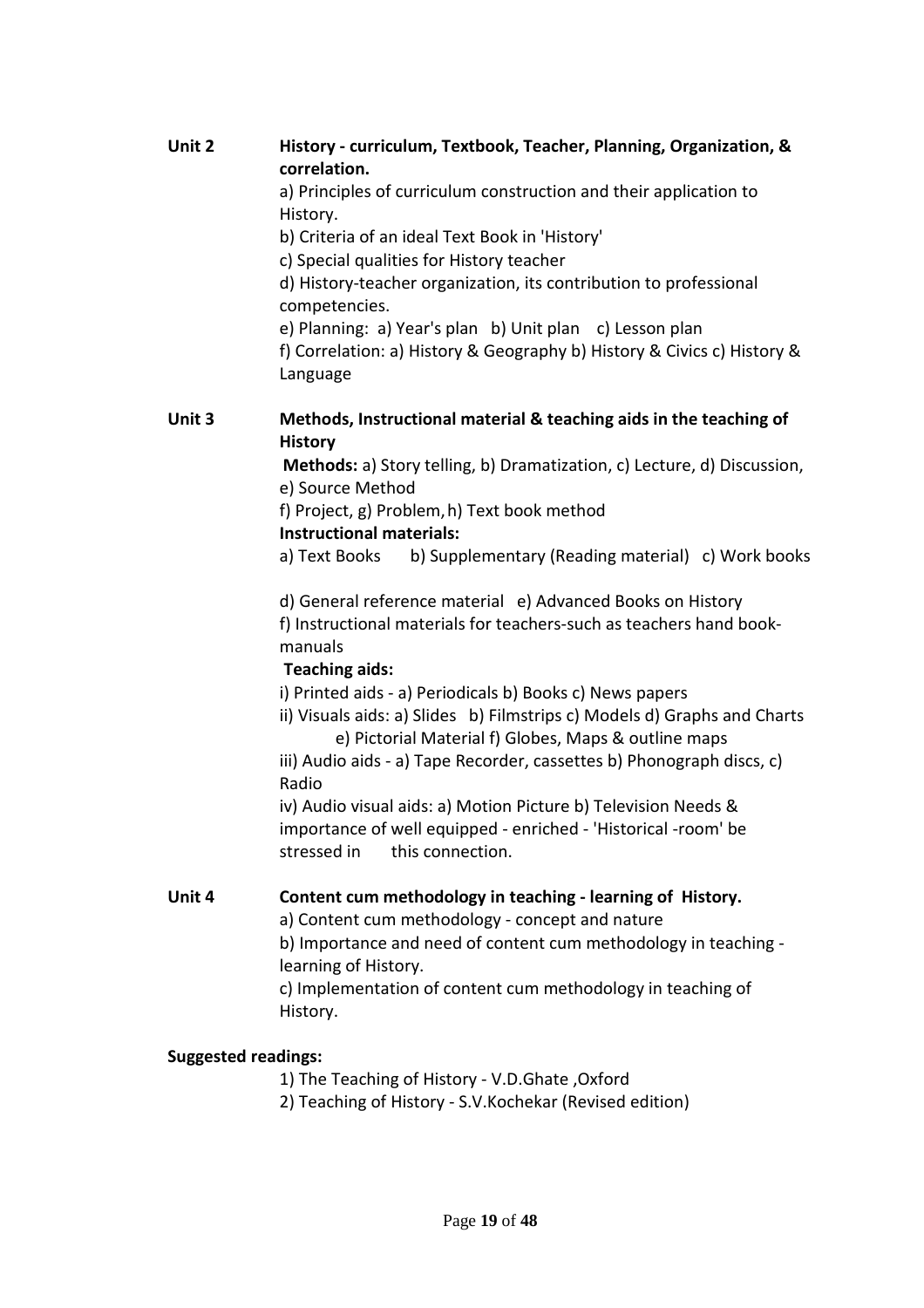### **Methodology of teaching Geography education**

### **Objectives**

- 1. To understand the aim and objectives of teaching Geography at the primary, secondary and higher secondary level.
- 2. To understand the geographic control on human life.
- 3. To acquire proficiency in using various method of Teaching Geography.
- 4. To develop adequate skills in preparation and use of educational aids in teaching Geography .
- 5. To correlate Geography with other school subjects.
- 6. To acquire proficiency in planning for teaching and evaluation.
- 7. To understand the role of Geography to promote National Integration and International understanding.
- 8. To acquaint with evaluation in Geography

### **Unit 1 Meaning & Scope of Geography**

- 1.1 Geography: Meaning of Geography & Different Concepts of Geography
- 1.2 Aims and objectives of teaching Geography and their specification.
- 1.3 Importance of local Geography
- 1.4 The Place of Geography in school curriculum
- 1.5 Objective of the subject as given in the present curriculum in secondary School

### **Unit 2**

- 2.1 Correlation of Geography**:** Meaning & importance of correlation,
	- a) Correlation of Geography within the subject and other School subjects.
- 2.2 Planning for Teaching Geography **:** a) Year-Plan b) Unit Plan c) Lesson Plan
- 2.3 Special qualities of Geography teacher.

### **Unit 3**

**3.1 Methods of Teaching Geography**: The observation, Comparison, explanation questioning. Method

Story Method Journey Method Object Method Project Method Regional Method Laboratory

Method Study of Modern trends and techniques.

### 3.2 **Content cum methodology in teaching - learning of Geography method**.

i) Content cum methodology - concept and nature

 II) Importance and need of content cum methodology in teaching - learning of Geography method.

iii) Structure of Geography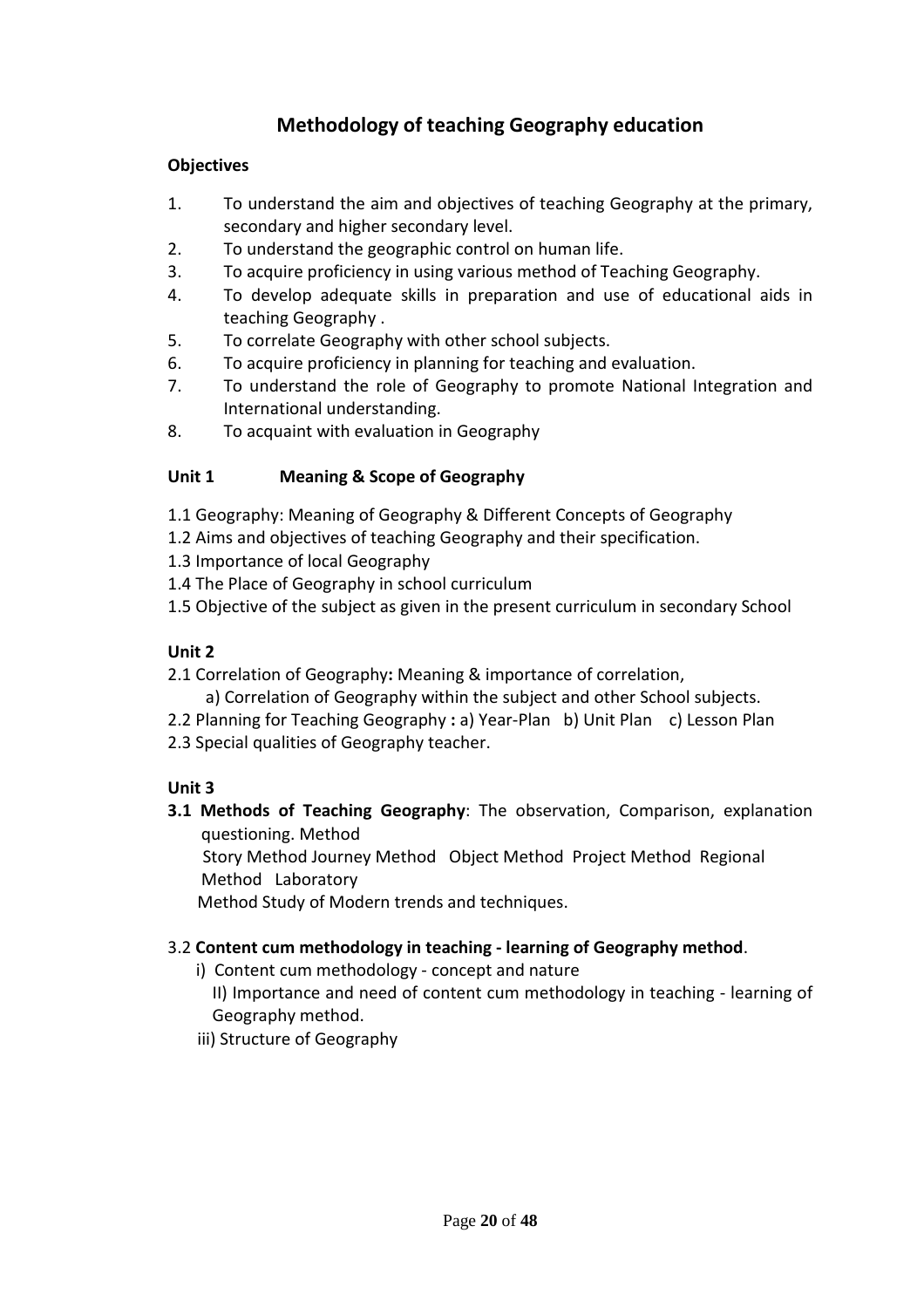### **Unit 4 Learning Experiences and Instructional Materials :**

4.1 **Learning Experiences:** Direct and Indirect as well as verbal and no verbal learning experiences helpful in teaching of Geography, Use of various instructional materials and activates.

4.2 **Instructional Materials and Aids:** Text books, Teacher's, Handbook, work –book atlases, different types of maps, globe, charts, graphs, models, specimens, pictures, films, slides, filmstrips, different types of Projectors, epidiascope, radio, T.V. video, magazines, newspapers, Metrological instruments.

**4.3 Evaluation:** Evaluation Procedures used in teaching and learning of Geography, types of examinations, tapes. of questions, Unit test : construction and administration.

#### **Suggested readings:**

- 1. Geography in School -fairgrive (U.L.P.)
- 2. Hand-Book of Suggestion on the Teaching Geography (UNESCO)

### **Methodology of teaching Mathematics education**

**Objectives:** To enable the student teacher:

- 1. To understand nature, scope and importance of Mathematics as a school subject.
- 2. To understand the objectives of teaching Mathematics.
- 3. To apply various methods of teaching Mathematics effectively.
- 4. To organize various co-curricular activities properly.
- 5. To develop adequate skills in the preparation and use of teaching aids.
- 6. To use various tools of evaluation.
- 7. To correlate Mathematics with other school subjects
- 8. To develop Mathematical out -look.
- **Unit 1** Objectives, Methods & teaching aids of teaching Mathematics at secondary and higher Secondary levels
	- a) Inductive and deductive
		- b) Experimental
	- c) Analytical and Synthetically
	- d) Heuristic
	- e) Discovery

f) Teaching aids: Graphic aids, Projectors, Blackboard, flannel board, magnetic board, and associated material. Models, T.V., Tape recorder, Calculator & **Computer** 

### **Unit 2 Curricular and co- curricular activities**

a) Oral work, drill work and home work.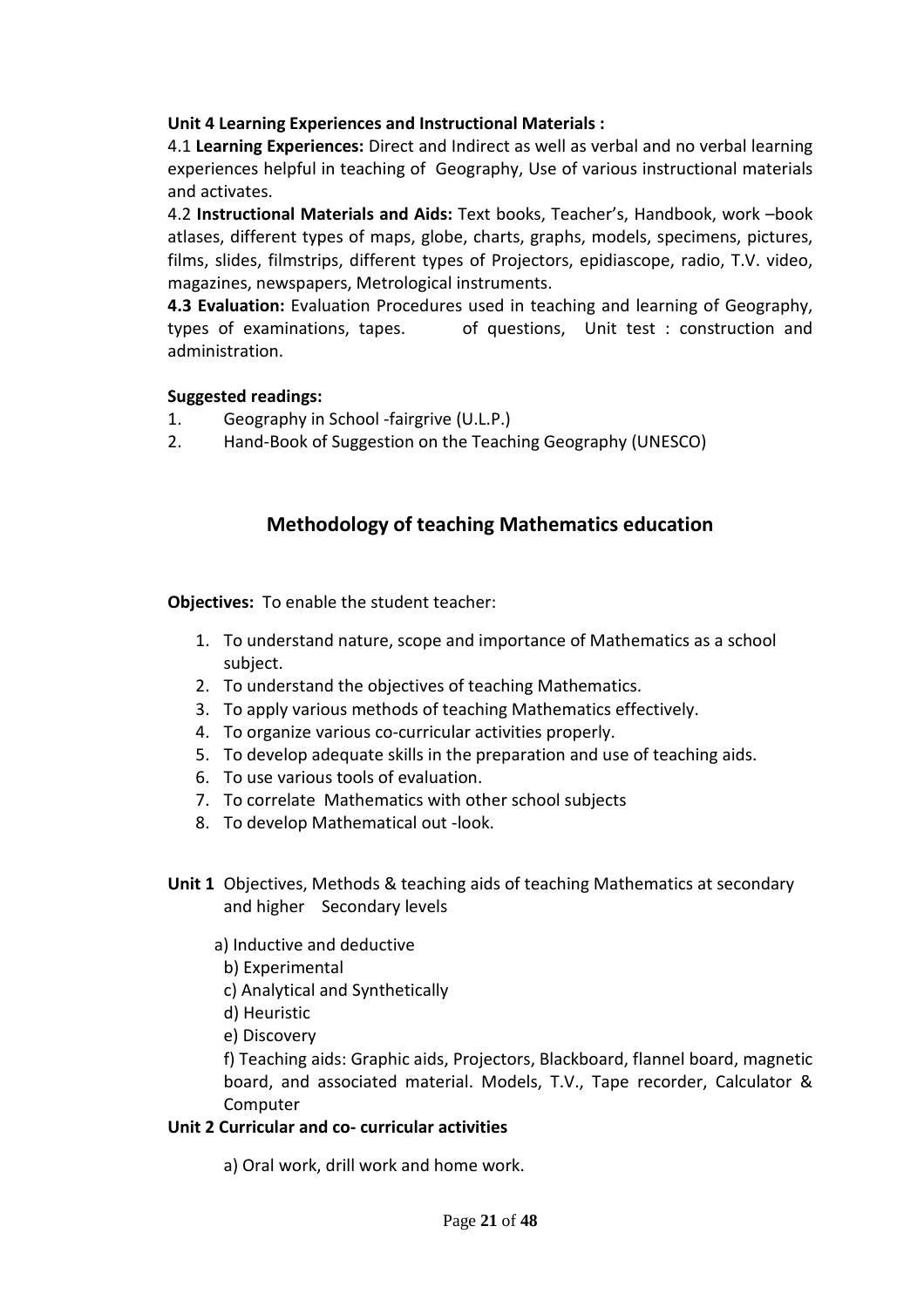- b) Mathematics club
- c) Guidance for gifted students and learners.
- d) Mathematics laboratory and practical work.

e)Place of Mathematics in school curriculum: Nature, scope, & Importance

#### **Evaluation in Mathematics**

a) Planning for learning experiences: Year's Plan, unit plan, and lesson plan, Unit test, Use of attainment tests, & diagnostic tests

b) Correlation between branches of Mathematics and other school subjects

c) Characteristics of a good text book of Mathematics

d) Teacher of Mathematics - his qualities, training and out look

e) Association of Mathematics teachers

#### **Unit 3 Teaching of basic terms of Algebra:**

a) Algebraic expressions b) Fractions c) Expansion & factorization of expressions d) Equations: Simple, simultaneous and quadratic e) Sets f) Number line & its applications h) Percentage, profit & loss i) Indices j) Rules of logarithms

#### **Teaching of basic terms of Geometry:**

A point, a ray, a line segment, an angle, a plane, a triangle, a quadrilateral, a polygon and circle

b) Similarity, equivalence and congruence

c) Trigonometry ratios and identities

### **Unit 4 Content cum methodology in teaching - learning of Mathematics method**

- a) Content cum methodology concept and nature
- b) Importance and need of content cum methodology in teaching learning of Mathematics method.
- c) Implementation of content cum methodology in teaching of Mathematics method.

#### **Suggested readings:**

- 1. The teaching of Mathematics in New Education Aiyangar, Univesal Publications, Delhi, 1973
- 2. Teaching of Modern Mathematics Eletcher
- 3. Teaching of Mathematics Siddhu S. Agarwal,
- 4. Teaching of Mathematics Kulbi Singh Siddhu, Sterling publishers, New Delhi 1975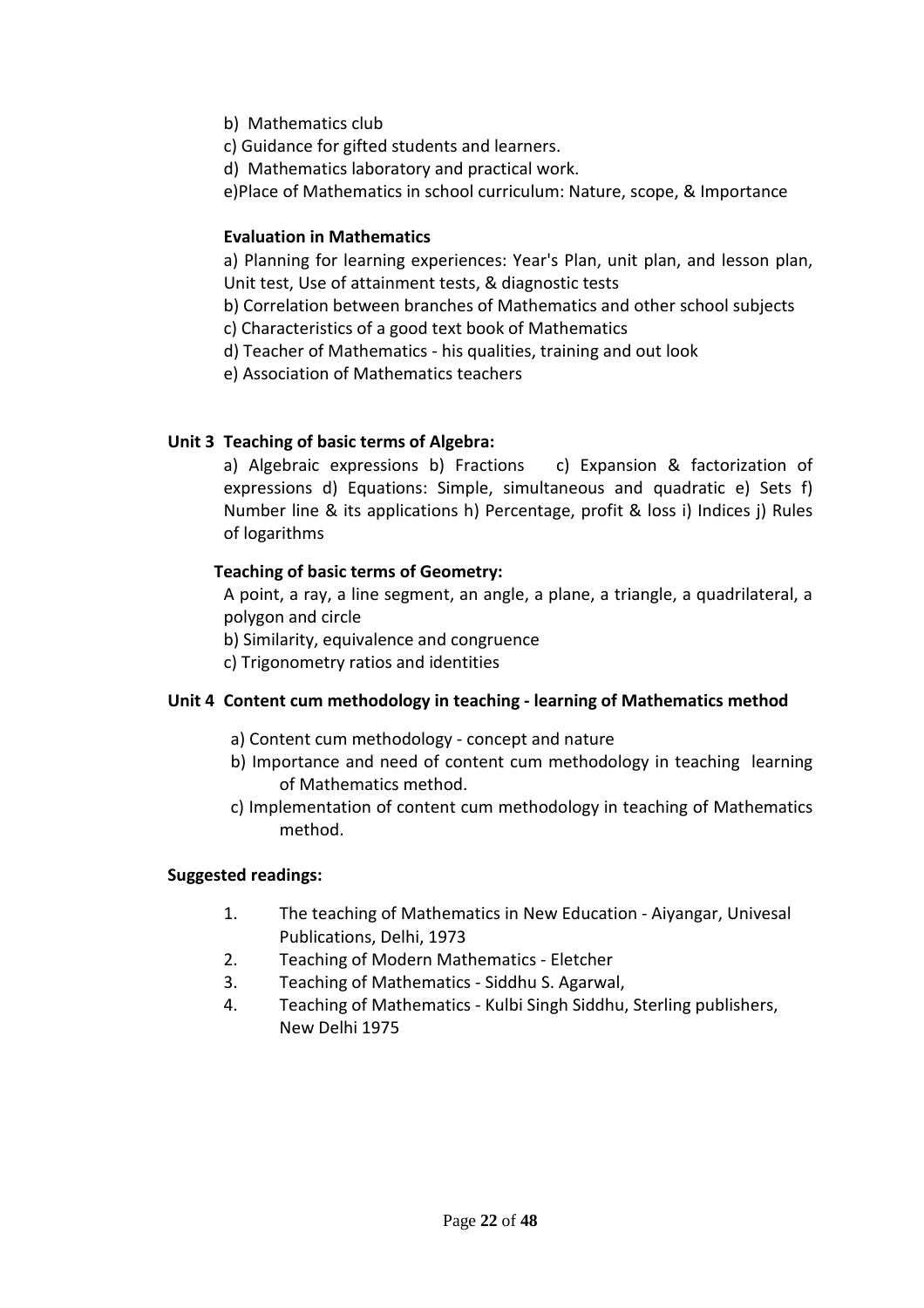### **Methodology of teaching General Science education**

### **Objectives**

- 1. To make the student teacher familiar with the objectives of teaching Science.
- 2. To enable him to analyze the Syllabus in Science.
- 3. To enable him to use various methods and techniques of teaching Science effectively.
- 4. To develop in him adequate skills in the preparation and use of a suitable teaching aids.
- 5. To help him to organize co-curricular activities in Science.
- 6. To enable him to prepare and use appropriate tools of evaluation
- 7. To enable him to interpret the result of various tools.

### **Unit 1**

- a) Place of Science in life. Science in the present set-ups in India.
- b) Place of Science in the school curriculum at various levels of education. Values of teaching the subject.
- c) Objectives of teaching Science and their specifications

### **Unit 2**

- a) Approaches to teaching and Science Historical, Biographical, Concentric, the topic and unit plan method.
- b) Methods of teaching Heuristic method, Demonstration method, Laboratory-method, Projective method
- c) Co-curricular activities such as Science club, Science fair, etc.

d) Correlation of Science subjects with one another and with other school subjects.

e) Laboratory - Equipment, maintenance and improvised apparatus.

f) Museum, aquarium, botanical garden, audiovisual aids magazines & bulletins.

g) Observation of the sky visits to workshops, factories and fields.

 h) Modern trends and techniques for teaching Science - use of film projectors, tape recorders, Overhead projectors, slide projectors etc.

### **Unit 3**

### **Preparation of the year's plan, Unit plan and daily lesson plan**

a) Study of the prescribed syllabus in secondary schools in Maharashtra

b) Critical study for textbook, criteria for the preparation of the text books.

c) Evaluation procedures, diagnostic testing, testing and remedial teaching in Science

d) The Science teacher, his out look and training.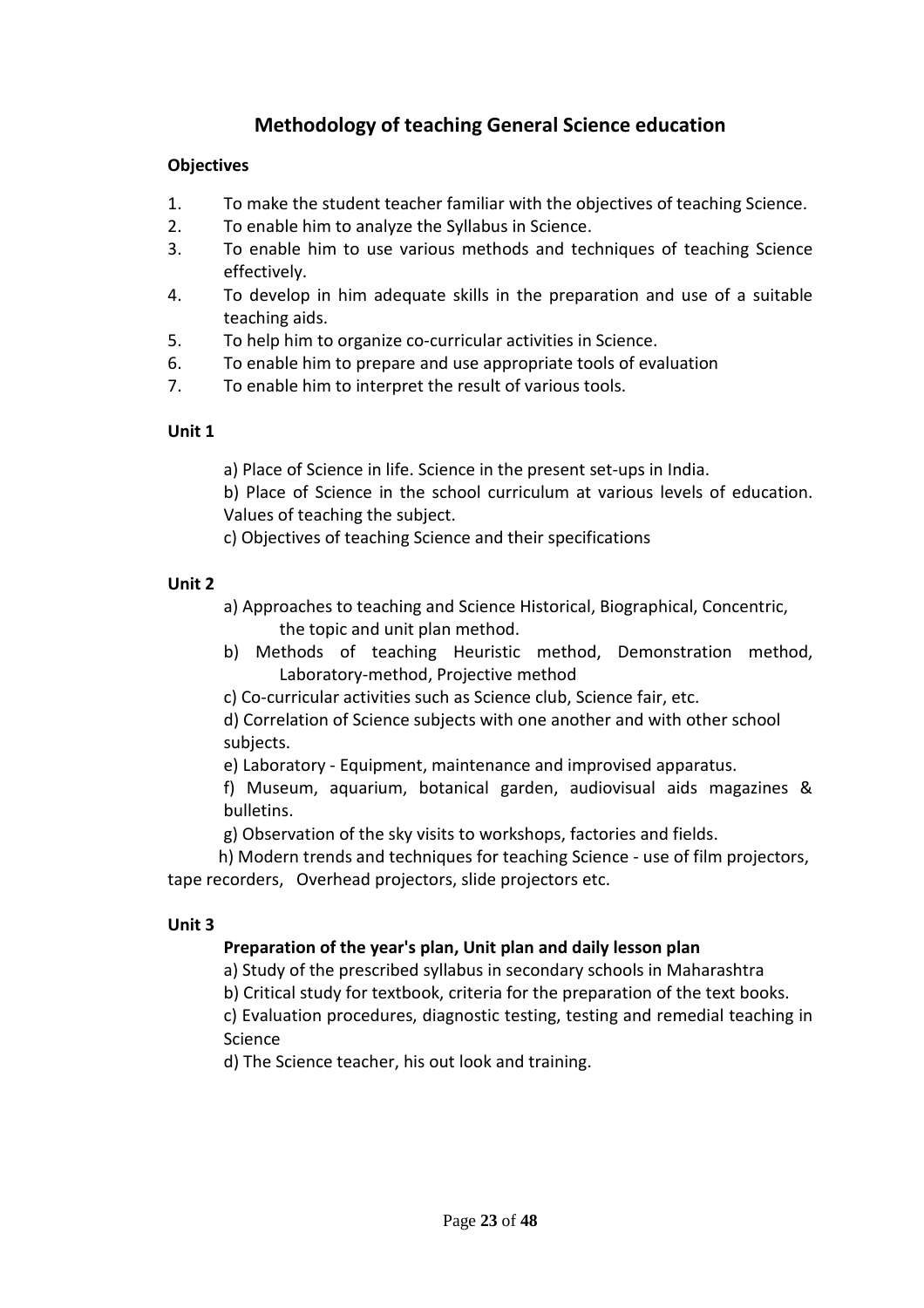#### **Unit 4 Content cum methodology in teaching - learning of Science method.**

a) Content cum methodology - concept and nature

b) Importance and need of content cum methodology in teaching - learning of Science method

c) Implementation of content cum methodology in teaching of Science method.

#### **Suggested readings:**

1) Sourcebook of Science Teaching- by UNESCO Press Paris, 1973

### **Methodology of teaching Information technology education**

**Objectives:** To enable the student teacher:

- 1. To understand nature, scope and importance of IT as a school subject.
- 2. To understand the objectives of teaching IT
- 3. To apply various methods of teaching IT effectively.
- 4. To develop adequate skills in the preparation and use of teaching aids.
- 5. To use various tools of evaluation.
- 6. To correlate IT with other school subjects

#### **Unit1: IT and its nature, Aims and Objectives**

- 1. Meaning and scope of IT
- 2. Place of IT in school curriculum
- 3. Importance of IT in daily life
- 4. Aims, and Objectives of teaching IT
- 5. Core elements, and values of teaching IT

#### **Unit2: IT - curriculum, Textbook, Planning, correlation, Evaluation, & teacher**

- a) Methods of curriculum construction in IT
	- 1) Concentric method
	- 2) Linear method
- b) Characteristics of good IT textbook
- c) Planning: Year's plan, Unit plan, Lesson plan

#### **Unit 3: Correlation, evaluation & teacher**

- a) IT and Education
- b) IT and Commerce
- c) IT and Media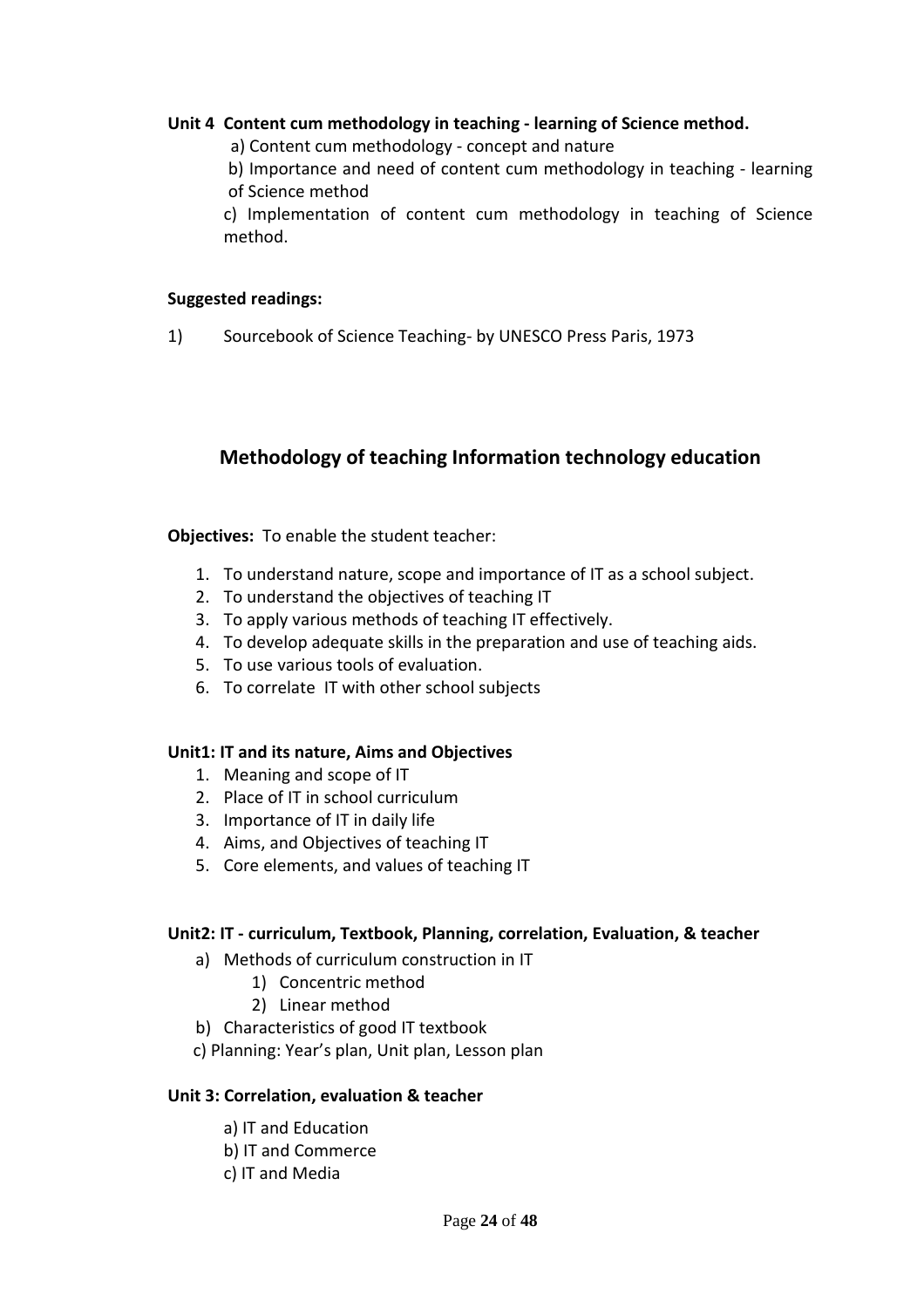d) Evaluation**:** Evaluation of skills, content, & application abilities of IT IT teacher- roles & characteristics Special qualities & qualifications of IT teacher

### **Unit 4: Methods, instructional material and teaching aids in the teaching IT**

- a) Specific method
	- 1. Computer assisted teaching
	- 2. Demonstration method
	- 3. Project method
	- 4. Inductive & deductive method
- b) Self study method
	- 1. On line learning
	- 2. Off line learning

#### **Suggested reading**:

1. Information Technology- Kishor Chavan, Insight Publication, Nasik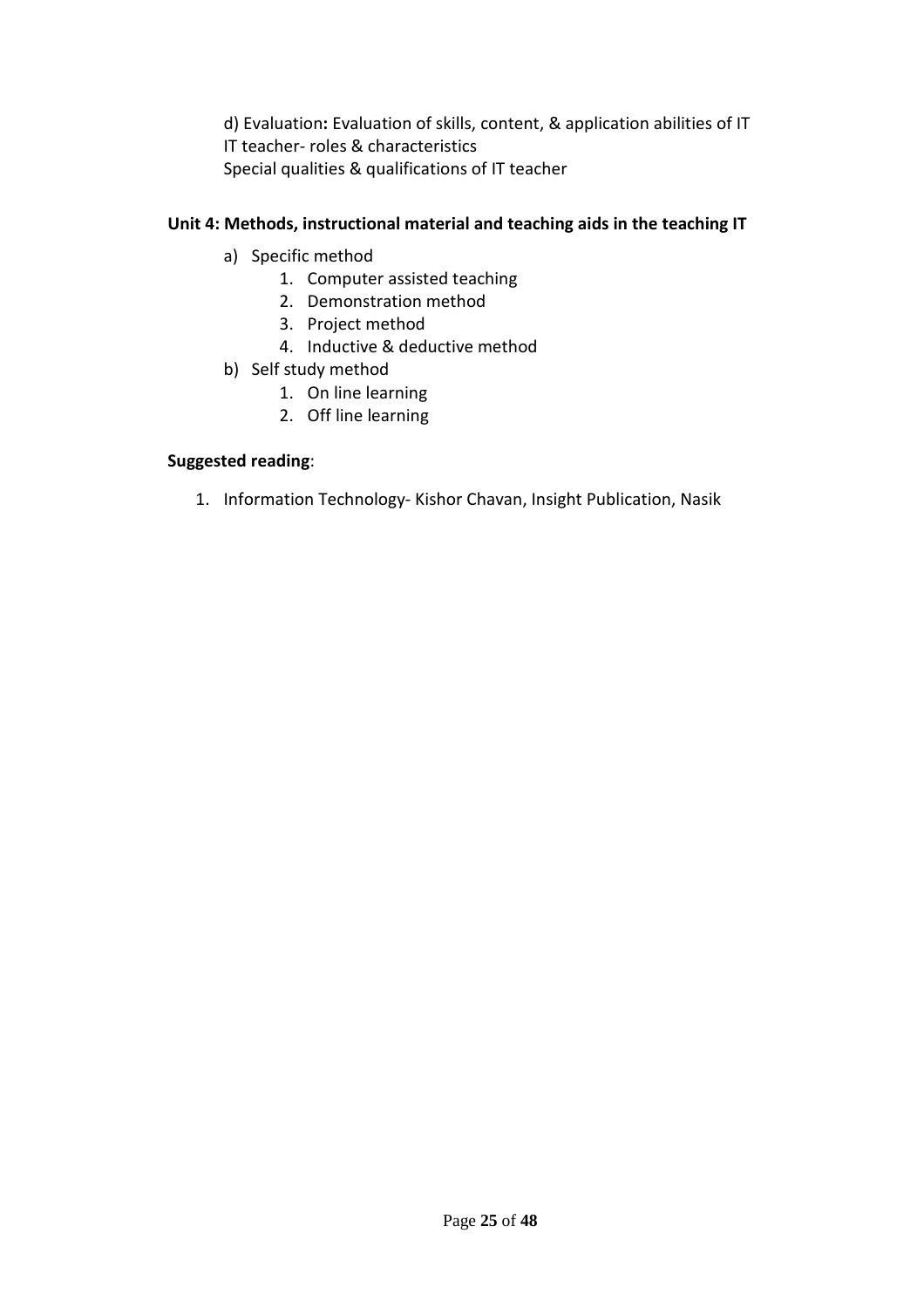# **SECOND SEMESTER**

## **PART - I**

### **Course VI Methodology of teaching Physical Education**

### **Objectives**

- 1. To introduce student teachers to concept of physically educated person
- 2. To help them understand varied responsibilities of a teacher.
- 3. To understand the concept of teaching styles, methods, & approaches and to blend them judiciously in the teaching.
- 4. To help them understand methods of communication & its effective use in the teaching process.
- 5. To help them understand the importance & steps of planning.

### **Unit 1 Introduction to Physical Education**

1.1 Purpose of Physical Education- Aims & objectives of PE, Physically educated person

1.2 Domains of Physical Education

1.3 Appropriate practices of middle school PE

1.4 Introduction to including students with disabilities, steps to inclusion in PE

### **Unit 2 Effective & reflective teacher**

2.1 Traits & conduct of teacher

2.2 Communication with learner- developing listening skill, enhancing clarity in communication, non-verbal communication

2.3 Maximizing learning- include all students, organize practice effectively, demonstration & modeling, performance cues, feedback

2.4 Classroom management strategies- rules & procedures for year, class management skills

### **Unit 3 Effective planning & quality instruction**

3.1 Planning- Year plan, unit plan, lesson plan

3.2 Lesson planning- Learning/instructional objectives, learning activity, variations, challenges, use of equipments, time, space, class formations

Format & steps of lesson plan

3.3 Teaching styles-s command (direct), practice, reciprocal (partner feedback), selfcheck, inclusion, convergent, divergent style

3.4 Introduction to assessment & grading in Physical Education

### **Unit 4 Curriculum in Physical Education**

4.1 Diamond conceptual framework- significance & implications

4.2 Introduction to curriculum models

4.3 Principles of curriculum planning, extended curriculum- recess, noon-hour program, daily fitness program, intramural & interschool program, club etc

4.4 Introduction to Physical Education curriculum of SSC, CBSE, ICSE- curriculum analysis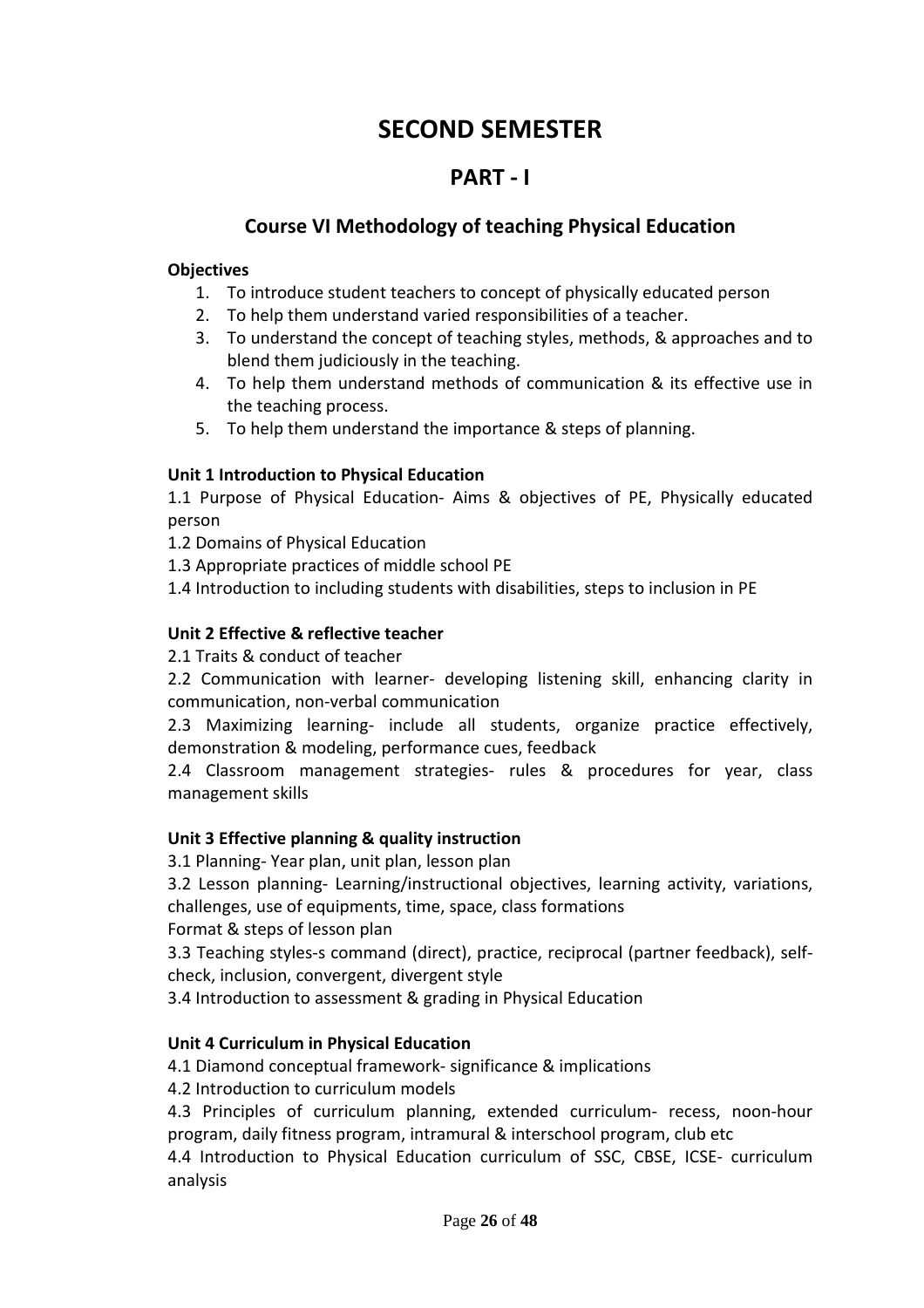#### **Suggested readings**

- 1. Dauer, V.P & Pangrazi, R.P. (2000). Dynamic Physical Education for elementary school children ( $13<sup>th</sup>$ ). NY:Mcmillan publishing company
- 2. Gallahue, D.L & Donnelley, F.C (2003). Developing Physical Education for all children. IL: Human Kinetics
- 3. HImberg, C., Hutchinson, G.E., & Rousell, J.M. (2003). Teaching secondary Physical Education. IL: Human Kinetics
- 4. Housner, L.D (2000). A guide for the elementary school children.  $(8<sup>th</sup>)$ . WV:Fitness information technology
- 5. Schempp, P.G (2003). Teaching sports & physical activity- insight on the road to excellence. IL:Human Kinetics
- 6. Davis, Bull, Roscoe. (2000). Physical Education & study of sports. UK:Harcourt Publishing

### **Course VII Biomechanics, Athletic care & rehabilitation**

### **Objectives**

- 1. To understand the basic concepts underlining Biomechanics, Sports Medicine.
- 2. To develop insight into the application of biomechanics in various sports
- 3. To acquaint the student with the principles of nutrition.

4. To afford students the opportunity to understand the basics of Sports Medicine, Diets of Sportsman.

### **UNIT1: BIOMECHANICS**

- 1.1 Definition, Meaning and application of Knowledge of Bio-Mechanics.
- 1.2 Understanding and application of force in sports movements.
- 1.3 Understanding Basic concepts of Scalar and Vector quantities- Speed-velocity, Distance-displacement, Mass-weight.
- 1.4 Application of Newton's Laws of motion in Sports Movements.

### **UNIT 2: BIOMECHANICS**

2.1 Forms of motion and factors affecting motion.

2.2 Stability, Equilibrium and principles of Equilibrium and application in sports movement

2.3 Concept of Potential and Kinetic Energy.

- 2.4 Lever Types and principles applied in sports movements
- 2.5 Projectile- meaning and principles applied in sport movements.

### **UNIT 3: ATHLETIC CARE**

3.1 Sports Medicine- Definition, application and scope of sports medicine.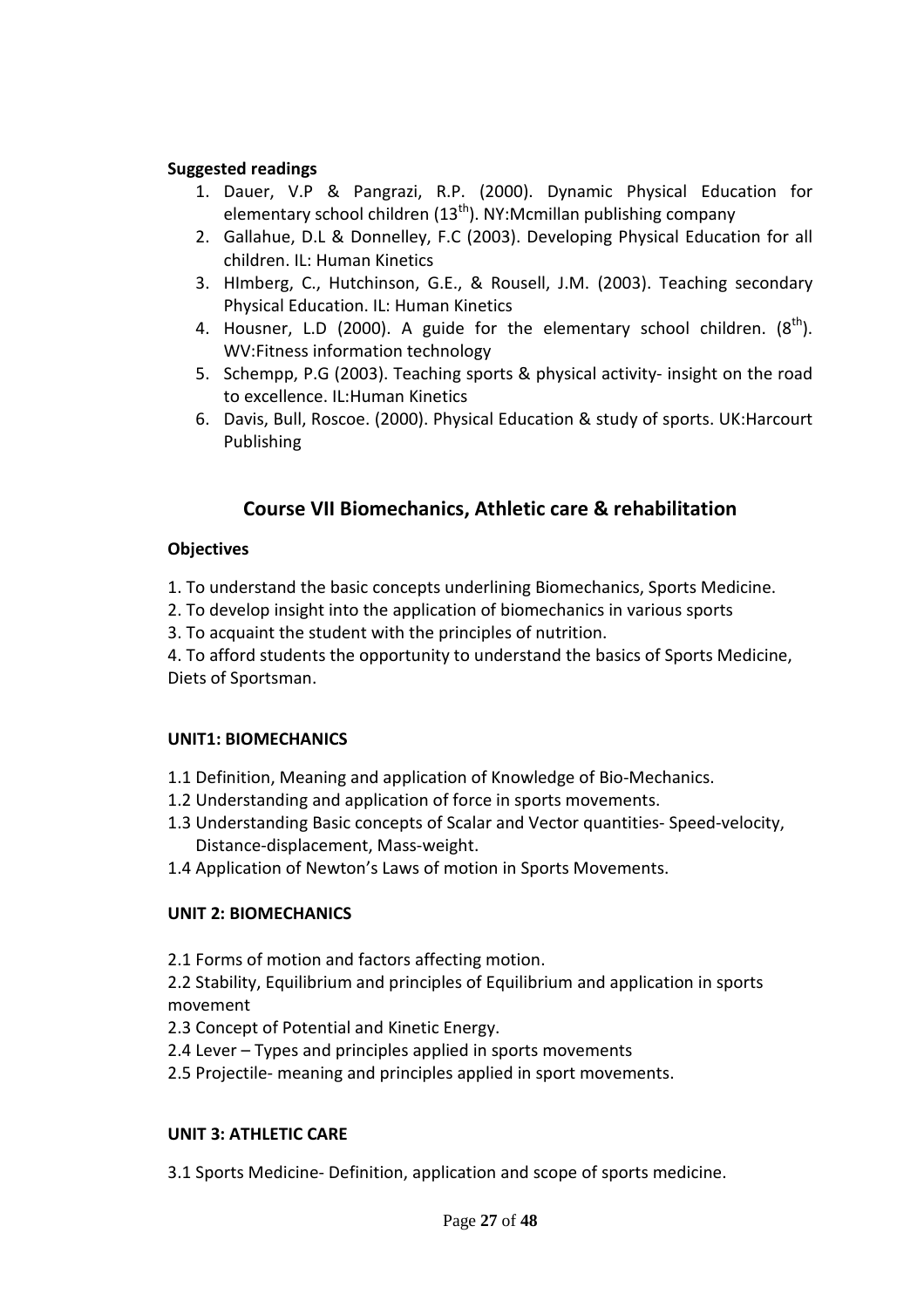- 3.2 Sports injuries Types, Causes, Prevention and Classification of injuries First aid & management-
- 3.3 Soft Tissue Injuries
- 3.4 Fractures & Dislocation
- 3.5 Introduction of Therapeutic Modalities

### **UNIT IV: NUTRITION**

- **4.1** Concept of Nutrition -components of food and their function.
- 4.2 Posture and Postural deformities-kyphosis, Lordosis, Scoliosis, knock knee, bow legs, Flat foot.
- 4.3 Fuels for exercise- Pre competition and during competition. Principles of Diet
- 4.4 Dehydration Role of water

### **Suggested Readings:**

- 1. Hay James -The Bio mechanics of Sports Techniques New Jersey, Prentic Hall Inc.
- 2. Sunderajan G.S. Bio-mechanics of Sports and Games Ludhiyana, Tondon Publications.
- 3. Bunn J.W. -Scientific Principles of Coaching Englewood Cliffs, prentice Hall
- 4. Dr. Wangwad V S, *Officiating and Coaching and Sports and Games*.
- 3<sup>rd</sup>.edition.Parvati Prakashan, Pune 1991. (Marathi)
- 5. Dr. D Rajlakshmi. *Biomechanics for Games and sports*. Published by Sports Educational Technologies. Aug, 2007 (English)
- 6. Susan, J. Hall, *Basic Biomechanics*. 4<sup>th</sup> edition. McGraw Hill Publication. (English)
- 7. Roger Bartlett*. Introduction to Sports Biomechanics*. E & FN SPON Publication. (English)
- 8. Pande P.K. & Gupta L.C. Outline of Sports Medicine, New Delhi, Jaypee Bros. 1996.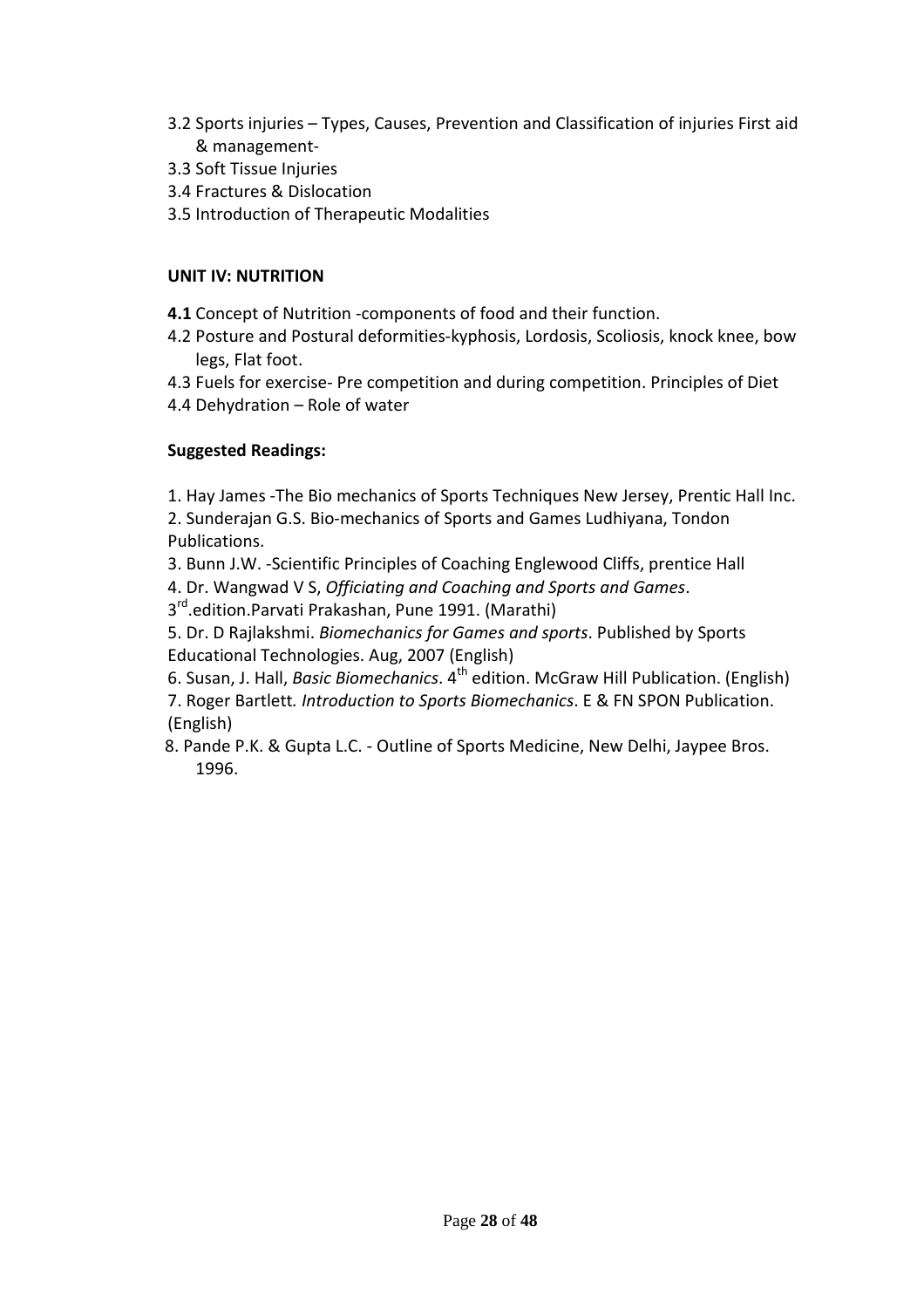### **Course VIII Management of Physical Education & sports**

### **Objectives**

- 1. To acquaint the students with the fundamentals of the Sports management.
- 2. To acquaint the students with the basic methods, techniques and develop skills to organize the Extramural and Intramural competitions.
- 3. To acquaint the students with the basic methods and technique and develop skills to organize the programmes. (Camps, Sports Days and National Days)
- 4. To acquaint the students with the duties and responsibilities of manager.
- 5. To acquaint the students with Infrastructure and Equipment management.

#### **Unit I - Concept of management**

1.1 Definition, Meaning, scope & Importance of management in the field of Phy.Edu.

1.2 Modern concept & future of sports management

1.3 Principles &Functions of management

1.4 Manager - qualities, personal traits, skills duties & responsibilities

#### **Unit II – Management of competitions**

2.1 Intramural competitions - Objectives, Programme Planning

2.2 Types of competitions - Knock out, League & Combination methods

2.3 Interschool competitions -Objectives, Importance of eligibility

#### **Unit III - Management of Infrastructure**

3.1 Play field, Indoor & outdoor, Track- criteria & staggers

- 3.2 Sport Equipments- Types, Procedure purchase, maintenance &dead stock
- 3.3 Records & Registers Types & Importance

### **Unit IV - Management of school. Programme**

- 4.1 Principles, Importance of Time table in school
- 4.2 Principles, Importance of Budget
- 4.3 Objectives & Organization Camp
- 4.4 Organization National days & sports days

### **Suggested readings:**

1. Bucher & Krotee. (2002). Management of Physical Education & Sports. NY:McGrawHill Co.

2. Park, Zanger, Quarterman. (1998). Contemporary Sports Management. IL: Human Kinetics

3. Lussier & Kimball. (2004). Sports management- Principles, application & skill development. Ohio:Thomson South Western.

4. Jerry Solomon. (2002). An insider's guide to managing sporting events. IL:Human Kinetics.

5. Ammon & Southall. (2004). Sports facility management: Organizing events & mitigating risks. USA:Fitness information technology.

6. Lavay, French & Anderson. (1997). Positive behavior management strategies for Physical Educators. IL: Human Kinetics

- 7. M.L. Kamlesh. Management Concepts in Physical. Education and Sports
- 8. Edward F. Voltmer. The organization and administration of Phy.Edn.
- 9. S.S. Roy. Sports Management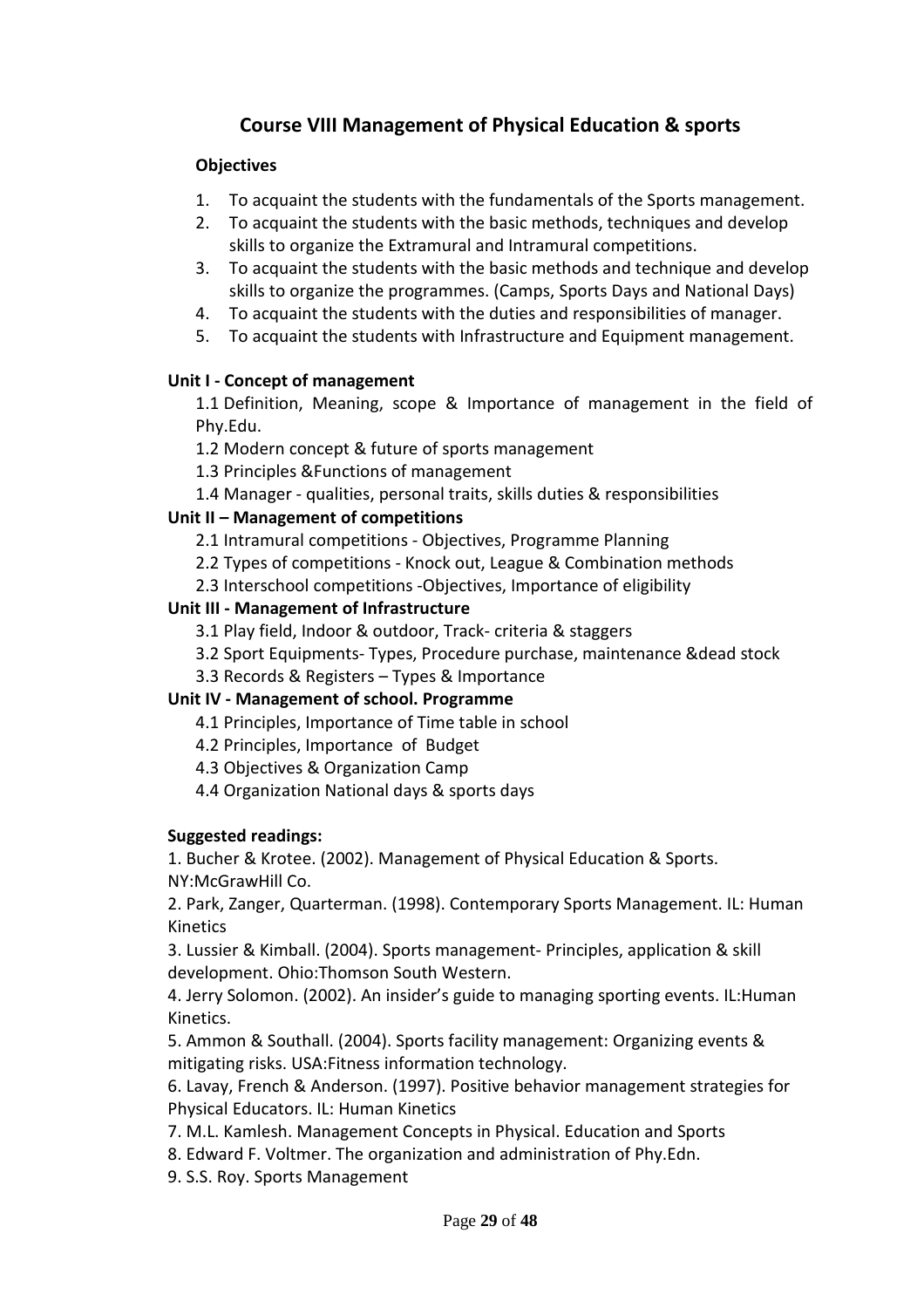10.Kangne S.E. Sports competition & Org.

### **Course IX Essentials of Physical Education & Health Education**

### **Objectives**

1. To introduce the students to the latest trends in physical education & sports.

2. To enable them to understand the basic concepts & terminologies.

 3. To acquaint them to different Levels of tournaments, competitions, awards & records.

4. To help them understand the movement skills, patterns & its development.

 5. To help them understand the Responsibilities, & Development of Effective Teacher

5. To acquaint them to the basics of Health Education to be taught in schools.

### **Unit 1 Physical Education & Sports**

1.1 Understanding basic concepts & terminologies in Phy.Edu & sports

- 1.2 Problems & issues in Physical Education
- 1.3 Technology in Physical Education
- 1.4 Responsibilities as a Physical Education teacher

### **Unit 2 Awards and Records**

- 2.1 State Level Sports Awards
- 2.2 National Level Sports Awards
- 2.3 National Level Sports Competitions & Tournaments
- 2.4 International Level Sports Competitions & Tournaments
- 2.5 Recent records of Olympic Games ,World Championships of Athletics, Swimming, Football, Hockey, Tennis, Handball, Basketball, Volleyball, Badminton, Table- Tennis, Shooting, Archery, Wrestling, (Kabaddi, Kho Kho- Asian Games)

### **Unit3 Movement concept & skills**

- 3.1 Movement concept
- 3.2 Categories of fundamental skills
- 3.3 Development of movement skills
- 3.4 Movement skill themes

### **Unit 4: Health Education**

- 4.1 Concept of health & health education, health & hygine- Factors affecting
- 4.2 Importance of health education
- 4.3 Scope of health education
- 4.4 School health program

### **Suggested reading:**

- 1. Gallahue & Clelland. (2003). Developmental Physical Education for all children  $(4<sup>th</sup>$  ed). IL: Human Kinetics
- 2. Himberg. (2001). Teaching Secondary Physical Education. IL: Human kinetics.
- 3. Graham, G., Holt, S.A. (1998). Children Movement. CA: Mayfield Publishing co.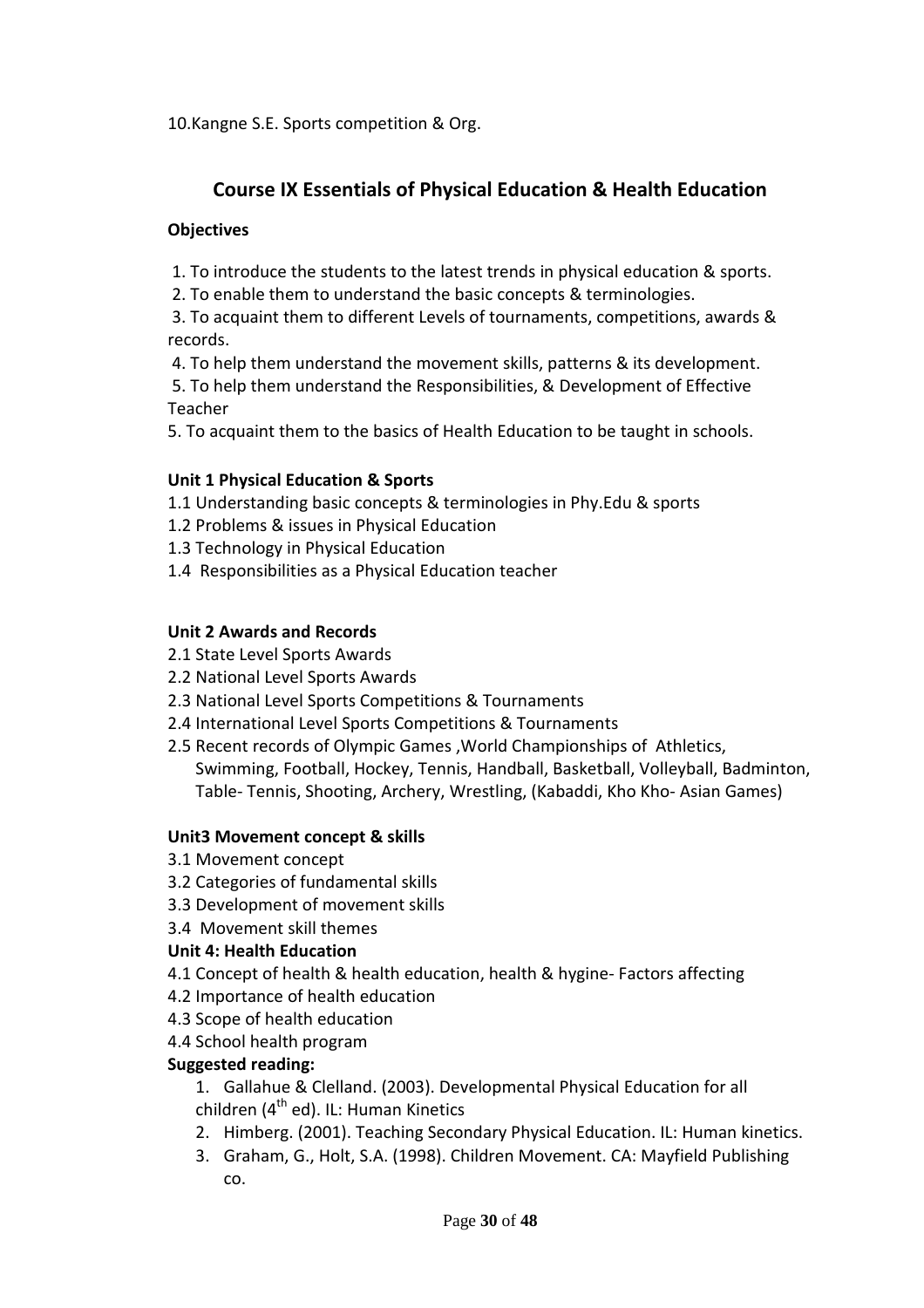- 4. Davis, Bull, Roscoe. (2000). Physical Education & study of sports. UK:Harcourt Publishing
- 5. Bucher & Wuest. (1987). Foundations of Phy.Edu & Sports. Missouri: C.V.Mosby co.
- 6. Research Reference & training div. (2008). India 2008. A Reference Manual. N.Delhi & the manual of every year.
- 7. The Defence review. (2001). India's highest Sports awards & those who won them.  $(1<sup>st</sup> Ed.)$ . ND: Defence Review.
- 8. Kangane, S. E. (2010). Physical Education (3<sup>rd</sup> edn.). Kolhapur: Phadke Publication
- 9. Parks, K. (2002).Social and preventive medicine: Health & Physical Education.

### **Course X Evaluation & Statistics in Physical Education & Sports**

### **Objectives**

- 1. To understand the concept of Test, Measurement, Evaluation and Assessment Procedure in Physical Education
- 2. To Administer different test in Physical Education.
- 3. To understand and Application of statistical Procedure for Evaluation.
- 4. To assist the students to understand the concept, need and importance of statistics
- 5. To enable the students to interpret and evaluate data related to Physical Education

### **Unit 1: Basics of Measurement & evaluation**

- 1.1 Meaning of Test, Measurement, Evaluation & Assessment in Physical Education
- 1.2 Need and importance of Test, Measurement, Evaluation & Assessment in Physical Education
- 1.3 Classification of test –Written Test, Psychomotor test.
- 1.4 Type & Principles of evaluation
- 1.5 Factors affecting measurement

### **Unit 2: Introduction to measurement tools & techniques**

- 2.1 Test batteries: AAHPERD Youth fitness Test, JCR Test.
- 2.2 Administration of psychomotor Test.
- 2.3 Tests for Health Related Physical fitness:Sit ups, Push ups, Run/walk test, Sit & reach test
- 2.4 Tests for Skill Related Fitness: 50 m. Dash, Shuttle Run, Standing broad, Jump, 1 Min. skipping.
- 2.5 Sports Skill Test: Volley ball, Basket ball & Foot ball
- 2.6 Introduction of research- Action Research

### **Unit 3: Basics of statistics**

3.1 Organization of Data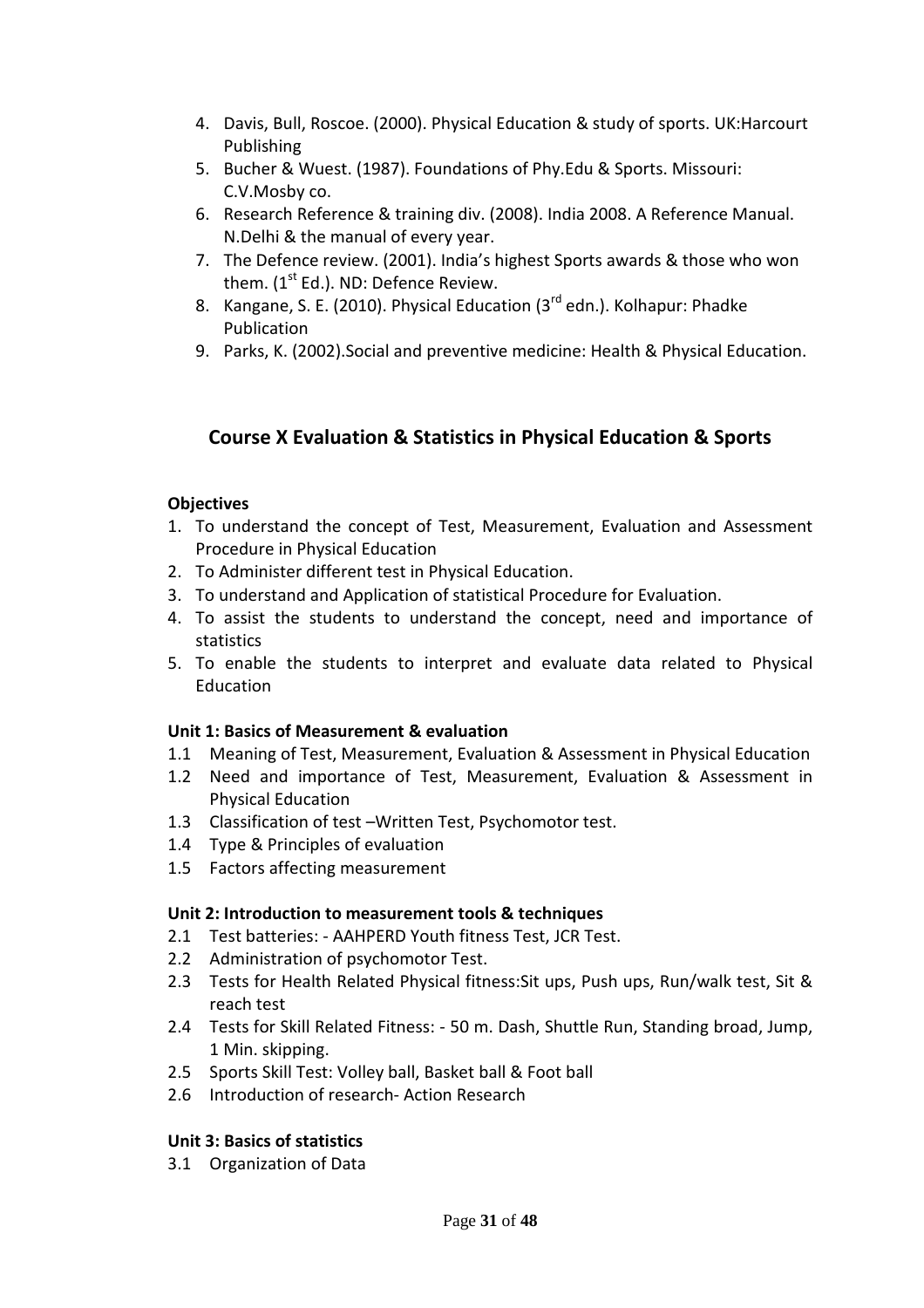- 3.2 Concept of Measures of Central Tendency.
- 3.3 Characteristics of Measures of Central Tendency
- 3.4 Application of Mean, Mode and Median in evaluation of physical education
- 3.5 Interpretation of Mean, Mode and Median
- 3.6 Normal Probability Curve & its interpretation

### **Unit 4 Understanding statistical data**

- 4.1 Measures of variability & its interpretation
- 4.2 NPC & variability

4.3 Measures of relative positions & its interpretation: Standard score (z-score, Tscore & Percentile rank)

4.4 Measures of Relationship & its interpretation- Product movement & Spearman's rank order correlation

### **Suggested Readings:**

- 1. Dandekar, W.N. Educational Statistics & Evaluation
- 2. Garett, Measurement in Educational Psychology
- 3. Hand Book of Dr. Bloom's Taxonomy
- 4. Johnson & Nelson. Practical Measurements for Evaluation in Phy.Edu. Ed.3rd Suriit Publication, Delhi 1988
- 5. Barrow H.M. Practical Approach to Measurement in Phy.Edu. Ed.3rd Lee & Febigeer,Philadelphia 1979
- 6. Clarke H. Application of Measurement in Health & Phy.Edu. Ed.6th Prentice Hall,Inc New Jersey 1987.
- 7. Kansal D.K., Test & Measurement in Sports & Phy.Edu. D.V.S.Publications, New Delhi,1996.
- 8. Miller, D.K.(2002). Measurement by the Physical Educator. 4th ed. (p. 117) NY: the McGraw-Hill co.
- 9. Aher, S.S. (2009). Sharirik Shikshan mapan, mulyamapan. Pune: Diamond Publications.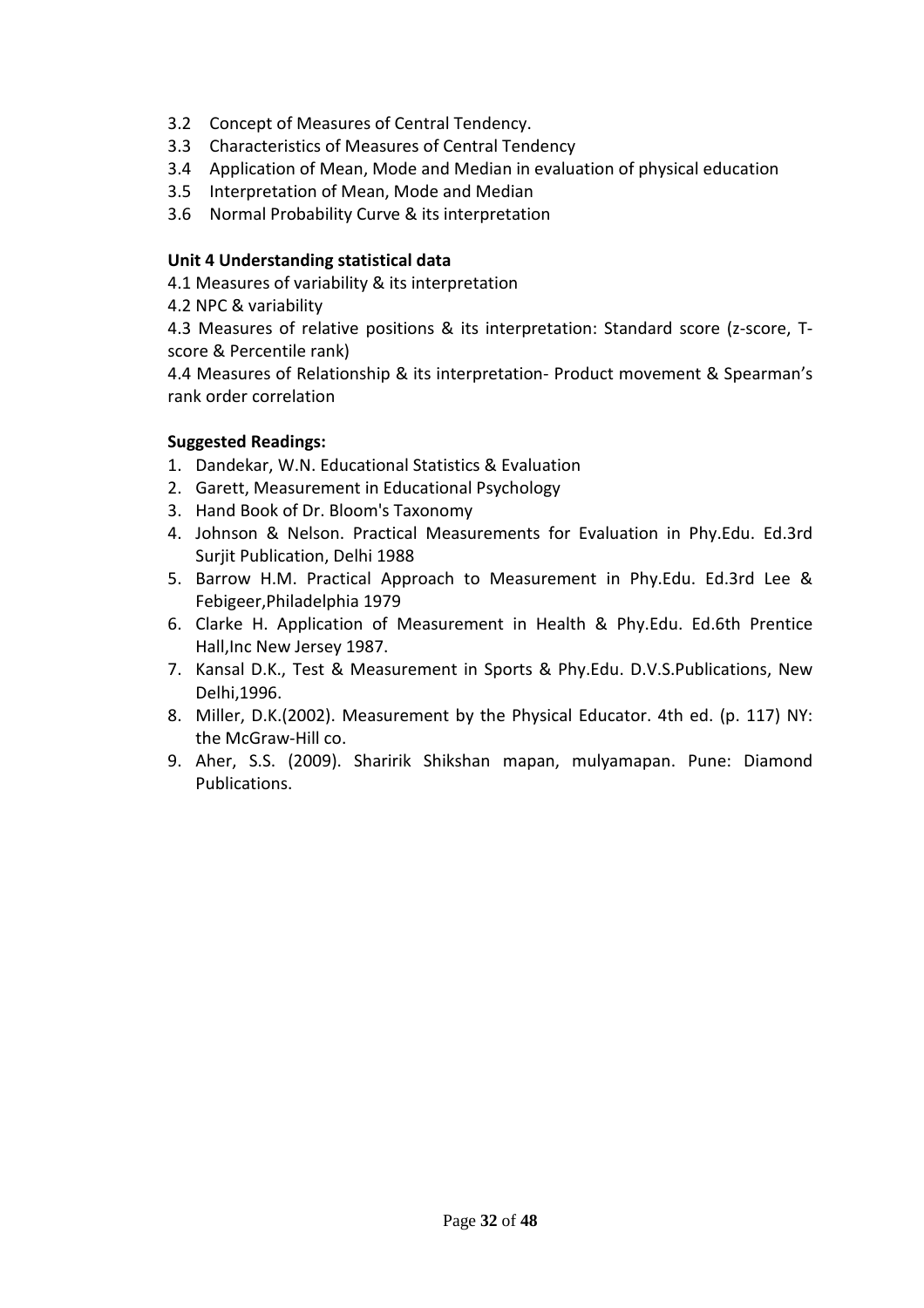# **Part II (Head 11, 12 & 13): Teaching (Total 350 marks)**

University will conduct examination of the final lessons at the end of the second semester for the Part-II (Head 12 & 13) and evaluation will be done on the basis of marks obtained in the final lessons. Marks out of 50 each will be allotted in the external assessment for head 12 & 13 respectively.

### **Head 11: Practice teaching (250 marks)**

Internal assessment of practice teaching lessons candidate will be evaluated as follows:

| <b>Details</b>                                                      | <b>Type of lesson</b>            | <b>Number</b> | <b>Marks</b> |
|---------------------------------------------------------------------|----------------------------------|---------------|--------------|
| Core training program                                               | Micro lessons                    | b             | Grade        |
|                                                                     | Integration & simulation lessons | 6             | 30           |
| <b>Practice Teaching lessons</b><br><b>Special Training Program</b> |                                  | 14            | 140          |
|                                                                     | <b>Block teaching</b>            | 8             | 60           |
|                                                                     | Teaching module                  |               | 20           |
|                                                                     |                                  | <b>Total</b>  | 250          |

#### **Core training programme:**

• **Micro teaching lessons: (Grades)** 

|                           | Student teachers will   List of the teaching skills | List of the teaching skills   |
|---------------------------|-----------------------------------------------------|-------------------------------|
| conduct 6                 | micro   for optional subject.                       | <b>For Physical Education</b> |
| teaching lessons. They    | 1. Narration                                        | 1. Warm-up                    |
| will complete the cycle   | 2. Questioning                                      | 2. Demonstration              |
| of two lessons i.e. teach | 3. Stimulus Variation                               | 3. Practice                   |
| - reteach for each skill. | 4. Reinforcement                                    | 4. Class                      |
| These lessons should be   | 5. Black-board work                                 | management                    |
| graded.                   | 6. Explanation                                      |                               |
|                           |                                                     |                               |

### • **Integration Lesson: (30 marks)**

After practicing 6 (3+3) skills in micro-teaching, student teacher will conduct six lessons of minimum 20 minutes duration to integrate the skills which they practiced earlier (20 marks). Marks calculated out of 30 will be considered in the internal assessment for the head.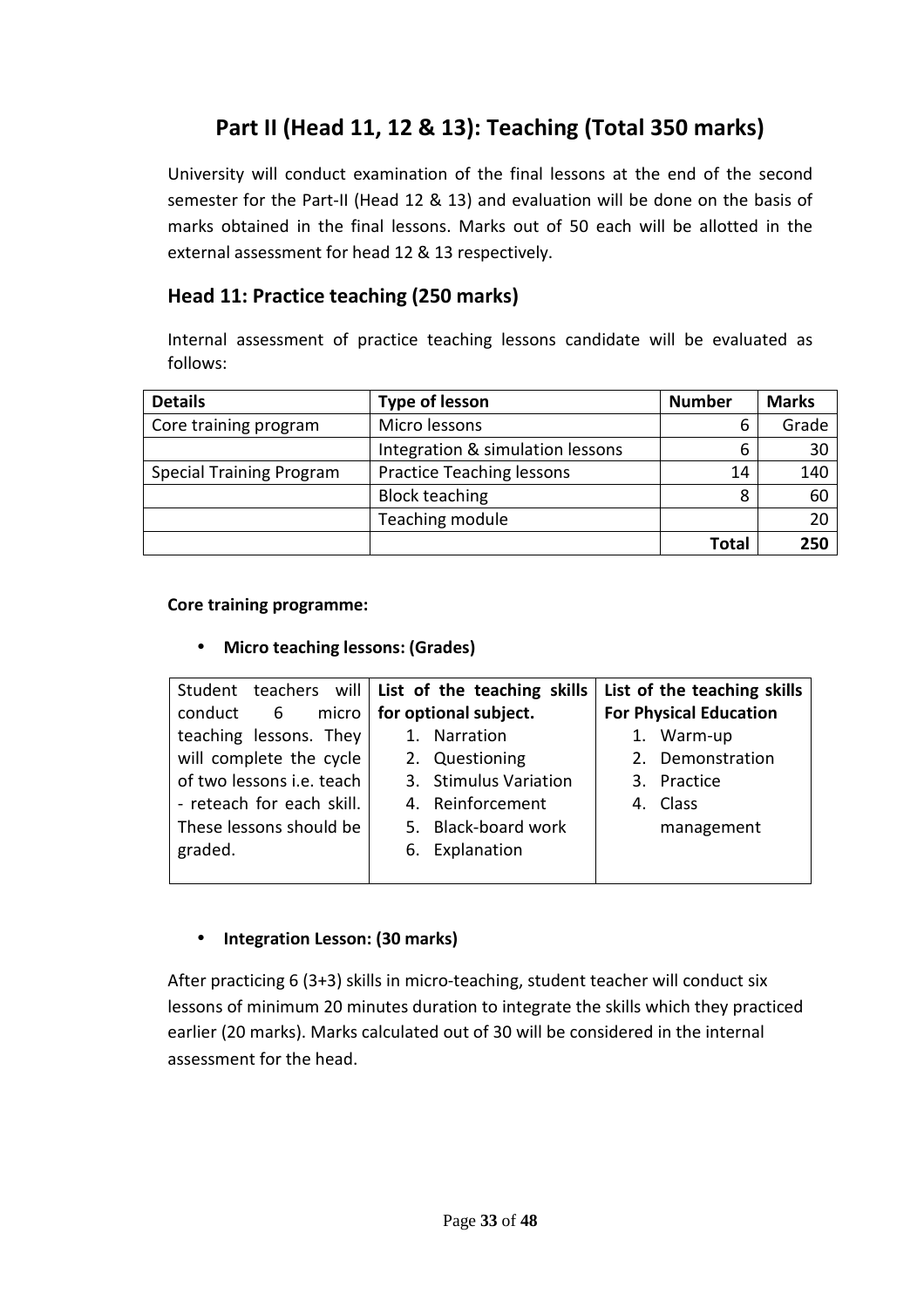### • **Special Training Programme:**

### **a) Practice Lessons: (140 marks)**

Each student teacher will conduct a total of 14 practice lessons based on the current school curriculum in real school settings. Student teacher will conduct practice teaching lessons in both methods of teaching i.e. Physical Education (Theory & practical) and optional subject.

- 1. Student teacher must conduct 2 lessons on the theory of Physical Education based on the curriculum prescribed by the state board.
- 2. Student teacher must conduct a minimum of 8 and a maximum of 10 practice teaching lesson in the method of Physical Education.
- 3. Student teacher is required to conduct 4 practice teaching lessons in Physical Education on students in Grade 1 to 4.
- 4. Each student teacher is required to conduct at least 1 practice teaching lesson in Physical Education on a large class size or 1 practice teaching lesson in Physical Education on differently abled students/special children.
- Practice teaching lessons in Physical Education should be based on various activities given in school curriculum. Physical activity groups for lesson conduction (min 1 lesson on each group)

| S. No.         | <b>Physical activity Groups for lesson</b>                                           |
|----------------|--------------------------------------------------------------------------------------|
| 1              | Athletics, gymnastics, combative                                                     |
| $\overline{2}$ | Games & sports- Skill teaching/modified game                                         |
| 3              | Demonstrative activities- Light apparatus, lezim,<br>marching, dance, aerobics, yoga |
| 4              | Competencies- Fundamental<br>movements,<br>movement concept                          |
| 5              | Fitness-HRPF, SRPF                                                                   |

### **b) Block teaching programme: (60 marks)**

 The block teaching program of 2 weeks will be conducted in school settings. In the Block teaching programme student teacher will conduct 8 lessons and also perform other activities as given below:

### • **Activities to be completed in the block teaching program:**

- 1. Observation of lessons of peers & or/ teachers
- 2. Collection of information about Catalogue, Progress Card, Result Sheet, General Register, School Time Table, sports equipment records, sports Competition eligibility form, parent teacher Association
- 3. Conducting physical fitness test of one class/ Conduct of Mass Sports activities in school.
- 4. Drawing up a question paper & creating instructional aid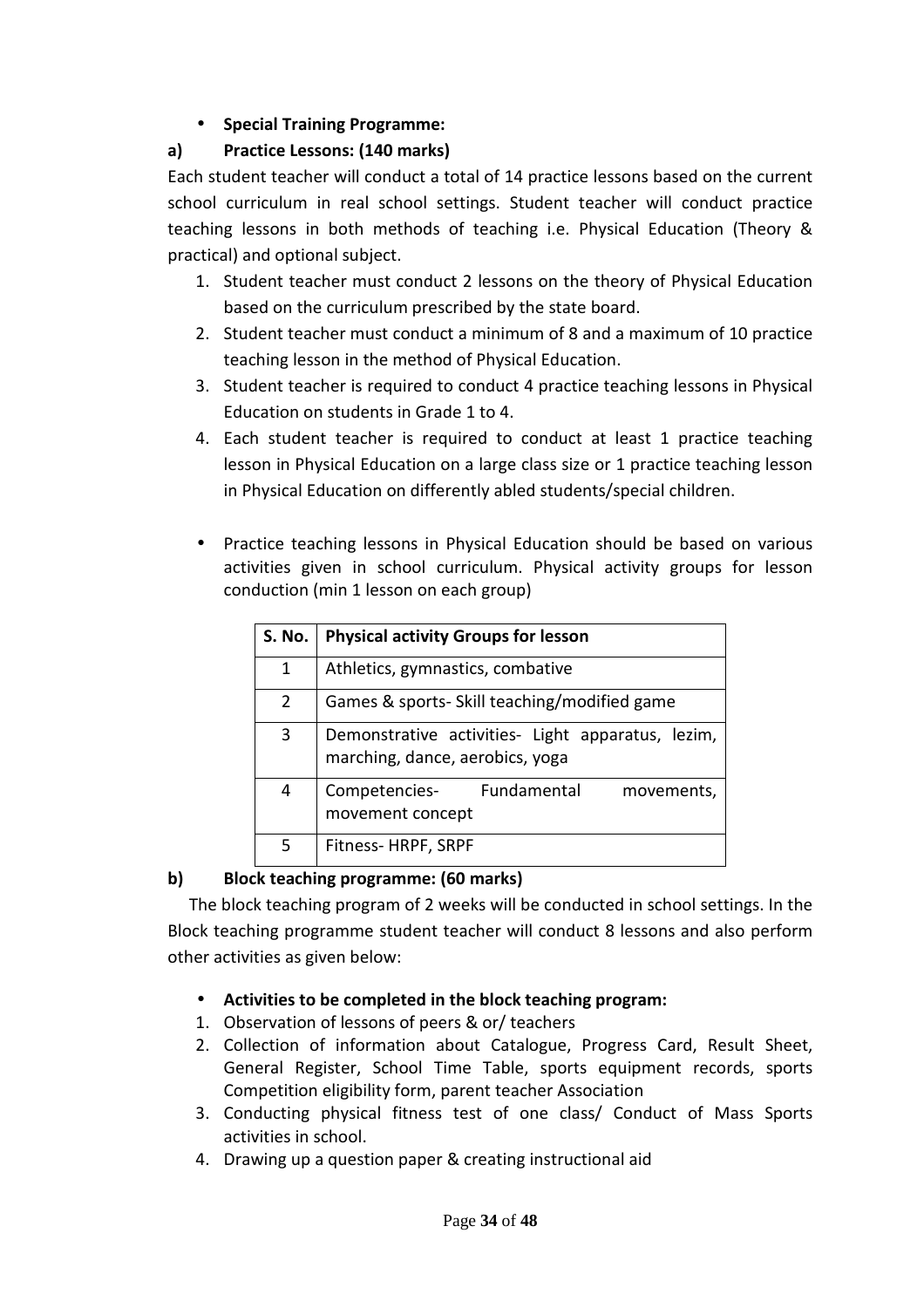### • **Teaching module: (20 marks)**

Workshop (20 hours) should be conducted on creating database of exercises, variety of modified games & sports, practice drills, class formations, developing instructional aids, and teaching pedagogy. Student should maintain the record of activities conducted in the workshop. (5 mark for record, 5 marks for oral examination and 10 marks for written test). Marks out of 20 will be considered in the internal assessment for head.

**Head 12:** Final Teaching Lesson- Physical Education (50 marks) **External Evaluation**

**Head 13:** Final Teaching Lesson- Optional Subject (50 marks) **External Evaluation**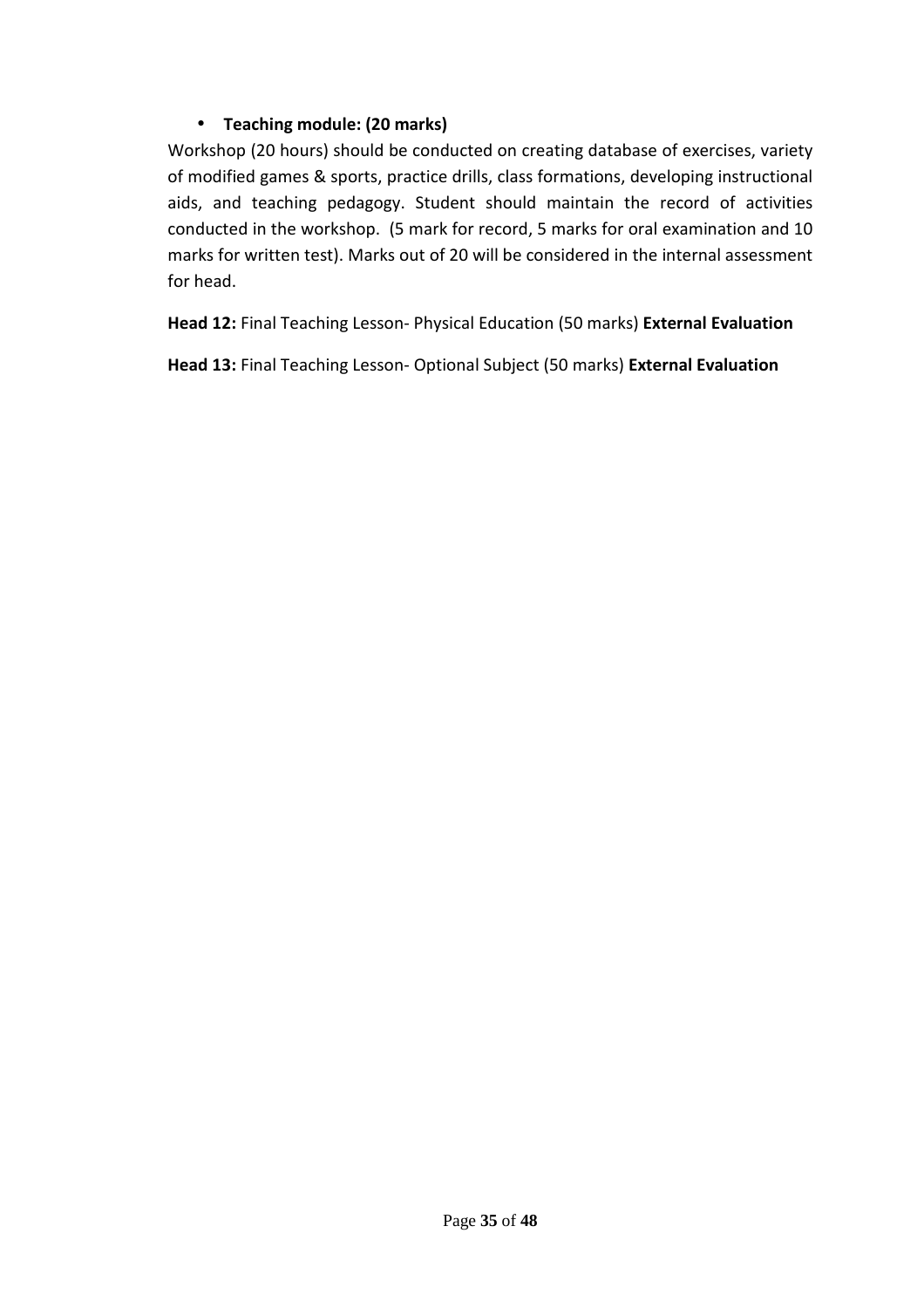# **Part III (Head 14 & 15)**

### **Head 14: Physical Education & Sports activities (Total 250 Marks)**

Internal assessment of Physical Education & Sports Activities, Candidate will be evaluated in the following activities as mentioned below:

| Sr.          | <b>Physical Education &amp; Sports activities</b> | <b>Marks</b> |
|--------------|---------------------------------------------------|--------------|
| $\mathbf{1}$ | Track & Field                                     | 40           |
| 2            | <b>Floor Gymnastics</b>                           | 10           |
| 3            | Yoga                                              | 10           |
| 4            | Drill March                                       | 10           |
| 5            | Self Defense                                      | 10           |
| 6            | <b>Demonstrative Activity</b>                     | 20           |
| 7            | <b>Fitness</b>                                    | 30           |
| 8            | <b>Minor Games &amp; Modified Games</b>           | 20           |
| 8            | Competencies                                      | 10           |
| 9            | <b>Measurement &amp; Evaluation</b>               | 10           |
| 10           | Introduction to sports & games (8 games)          | 80           |
|              | Total                                             | 250          |

The Practical for the course of Physical Education & Sports activities will be based on syllabus up to that of std. XII prescribed by the Maharashtra State Secondary and Higher secondary Board.

### **1. Track & Field:****(40 marks)**

| (a) Runs: Sprints & Relays                     | 20 marks |
|------------------------------------------------|----------|
| (b) Jumps: Long Jump & High Jump (any 1)       | 10 marks |
| (c) Throws: Shot put, Discus, Javelin, (Any 1) | 10 marks |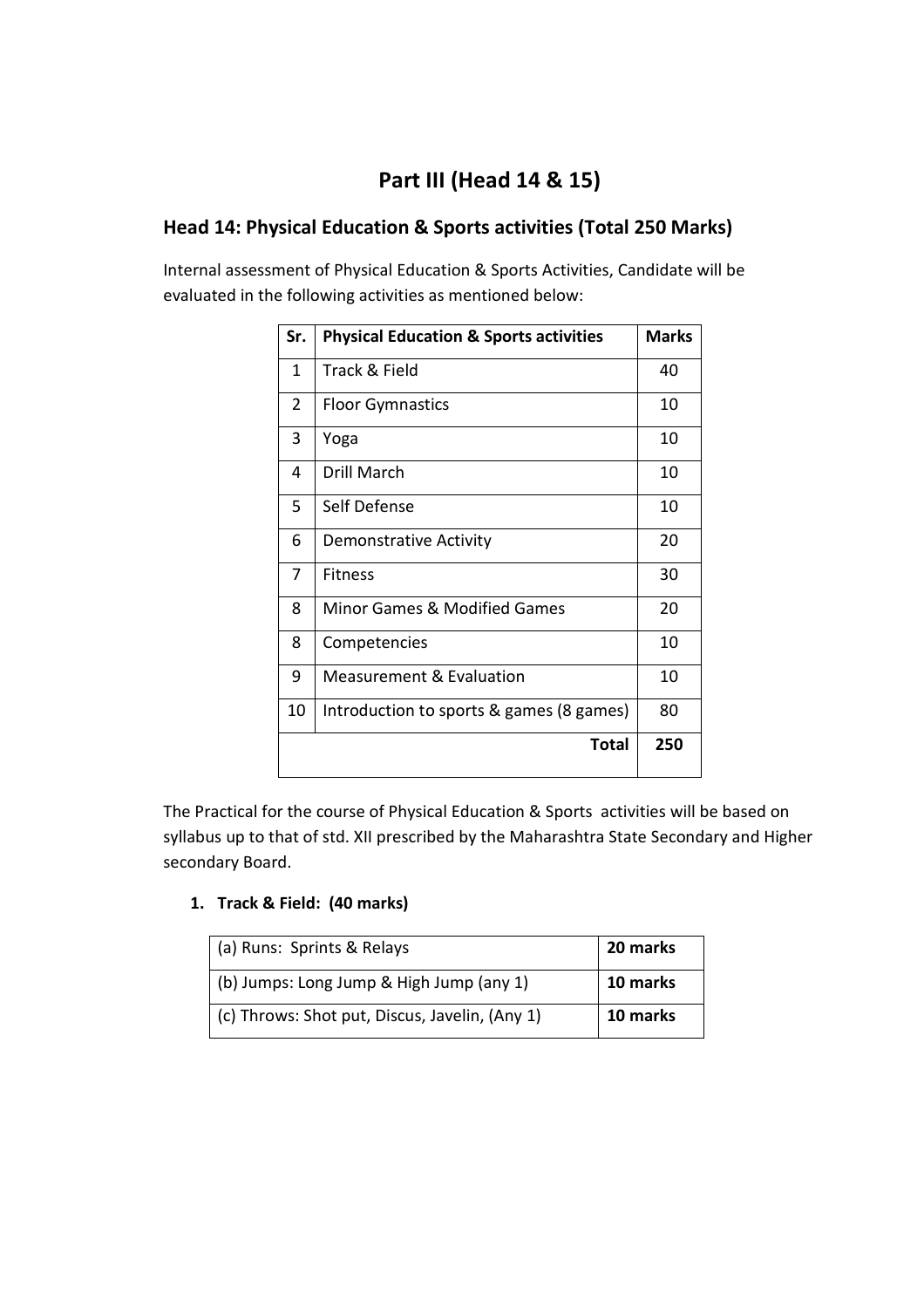Detailed syllabus and the evaluation scheme are given in the following table.

| Sr.No.         | Event                       | Content                                                                                                                                                                                              | <b>Evaluation</b>                                                                                      |
|----------------|-----------------------------|------------------------------------------------------------------------------------------------------------------------------------------------------------------------------------------------------|--------------------------------------------------------------------------------------------------------|
| $\mathbf{1}$   |                             | <b>Sprint</b>                                                                                                                                                                                        |                                                                                                        |
|                | 100 m, 200 m,<br>400m       | a) Starts-<br>Medium, bullet and<br>elongated starts.<br>b) Running on curve.<br>c) Starts on Curve.<br>d) Finish-<br>Chest, Run through, Lunge<br>finish.<br>d) Officiating at Start and<br>finish. | 50% marks For 100<br>m performance as<br>per norms.<br>50% marks for Skill.                            |
| $\overline{2}$ |                             | <b>Relays</b>                                                                                                                                                                                        |                                                                                                        |
|                | Relay -4X100 and<br>4X400 m | <b>Baton Exchange</b><br>a) Down and Up<br>Sweep<br>b) Visual and Non<br>Visual Exchange<br>c) Officiating                                                                                           | <b>Marks for baton</b><br>exchange skill-<br>incoming and<br>outgoing both.                            |
| 3              |                             | Jumps (Any 1)                                                                                                                                                                                        |                                                                                                        |
|                | Long jump                   | a) Sail style and Hang style.<br>- Approach run, Take off,<br>action in the air, landing.<br>b) Officiating                                                                                          | 50% marks For<br>long jump<br>performance as<br>per norms.<br>50% marks for over<br>all jumping skill. |
|                | High jump                   | a) Straddle Roll technique<br>-Approach run Last stride<br>before the take off, Take<br>off, Bar clearance, Landing<br>b) Officiating                                                                | 50% marks For<br>long jump<br>performance as<br>per norms.<br>50% marks for over<br>all jumping skill. |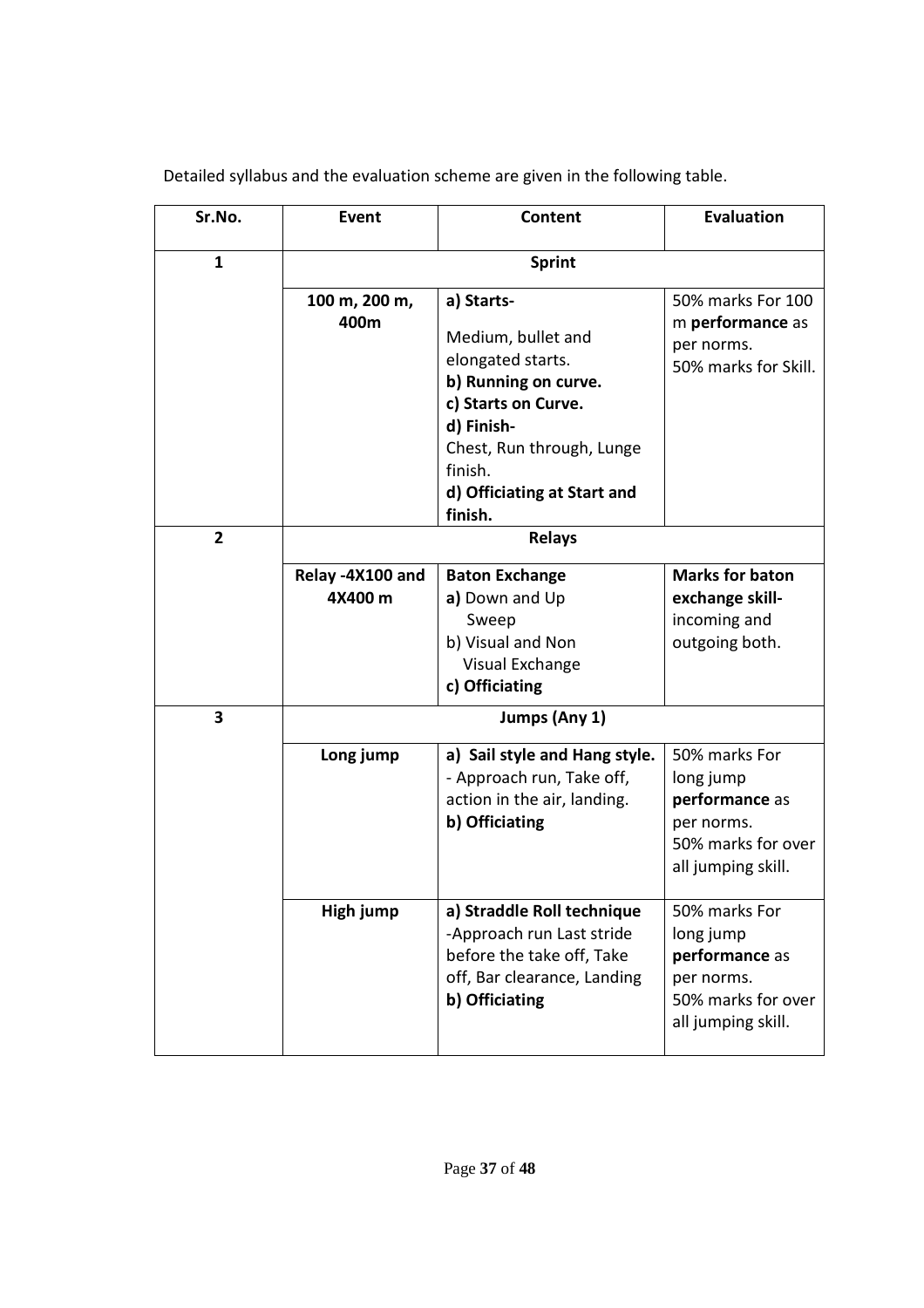| 4 |                     | Throws (Any 1)                                                                                                                                                                                           |                                                                                                        |
|---|---------------------|----------------------------------------------------------------------------------------------------------------------------------------------------------------------------------------------------------|--------------------------------------------------------------------------------------------------------|
|   | <b>Discus Throw</b> | a) Standing Throw-<br>Basic Stance, Preliminary<br>swings, Pre delivery action,<br>delivery and reverse.<br>b) Officiating                                                                               | 50% marks For<br>throwing<br>performance as<br>per norms.<br>50% marks for over<br>all throwing skill. |
|   | <b>Javelin</b>      | Hold and approach run, 5<br>stride patterns before the<br>throw- the withdrawal, the<br>impulse and the power<br>reach stride, Delivery and<br>reverse.<br>d) Officiating                                | 50% marks For<br>throwing<br>performance as<br>per norms.<br>50% marks for over<br>all throwing skill. |
|   | <b>Shot Put</b>     | <b>Gliding Technique</b><br>-Hold and stance, T-balance,<br>crouch, Kick and glide,<br>support of toe board, power<br>position, delivery and<br>reverse.<br>d) Officiating<br>e) Analysis and correction | 50% marks For<br>throwing<br>performance as<br>per norms.<br>50% marks for over<br>all throwing skill. |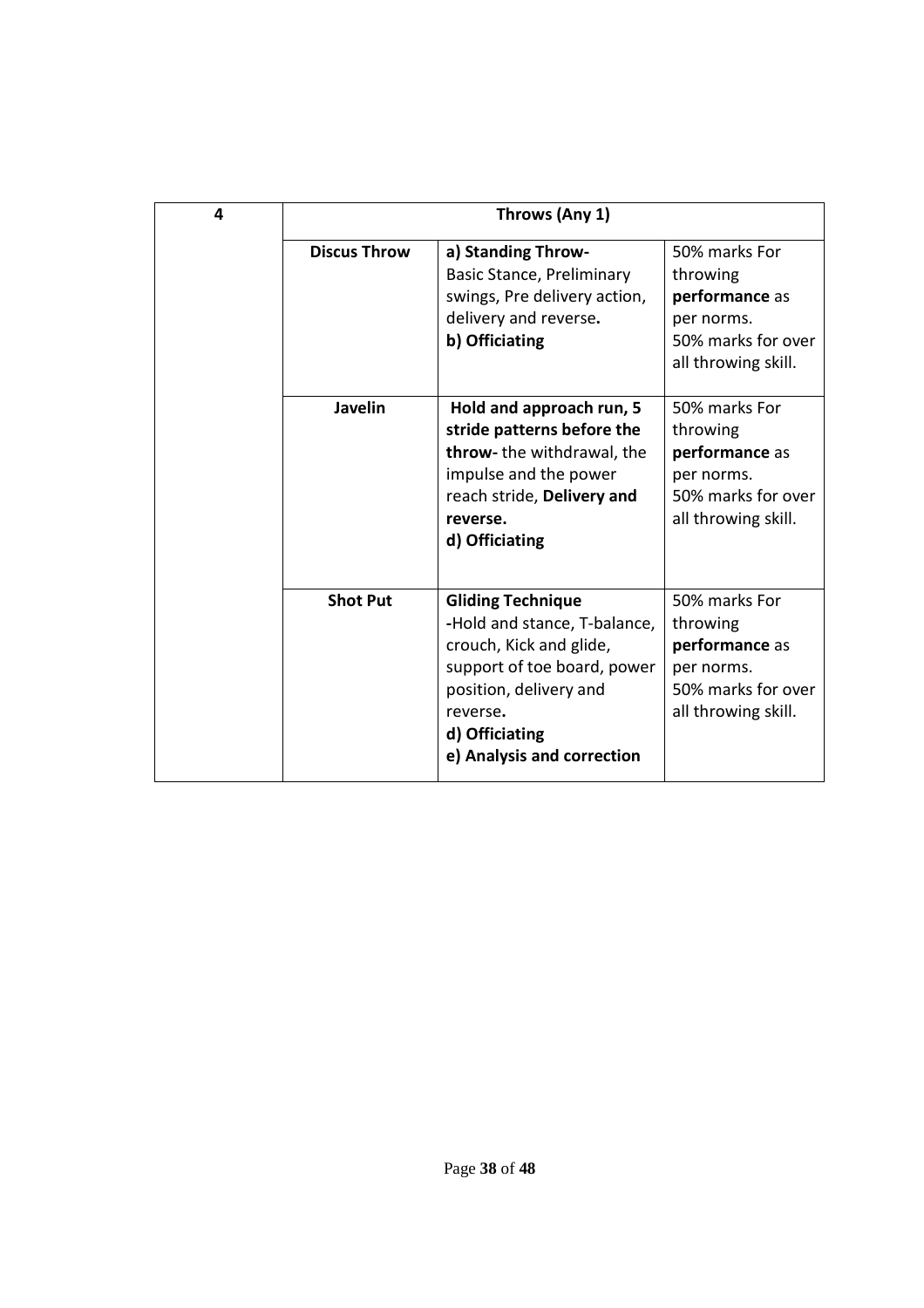| <b>NORMS FOR ATHLETIC EVENTS- MEN</b> |                        |              |              |                               |                    |                                |                          |
|---------------------------------------|------------------------|--------------|--------------|-------------------------------|--------------------|--------------------------------|--------------------------|
|                                       |                        |              |              |                               |                    |                                |                          |
| <b>Marks</b><br>out of<br>100         | 100m.<br><b>Sprint</b> | Long<br>Jump | High<br>Jump | <b>Discus</b><br><b>Throw</b> | <b>Shot</b><br>Put | <b>Javelin</b><br><b>Throw</b> | <b>Marks</b><br>out of 5 |
| 5                                     | 19.90                  | 3.19         | 1.04         | 10.88                         | 4.55               | 14.90                          | 0.25                     |
| 10                                    | 18.07                  | 3.50         | 1.10         | 11.65                         | 4.91               | 17.13                          | 0.50                     |
| 15                                    | 17.24                  | 3.69         | 1.11         | 12.51                         | 5.15               | 18.35                          | 0.75                     |
| 20                                    | 16.71                  | 3.82         | 1.13         | 13.24                         | 5.34               | 20.00                          | 1.00                     |
| 25                                    | 16.28                  | 3.90         | 1.15         | 13.78                         | 5.50               | 21.06                          | 1.25                     |
| 30                                    | 16.00                  | 4.01         | 1.16         | 14.31                         | 5.66               | 22.28                          | 1.50                     |
| 35                                    | 15.80                  | 4.11         | 1.17         | 14.72                         | 5.84               | 23.13                          | 1.75                     |
| 40                                    | 15.52                  | 4.18         | 1.18         | 15.25                         | 5.99               | 24.13                          | 2.00                     |
| 45                                    | 15.32                  | 4.25         | 1.20         | 15.57                         | 6.10               | 25.02                          | 2.25                     |
| 50                                    | 15.08                  | 4.35         | 1.22         | 16.08                         | 6.20               | 25.78                          | 2.50                     |
| 55                                    | 14.96                  | 4.43         | 1.25         | 16.40                         | 6.26               | 26.37                          | 2.75                     |
| 60                                    | 14.69                  | 4.50         | 1.27         | 16.80                         | 6.30               | 27.03                          | 3.00                     |
| 65                                    | 14.49                  | 4.58         | 1.29         | 17.17                         | 6.45               | 27.99                          | 3.25                     |
| 70                                    | 14.40                  | 4.67         | 1.30         | 17.50                         | 6.68               | 29.17                          | 3.50                     |
| 75                                    | 14.23                  | 4.80         | 1.32         | 18.19                         | 6.76               | 30.00                          | 3.75                     |
| 80                                    | 14.06                  | 4.89         | 1.35         | 18.80                         | 7.02               | 31.39                          | 4.00                     |
| 85                                    | 13.90                  | 5.13         | 1.37         | 20.09                         | 7.18               | 33.12                          | 4.25                     |
| 90                                    | 13.63                  | 5.54         | 1.40         | 21.78                         | 7.47               | 35.26                          | 4.50                     |
| 95                                    | 13.38                  | 6.12         | 1.45         | 24.03                         | 8.17               | 37.49                          | 4.75                     |
| 100                                   | 12.76                  | 7.15         | 1.50         | 25.24                         | 9.10               | 38.79                          | 5.00                     |
|                                       |                        |              |              |                               |                    |                                |                          |

Page **39** of **48**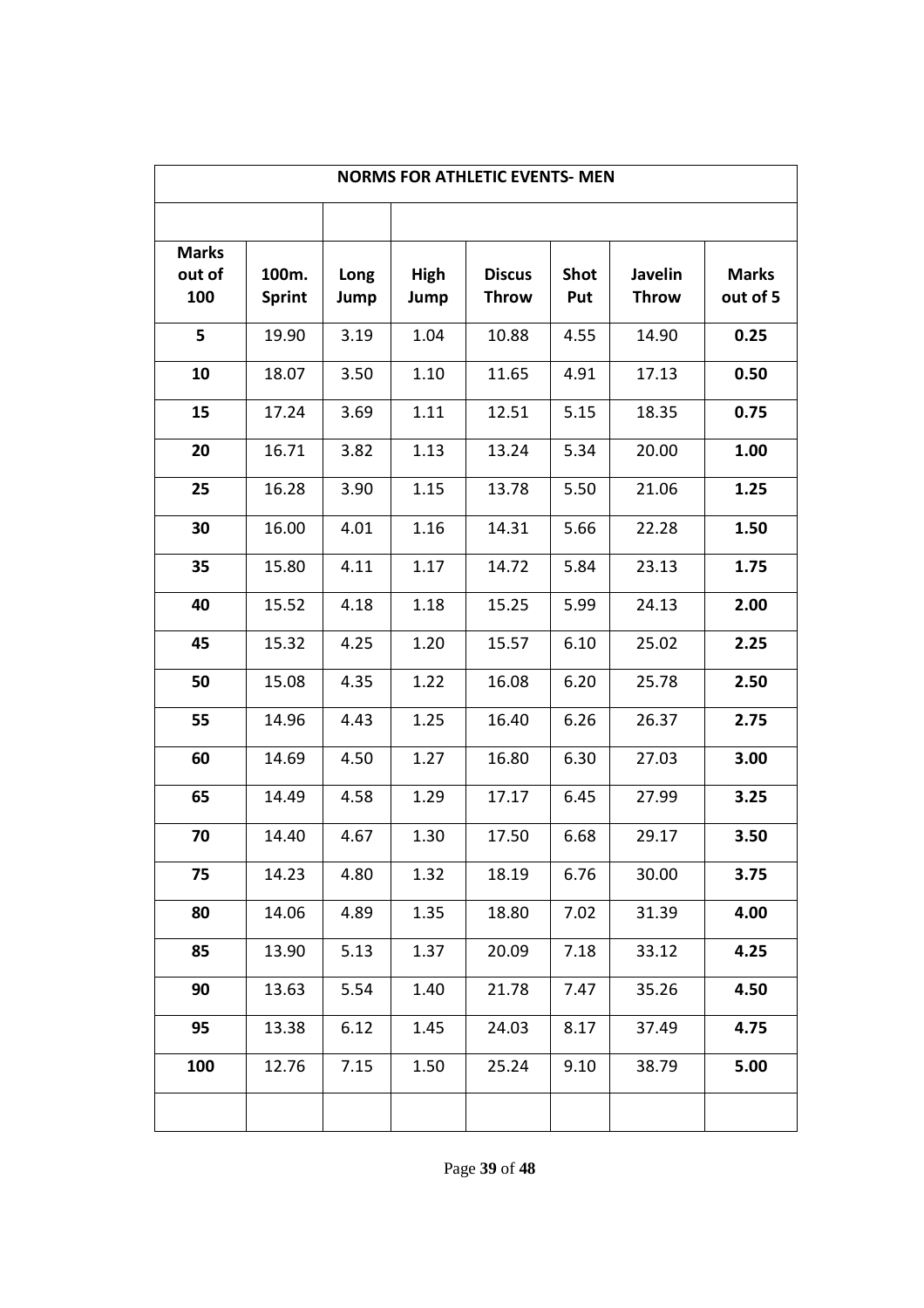| <b>NORMS FOR ATHLETIC EVENTS- WOMEN</b> |               |      |      |               |             |              |              |
|-----------------------------------------|---------------|------|------|---------------|-------------|--------------|--------------|
| <b>Marks</b>                            |               |      |      |               |             |              |              |
| out of                                  | 100m.         | Long | High | <b>Discus</b> | <b>Shot</b> | Javelin      | <b>Marks</b> |
| 100                                     | <b>Sprint</b> | Jump | Jump | <b>Throw</b>  | Put         | <b>Throw</b> | out of 5     |
| 5                                       | 26.17         | 2.05 | 0.78 | 7.92          | 3.35        | 6.47         | 0.25         |
| 10                                      | 23.72         | 2.27 | 0.80 | 8.70          | 3.69        | 8.04         | 0.50         |
| 15                                      | 22.33         | 2.40 | 0.84 | 9.25          | 3.93        | 9.09         | 0.75         |
| 20                                      | 21.11         | 2.48 | 0.85 | 9.56          | 4.10        | 10.00        | 1.00         |
| 25                                      | 20.43         | 2.55 | 0.86 | 9.86          | 4.28        | 10.70        | 1.25         |
| 30                                      | 20.09         | 2.65 | 0.88 | 10.26         | 4.41        | 11.20        | 1.50         |
| 35                                      | 19.74         | 2.70 | 0.90 | 10.55         | 4.52        | 12.00        | 1.75         |
| 40                                      | 19.38         | 2.79 | 0.91 | 10.72         | 4.66        | 12.75        | 2.00         |
| 45                                      | 19.00         | 2.85 | 0.95 | 11.14         | 4.85        | 13.90        | 2.25         |
| 50                                      | 18.70         | 2.92 | 0.96 | 11.55         | 4.92        | 15.20        | 2.50         |
| 55                                      | 18.34         | 3.05 | 0.97 | 11.91         | 5.02        | 16.64        | 2.75         |
| 60                                      | 18.00         | 3.10 | 1.00 | 12.16         | 5.13        | 18.10        | 3.00         |
| 65                                      | 17.73         | 3.20 | 1.03 | 12.53         | 5.27        | 19.21        | 3.25         |
| 70                                      | 17.46         | 3.30 | 1.05 | 13.15         | 5.48        | 20.95        | 3.50         |
| 75                                      | 17.19         | 3.47 | 1.07 | 13.66         | 5.70        | 22.40        | 3.75         |
| 80                                      | 16.96         | 3.60 | 1.10 | 14.11         | 5.98        | 23.85        | 4.00         |
| 85                                      | 16.60         | 3.90 | 1.14 | 15.11         | 6.33        | 25.20        | 4.25         |
| 90                                      | 16.26         | 4.15 | 1.17 | 16.18         | 6.58        | 27.07        | 4.50         |
| 95                                      | 15.84         | 4.70 | 1.23 | 17.62         | 7.07        | 29.80        | 4.75         |
| 100                                     | 15.18         | 5.71 | 1.40 | 18.86         | 8.80        | 30.80        | 5.00         |

Page **40** of **48**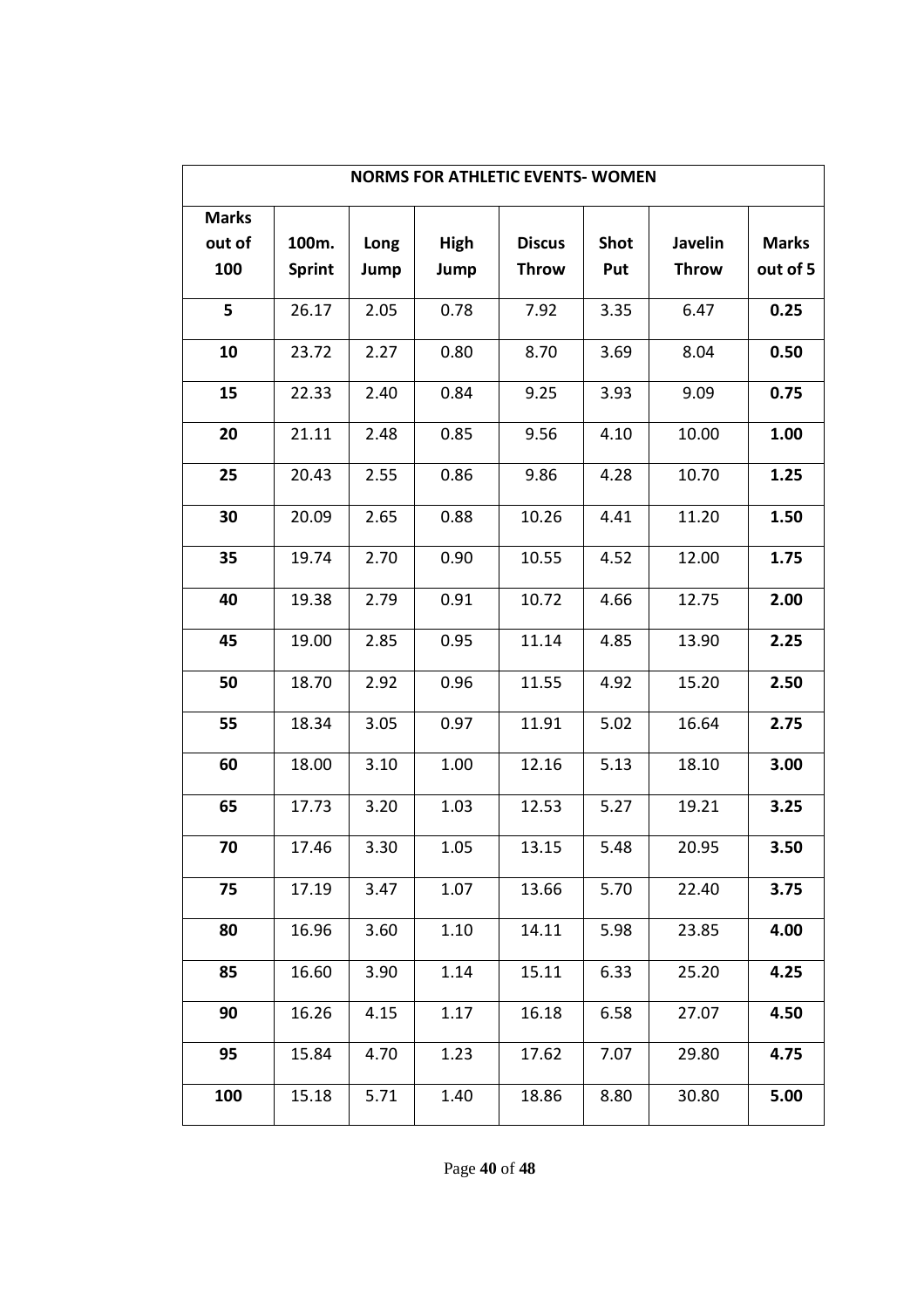#### **2. Floor Gymnastics: (10 marks)**

(a) Rolls: Forward, Backward, Side, Dive (Variations)

- (b) Balances: 'V', 'T', 'Y', 'L', Frog, Headstand, and Handstand
- (c) Turnover movements: Cartwheel, Handspring & Headspring
- (d) Pyramids: Pair, Trio, Quadrates, Pentas

Evaluation of this should be done on the basis of performance in the above skills.

### **3***.* **Yoga: (10 marks)**

The syllabus under this activity will be that as prescribed upto std.XII. Evaluation should be done for.

| (a) Asanas              | (5 Marks)     |
|-------------------------|---------------|
| (b) Suryanamaskar       | $(2.5$ Marks) |
| (c) Pranayam techniques | $(2.5$ Marks) |

### **(a) Asanas (5 Marks): Details are as under**

| 1. Sarvangasana         | 11. Ushtransana                |
|-------------------------|--------------------------------|
| 2. Tolanggulasana       | 12. Akarna Dhanurasana         |
| 3. Hansasana            | 13. Vipareet Karni             |
| 4. Badh Padmasana       | 14. Uttan Mandukasana          |
| 5. Halasana             | 15. Kukkutasana                |
| 6. Vipareet Karni       | 16. Simhasana                  |
| 7. Shavasana            | 17. Shirshasana                |
| 8. Ardha Matsyendrasana | 18. Shabhasana                 |
| 9. Paschimotanasana     | 19. Parvatasana with Padmasana |
| 10. Bhadrasana          | 20. Trikonasana                |

#### **(b) Pranayam techniques (2.5 Marks): Details as under**

| Pranayam        | <b>Kriya</b> |
|-----------------|--------------|
| 1. Anulom Vilom | 1. Ujjai     |
| 2. Bhramari     | 2. Shitali   |

### **(c) Suryanamaskar (2.5 Marks)**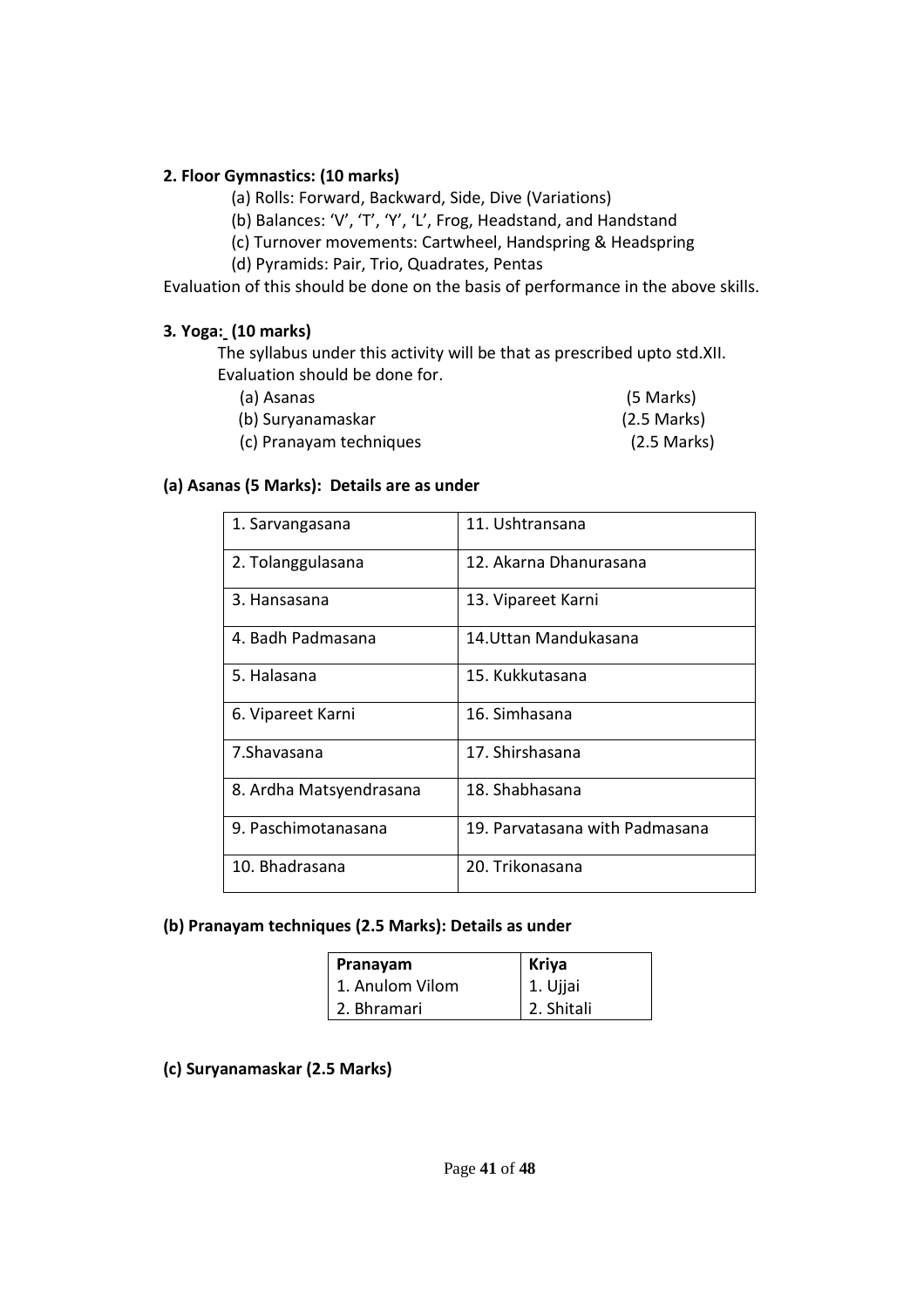### **4***.* **Drill Marching***:* **(10 marks)**

The syllabus under this activity will be that as prescribed upto std.XII.

| (a) Drill Marching activities-              | (5 marks) |
|---------------------------------------------|-----------|
| (b) Orders & Counting for special functions | (5 marks) |

(National days, Opening & Closing ceremonies)

### **(a) Drill Marching activities (10 marks): Details as under**

| <b>Fundamental commands:</b>                    |                                             |
|-------------------------------------------------|---------------------------------------------|
| 1.Fall-in                                       | 9. Back turn (Pichhe mur)                   |
| 2.Attention (Savdhan)                           | 10. Right dress                             |
| 3. Standat ease (Vishram)                       | 11. Eyes front                              |
| 4. Standing easy (Aramse)                       | 12. From the right- number                  |
| 5. Quick march (Tej chal)                       | 13.Stepping<br>forward,<br>&<br>sideward,   |
| 6. Mark time (Qadam tal)                        | backward                                    |
| 7. Right turn (Dahine mur)                      | 14. Left or right or about turn             |
| 8. Left turn (Baen mur)                         | 15. Half left or right turn                 |
| <b>Movements:</b>                               |                                             |
|                                                 |                                             |
| 1. Marking time                                 | 17. Changing direction left or right while  |
| 2. Halting from marking time                    | Marching                                    |
| 3. Marching forward (From marking time)         | 18. Changing direction to left or right     |
| 4.Quick marching                                | about while Marching                        |
| 5. Halting from marching forward                | 19. Forming twos / fours on the left or     |
| 6. Marching backward                            | right                                       |
| 7. Marching sideward                            | 20. Reforming files from column of fours    |
| 8. Double time marching                         | 21. In company front numbered in fours      |
| 9. Halting from double time                     | or in a column of fours, to execute, 'fours |
| 10.Changing to Quick time from Double           | right' of 'fours left' march etc.           |
| time marching                                   | 22. Fours left or right wheel march         |
| 11. Turning to the left, or right while Marking | 23. Forming fours / twos by a left or right |
| time or Marching                                | turn                                        |
| 12. Turning about while Marching<br>or          | 24. Forming file from fours by a left or    |
| Marking time                                    | right turn                                  |
| 13. Inclining to the left while Marching or     | 25. Marching the front by rear fours with   |
| Marking time                                    | left or right wheel                         |
| 14. Saluting left while Marching                | 26. Changing a single file into columns of  |
| 15. Marching to the rear                        | four, eight, etc.                           |
| 16. Changing step                               |                                             |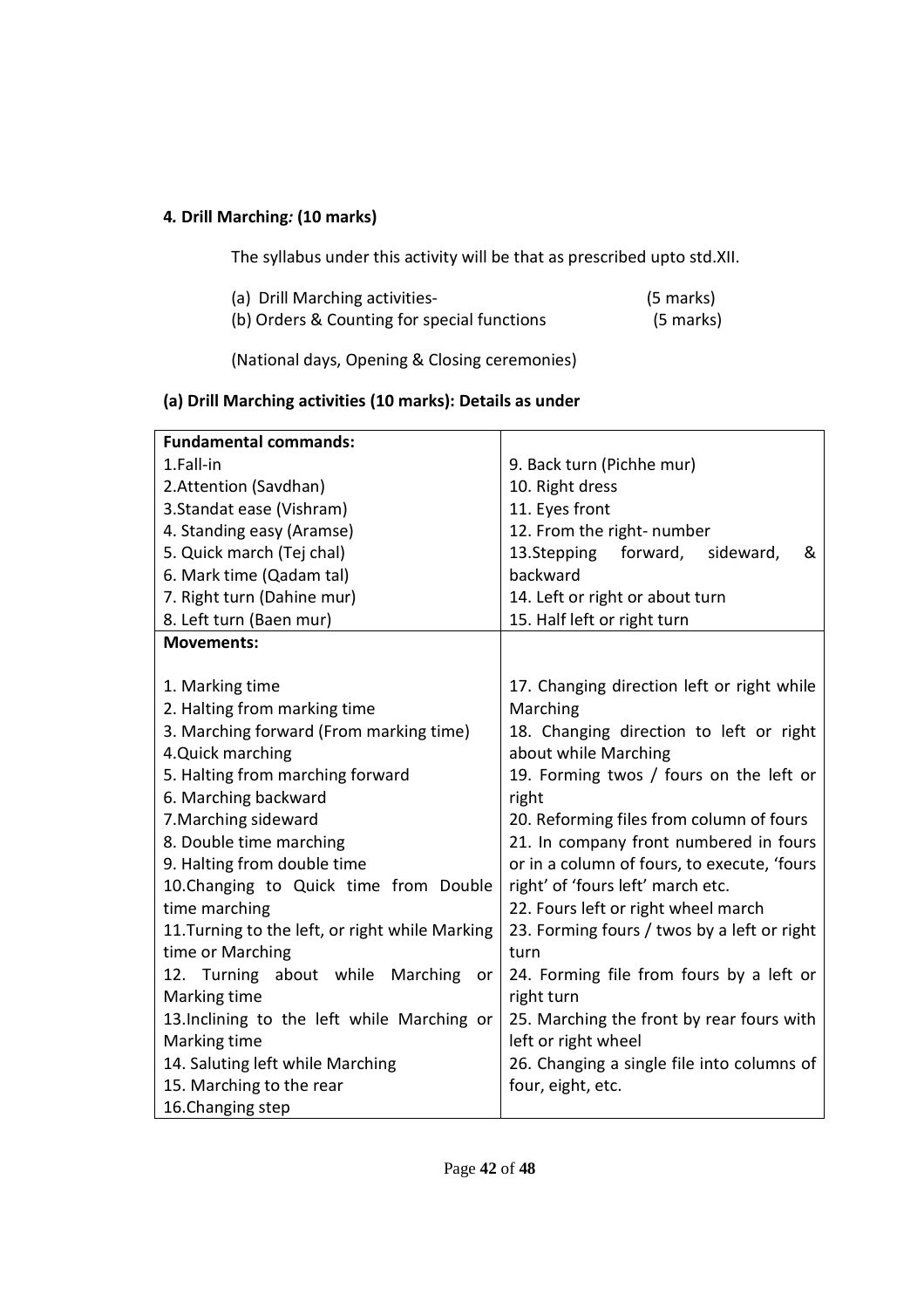### *5.* **Self Defense***:* **(10 marks)**

| (a) Offensive skills & Defensive skills | (5 Marks)            |
|-----------------------------------------|----------------------|
| (b) Lathi                               | (5 Marks)            |
| 6. Demonstrative Activities: (20 marks) |                      |
| (a) Ghati Lezim                         | $(10 \text{ Marks})$ |
| (b) Light apparatus drill (any 4)       | $(10 \text{ Marks})$ |

### **(a) Ghati Lezim (10 Marks):**

### **Details as under**

| a. Preliminary position:<br>1. Lazim Skandh and Aram | 6. Poora Chakra or Firki (Full Circle) |
|------------------------------------------------------|----------------------------------------|
| 2. Husshyar                                          | 7. Age Chal (Going Forward)            |
| b.Exercises:<br>1. Ath Thoke                         | 8. Pair Formation                      |
| 2. Talse Kadam                                       | 9. Hool o Dodging                      |
| 3. Pavitra                                           | 10. Change the partner                 |
| 4. Pao Chakra (Quarter Circle)                       | 11. Baithak                            |
| 5. Ardha Chakra or Firki (Half Circle)               | 12. Palat                              |

### **(b) Light apparatus drill (10 Marks)**

### **Details as under**

|                | <b>Apparatus</b>       | <b>Exercises</b>        |
|----------------|------------------------|-------------------------|
|                | 1. Dumbbells Drill     | 1. Standing Exercise    |
|                | 2. Wand Drill          | 2. Jumping Exercise     |
|                | 3. Indian club or Jodi | 3. Moving Exercise      |
|                | 4. Pole Drill          | 4. Combination of these |
| 5.             | Hoop Drill             | exercise                |
| 6.             | Flag Drill             |                         |
| 7 <sub>1</sub> | Introduction to Pom    |                         |
|                | pom drill, Ballloon,   |                         |
|                | Jump rope, Ball.       |                         |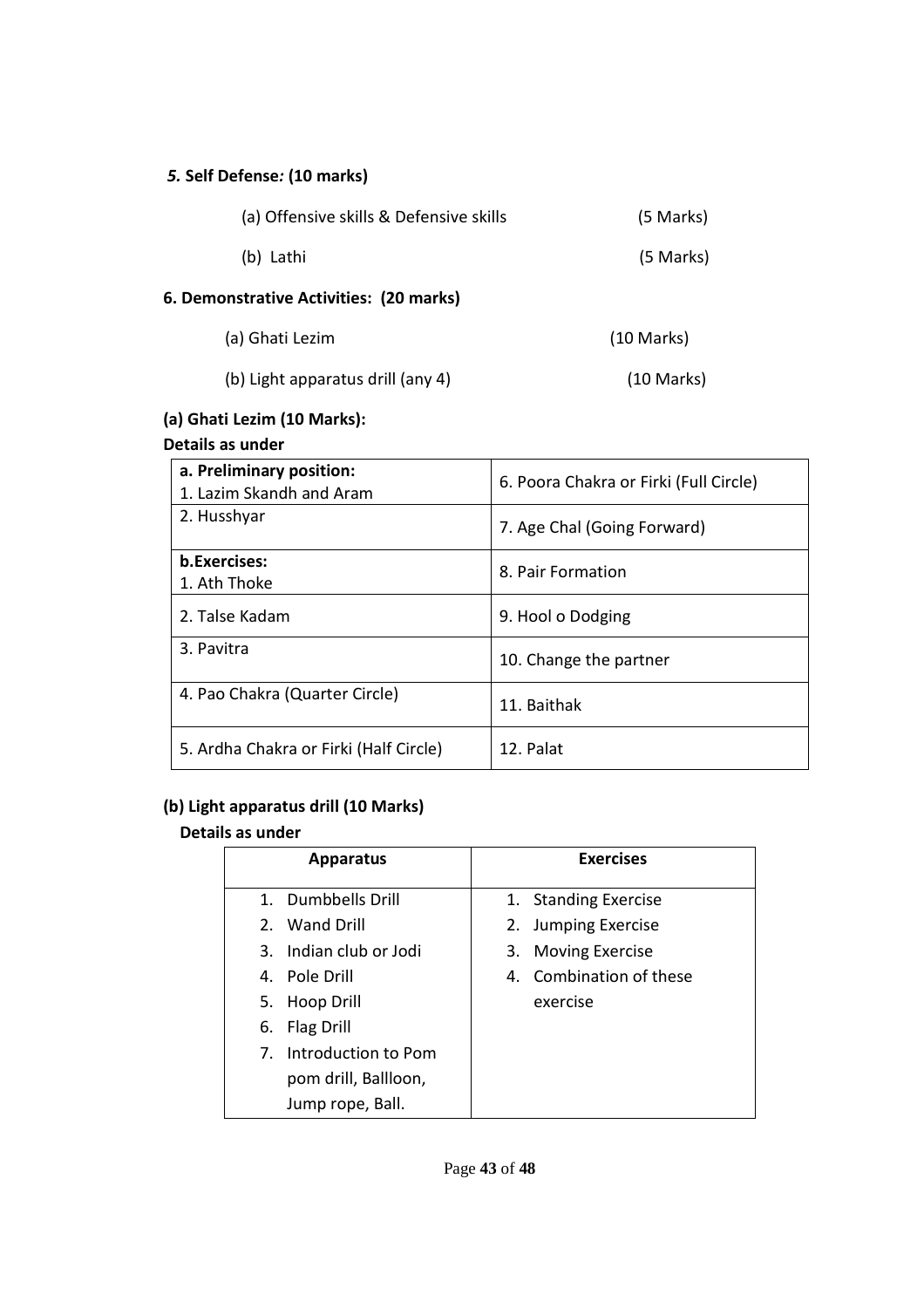### **7. Fitness: (30 marks)**

| (a) Aerobics              | (5 Marks)            |
|---------------------------|----------------------|
| (b) Exercises             | (5 Marks)            |
| (c) Fitness of individual | $(20 \text{ marks})$ |

### **a) Aerobics - (5 marks)**

Details are as under:

| Low impact core moves  |                          |  |  |
|------------------------|--------------------------|--|--|
| 1. March               | 9. Back lunge            |  |  |
| 2. Side to side        | 10. Kick front           |  |  |
| 3. Double side to side | 11. Kick side            |  |  |
| 4. Grapevine           | 12. Heel toe heel        |  |  |
| 5. Knee up             | 13. E shape              |  |  |
| 6. Leg curl            | 14. V shape              |  |  |
| 7. Toe touch           | 15. Introduction to Step |  |  |
| 8. Side lunge          | aerobics                 |  |  |

### **b) Exercise (5 marks)**

Details are as under

| Name of the activity       | <b>Description</b>                                                 |
|----------------------------|--------------------------------------------------------------------|
| Warm up & Cool down        | <b>Mobility Exercise</b>                                           |
| <b>Stretching Exercise</b> | Active, Ballistics & partner stretch                               |
| Animal walks               | Variety of animal walks to built strength, flexibility<br>etc.     |
| <b>Partner Exercise</b>    | Variety of exercise to built strength & flexibility                |
| Jump rope exercises        | Variation in jump rope exercises                                   |
| Training methods           | Weight training, plyometric, circuit training,<br>obstacle courses |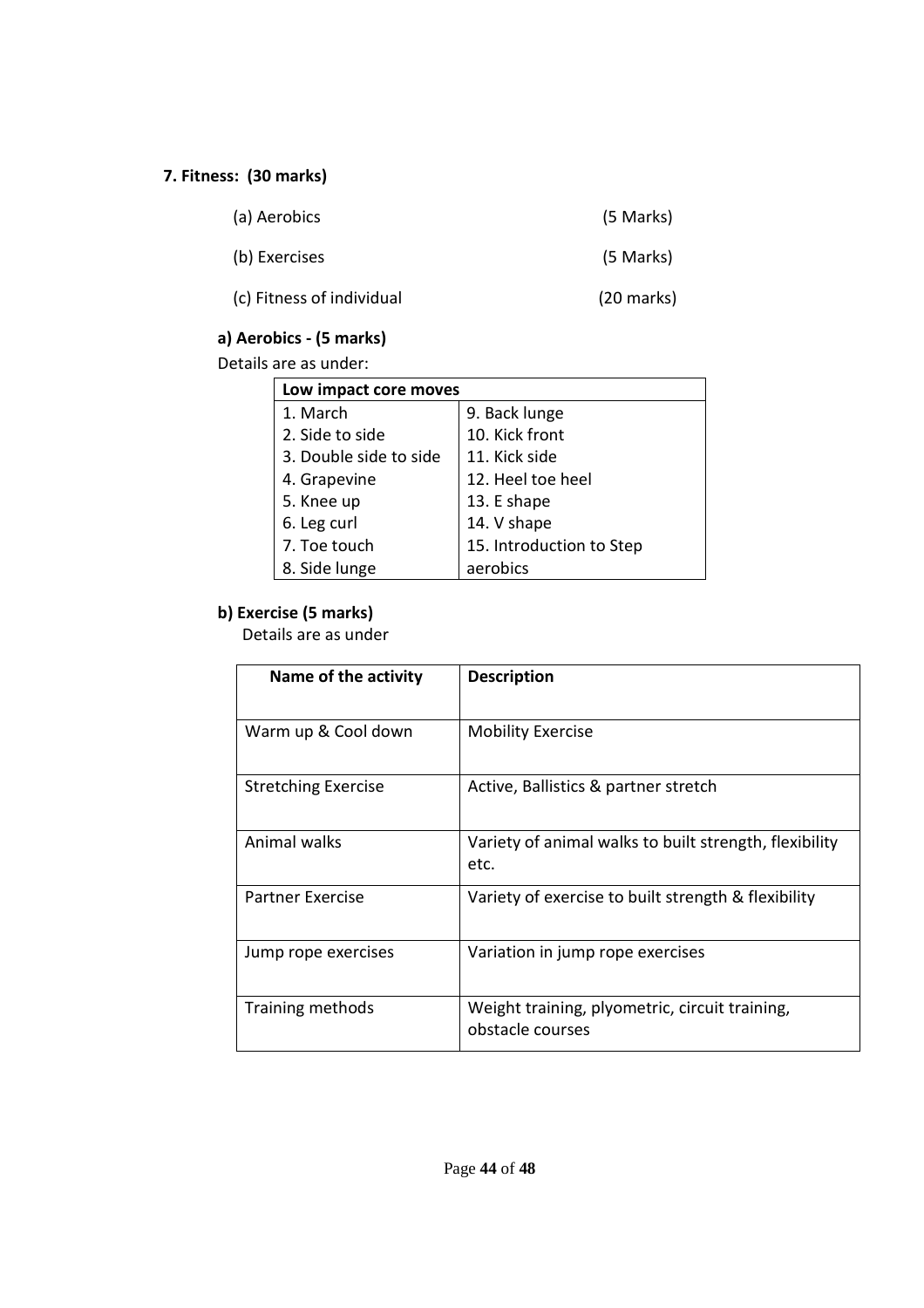### **(C) Fitness score of Individual (20 marks)**

| Test                                 | Component                     |
|--------------------------------------|-------------------------------|
| 12 min run/walk or 600 yard run/walk | Cardiovascular endurance      |
| 50 yard dash                         | Speed                         |
| 4*10m shuttle run                    | Agility                       |
| Bent-knee sit ups                    | Abdominal muscular endurance  |
| Pull-ups (boys)                      | Upper body muscular endurance |
| Flexed arm hang (girls)/             |                               |
| Push-ups/ modified push ups          |                               |

- Fitness of the candidates will be evaluated twice in a year.
- Marks for fitness will be given as per the norms prepared by the university.

### **8. Minor Games and Modified Games (20 Marks)**

|             | Game     | Description                                                      |
|-------------|----------|------------------------------------------------------------------|
| S.No.       |          |                                                                  |
| $\mathbf 1$ | Minor    | Circle Games, Team & Relay games, Partner contests, Simple ball  |
|             | Games    | games, Simple stunts                                             |
|             | Modified | Modified Games in Football, Basketball, Volleyball, Kabaddi,     |
|             | Games    | (Modifications in no of players / Equipments/ Dimensions of play |
|             |          | field / duration of the game/ No of Rules to accommodated )      |

**Evaluation** – the college should develop a tool for evaluation of this activity and assess students for 10 marks in the internal evaluation.

| S.No. | <b>Skills</b>          | <b>Movement</b>                                                                               |
|-------|------------------------|-----------------------------------------------------------------------------------------------|
|       | Locomotor skills       | Walking, running, skipping, sliding, galloping                                                |
|       | Nonlocomotor<br>skills | Bending, stretching, pushing, pulling, twisting, and<br>turning, rocking, swaying, balancing. |
| 3     | Manipulative<br>skills | Striking, Hitting, Throwing, Catching, and Dribbling                                          |

### *9.* **Competencies: (10 Marks)**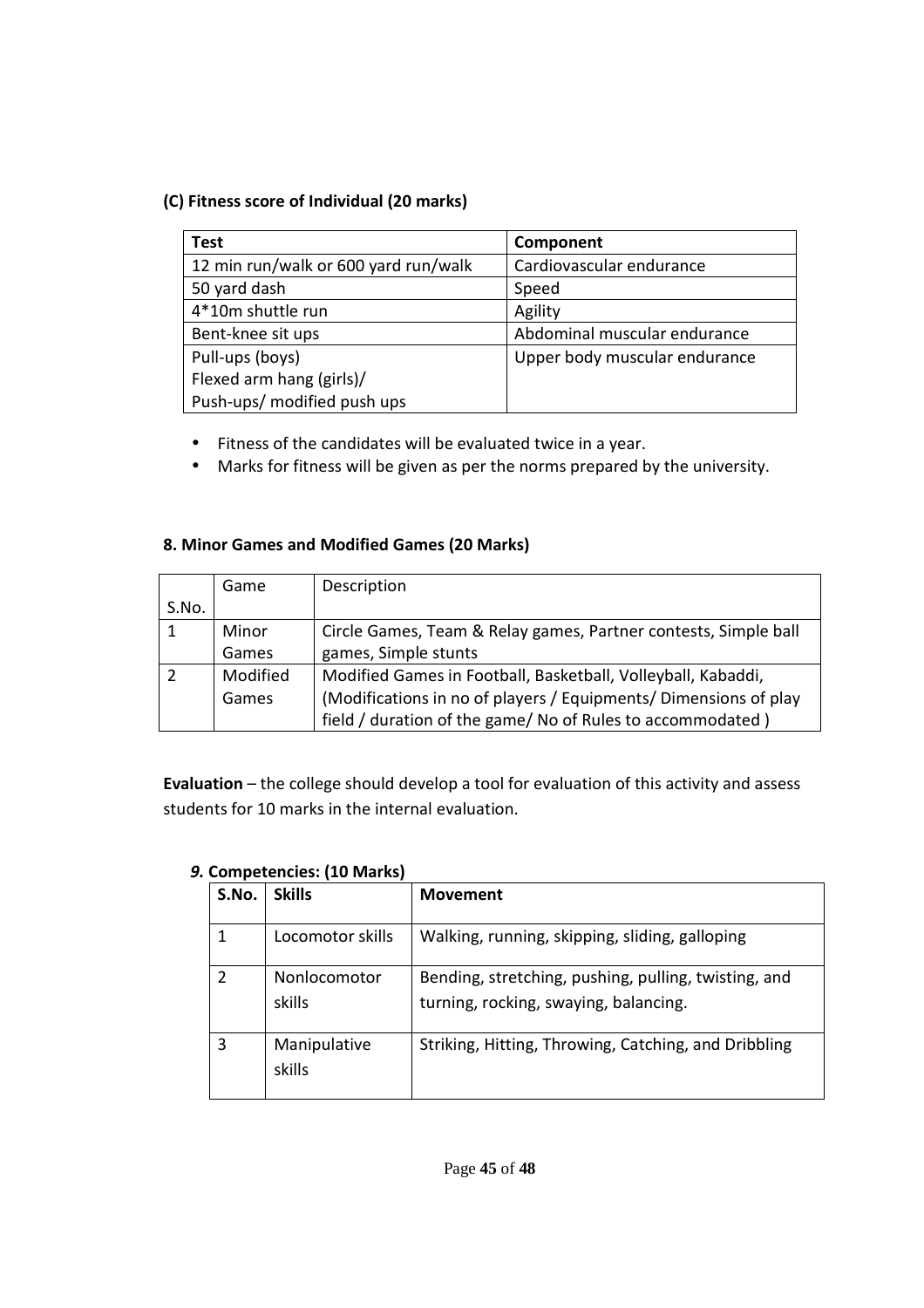#### **10. Measurement & Evaluation: (10 marks)**

| 1. 9/12 min. run & walk      | 9. Stand broad jump                 |
|------------------------------|-------------------------------------|
| 2. 1 min. bent knee sit up   | 10.Vertical jump                    |
| 3. Push up/ modified push up | 11. 1 min. Skipping                 |
| 4. Sit & reach               | 12. Step test                       |
| 5.4X10m. shuttle run         | 13. Calculate Target Heart Rate     |
| 6.50m dash & 30m Flying      | 14. Calculate Body Mass Index (BMI) |
| 7. Wall volley               | 15. Waist Hip Ratio (WHR)           |
| 8. Sitting ball throw        |                                     |

Each candidate should complete a practical course in test and measurement practical. Adequate training should be given to the candidates in conducting the tests mentioned above in laboratory & school settings. He/she must keep a record of the activities completed in a practical journal. Each student should be able to conduct the tests and analyze and evaluate the scores of the test items. The candidate will be evaluated with the help of an objective test/viva-voce examination & the conduction of tests & analysis of the test scores.

### **Head 14 Sports & Games (80 Marks)**

Sports & Games from the table given below should be selected for teaching. Internal assessment will be done for all the eight games taught.

### **List of the Sports & Games:**

| 1.Kabaddi      | 7. Hand ball     | 13. Tennis    |
|----------------|------------------|---------------|
| 2.Kho-Kho      | 8.Swimming       | 14. Wrestling |
| 3. Volley ball | 9.Soft ball      | 15.Boxing     |
| 4. Basket ball | 10.Cricket       | 16.Judo       |
| 5.Hockey       | 11. Table Tennis | 17.Taekwondo  |
| 6.Foot ball    | 12. Badminton    | 18.Mallakhamb |
|                |                  |               |

### **Sports & Games Details are as under**

- Marking of the play area
- Fundamental skills: skills (offensive & defensive) of the game/sport
- Drills for the skills taught (for varied situations, no. of students, equipments)
- Positional play
- Lead-up/& modified games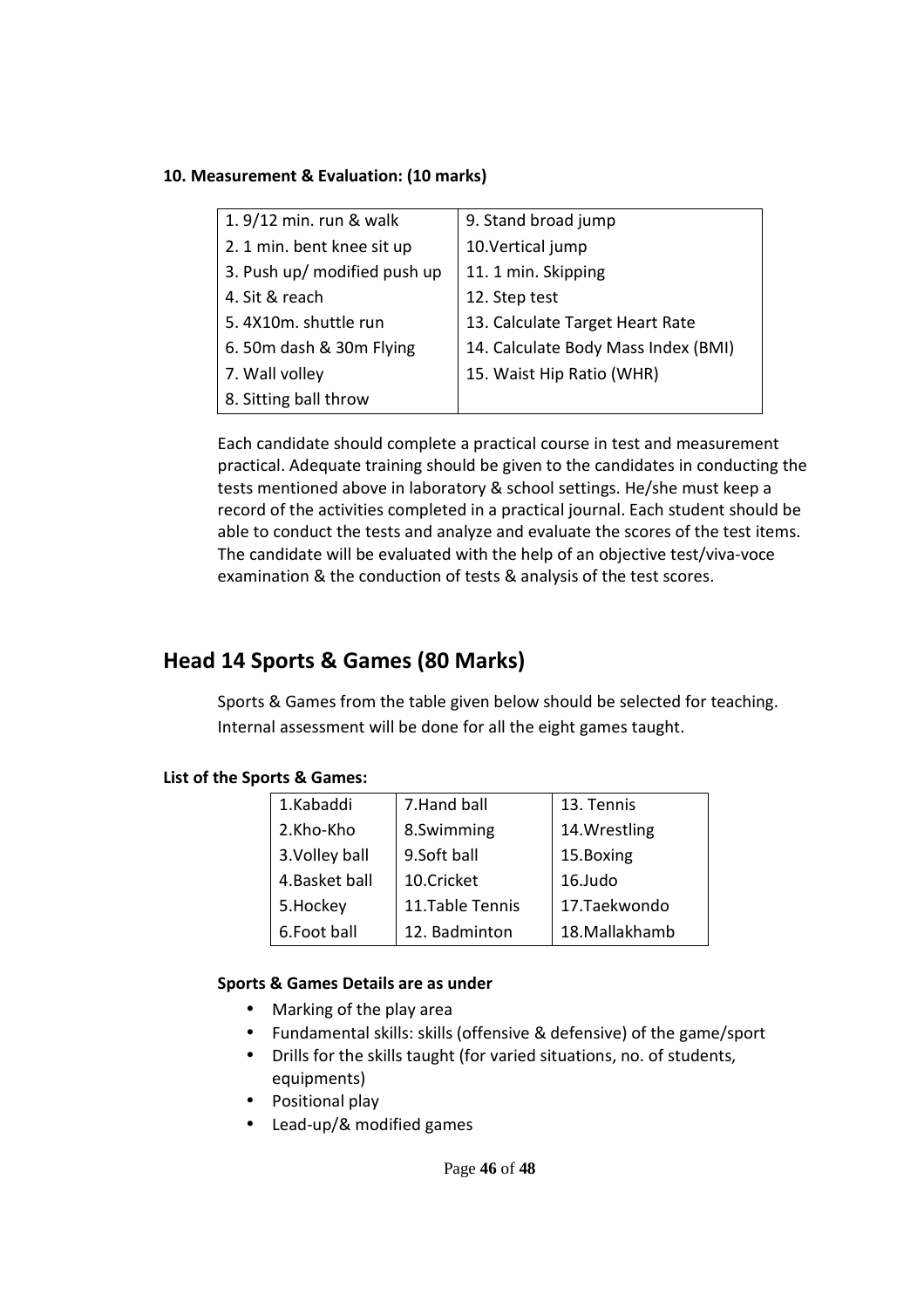- Game performance
- General rules & Duties of officials

**Evaluation:** The procedure to be adopted is

- (a) The student performs 2 compulsory skills from the syllabus
- (b) The student performs 2 skills of examiner's choice
- (c) The student participates in the game
- (d) Practice drill, officiating & general conditioning

### **Head 15: Term Work (100 Marks)**

Internal assessment of term work candidate will be evaluated in the following:

| S.No.                    | <b>Activity</b>                 | <b>Marks</b> |
|--------------------------|---------------------------------|--------------|
| 1                        | Tutorial                        | 50           |
| $\overline{\phantom{a}}$ | Soft skill Training Program     | 20           |
| 3                        | Matter test- Physical Education | 20           |
|                          | <b>TBT Practical</b>            | 10           |
| 5                        | Trip, Visits & Camp             |              |
| 6                        | <b>TSRI</b>                     |              |
|                          | Total                           | 100          |

#### **1. Tutorials: (50 Marks)**

Continuous comprehensive evaluation will be adopted in the internal evaluation for each theory course. Minimum 2 tutorials should be conducted for each course in each semester. Total 50 marks will be considered for the internal assessment for head 1 to 10.

### **2. Soft skill Training Program (20 marks)**

 A soft skill program will be developed and conducted for the candidates by the college. It may comprise the following:

- 1. Personal and social etiquettes and mannerism
- 2. Interview skills
- 3. Leadership skills/Team-building activities
- 4. Formal writing skills- resume/curriculum vitae, different types of applications
- 5. Presentation skills